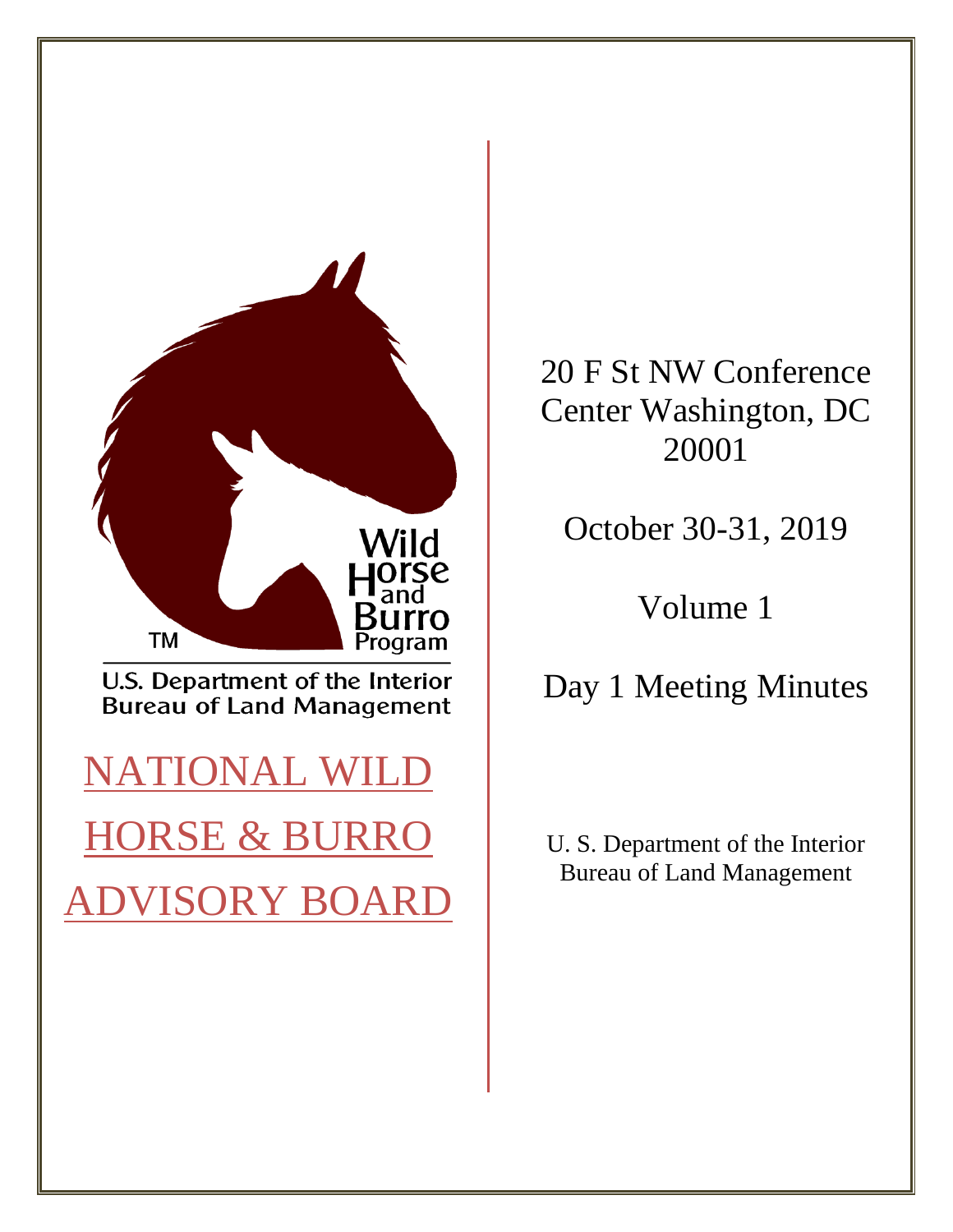# **Contents**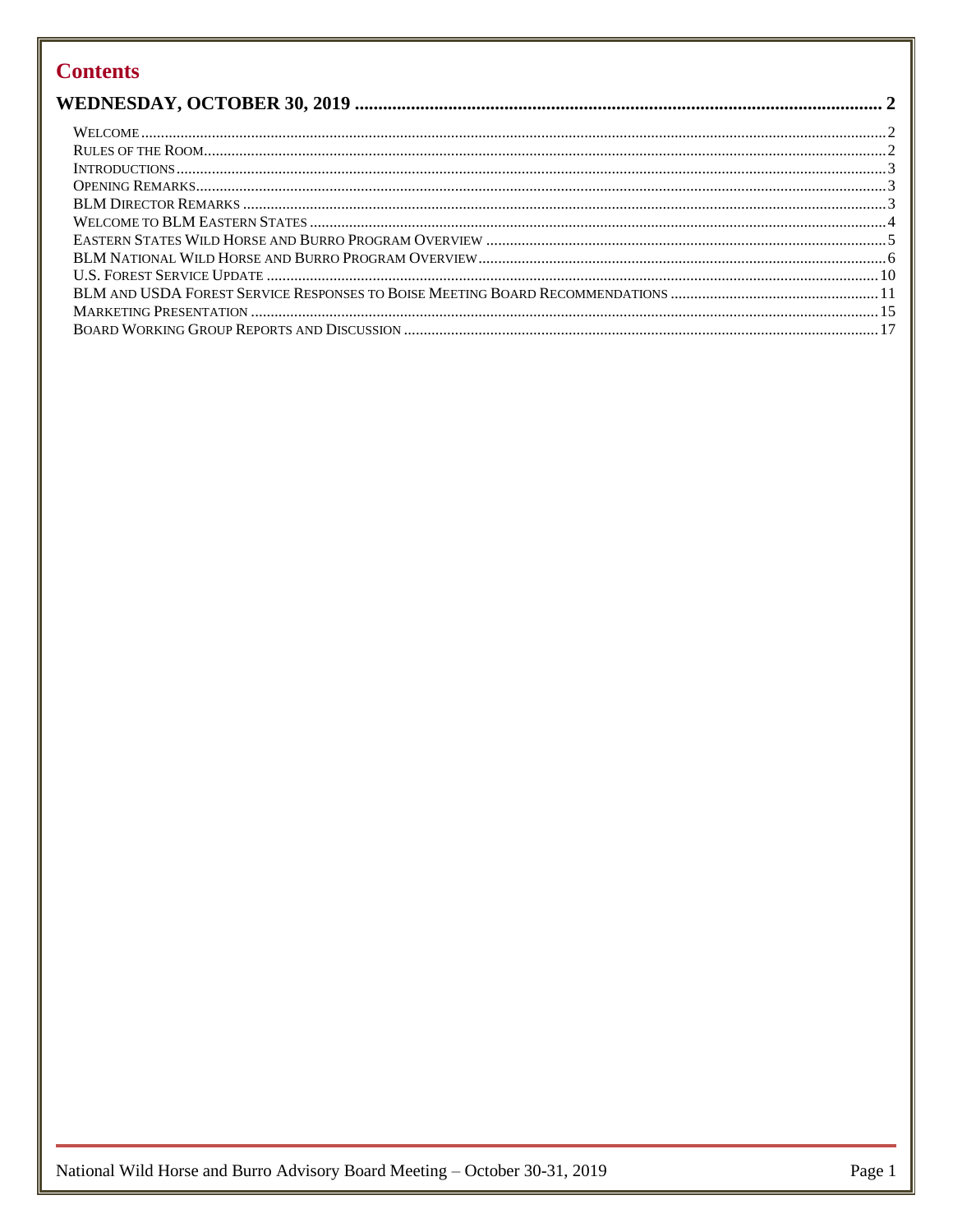# <span id="page-2-0"></span>**Wednesday, October 30, 2019**

# <span id="page-2-1"></span>**Welcome**

## *Mr. Fred T. Woehl, Jr., Chair, Wild Horse and Burro Advisory Board*

Mr. Woehl called the meeting to order at 8:00 a.m. and asked any Veterans to first stand and then asked all to stand and join in the Pledge of Allegiance. [Pledge of Allegiance]. Mr. Woehl turned the time over to Bryant Kuechle.

# <span id="page-2-2"></span>**Rules of the Room**

## *Bryant Kuechle, Facilitator, The Langdon Group*

Mr. Kuechle, serving as the meeting's facilitator, introduced himself and reviewed the purpose of the meeting, when the public comment period will be held, and the rules of the room. Mr. Kuechle also reviewed the emergency exit procedure in the case of an emergency and the location of restrooms. The rules of the room were as follows:

- 1. Seating is available for attendees. Anyone needing or wishing to stand will stand in the designated area behind the seats. All attendees are to stay in the seating or standing area at all times, unless addressing the Board during the public comment period.
- 2. Speakers and other attendees will not approach the dais at any time without prior consent from the Chair of the meeting.
- 3. Media will check in at the door and will be guided to the space designated for cameras.
- 4. No attendees will be allowed to place microphones, cameras or other equipment in the space set aside for the Board meeting.
- 5. All attendees will show mutual respect for each other and for speakers and Board members. This includes refraining from using cell phones or talking while the meeting is in session.
- 6. If anyone disrupts the meeting they will be asked to leave or be escorted out.
- 7. Those wishing to address the Board will sign in at the door. Speakers will address their comments to the Board, while seated at the designated speaker table. Generally, speakers have about 3 minutes each and are asked to finish in the designated time to allow for the maximum number of individuals to express their viewpoints.
- 8. Attendees wishing to provide handouts to the Board will leave handouts with the BLM representative at the door. Handouts will not be brought to the speaker's table and no one will be allowed to approach the Board with handouts.
- 9. Within the meeting room, attendees may not display signs, placards, or other items that are likely to obscure the view of participants or disrupt the meeting.
- 10. The Board will not respond to comments made during the public participation period. This should not be interpreted to mean the members of the board agree or disagree with anything said.
- 11. The Chair reserves the right to comment on any factual inaccuracies that may be shared during the public comment period.
- 12. The BLM commits to maintaining these rules for the benefit of all involved and appreciates everyone's cooperation with these rules.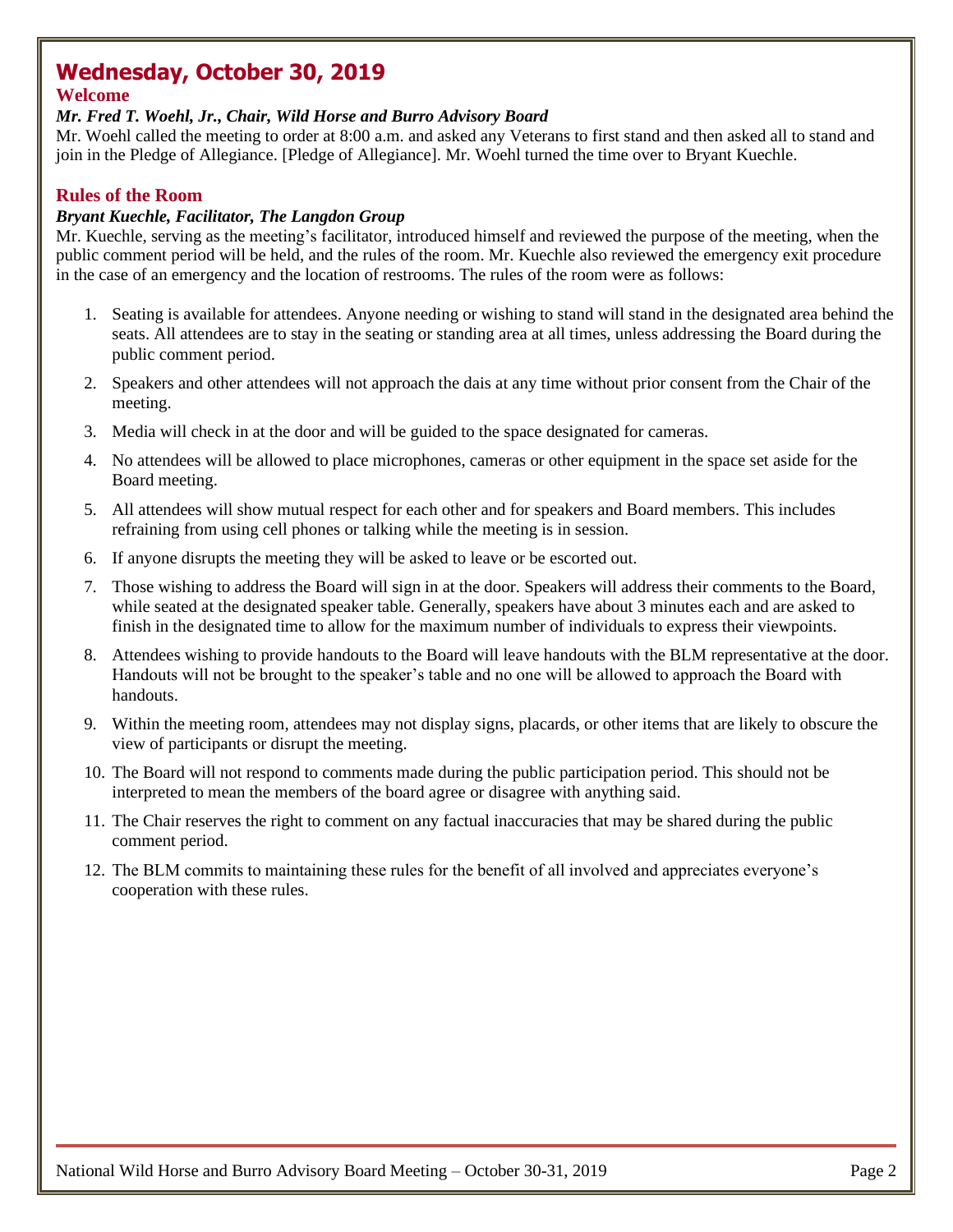## <span id="page-3-0"></span>**Introductions**

Mr. Woehl asked the board members to introduce themselves (see Table 1). Newest members of the Board are Ms. Susan McAlpine and Dr. Vernon Bleich (joined via phone).

| Table 1 - National Wild Horse and Burro Advisory Board Members |                                         |  |
|----------------------------------------------------------------|-----------------------------------------|--|
| NATIONAL WILD HORSE & BURRO ADVISORY BOARD MEMBERS             |                                         |  |
| <b>Board Member</b>                                            | <b>Representing</b>                     |  |
| Mr. Fred T. Woehl, Jr.                                         | Public Interest (Equine Behavior)       |  |
| Dr. Tom Lenz                                                   | <b>Veterinary Medicine</b>              |  |
| <b>Ms. Celeste Carlisle</b>                                    | Wild Horse & Burro Advocacy             |  |
| Dr. Barry Perryman                                             | Public Interest (NRM/Special Knowledge) |  |
| Mr. James French                                               | <b>Natural Resource Management</b>      |  |
| Dr. Sue M. McDonnell                                           | Wild Horse & Burro Research             |  |
| <b>Ms. Susan McAlpine</b>                                      | Humane Advocacy                         |  |
| <b>Mr. Steven Yardley</b>                                      | <b>Livestock Management</b>             |  |
| Dr. Vernon Bleich (via phone)                                  | Wildlife Management                     |  |

Mr. Woehl introduced Ms. June Shoemaker and turned the time over to her. Motion to approve, seconded, unanimous vote in favor to approve the minutes from the July 10-11 Advisory Board meeting held in Boise, Idaho.

## <span id="page-3-1"></span>**Opening Remarks**

#### *June Shoemaker, Acting Assistant Director for Resources and Planning*

Thanked members of the Board for their time and service. Welcomed new members of the board, Susan McAlpine and Dr. Vernon Blake, and congratulated Mr. Steven Yardley for reappointment to the Board.

Key to the agency's success is the continued ability, and recent success, in placing animals in private care. Discussed the roles and responsibilities of the Board and mentioned to the public that the final recommendations are approved at the end of the meeting and provided to the BLM for review, response, and implementation throughout the year.

#### <span id="page-3-2"></span>**BLM Director Remarks** *William Perry Pendley, Deputy Director of Policy and Programs – Exercising the Authority of the BLM Director*

Pointed out that public land is at a crossroads. When asked "what is the most significant issue facing public lands?" answered, "wild horses and burros." Spent significant time reading the report we are going to present to Congress. Evaluated carrying capacity. We know the population is growing. 60 percent of mares are pregnant. Expect them to give birth to foals each year. BLM hit a milestone this year: we adopted out 7100 horses and burros. 54% above what we had done the previous year. I complement my colleague Casey Hammond making it work and the hard work of the BLM. However, we can't adopt our way out of this situation. It is going to require a multipronged approach. We are already at capacity. It is going to require fertility controls and approved research. We must identify more contraceptive methods to make a real difference in discrete geographic areas. I am troubled by the attacks on academic institutions. We have to promote good science and urge the academic community to be of assistance to us. It is not compassionate. It is not humane. We can no longer continue to do what we are doing now. Some lands in the west will never recover. That stuns me. I believe in human ingenuity and believe that we can solve almost any problem that is in front of us. In addition, our actions are subjecting horses and burros to starvation, to lack of forage, and placing them in competition of indigenous species. We may even be in violation of the ESA by the way we are managing, impacting appropriated water rights, private property, and public safety. This is a huge issue for members of Congress and Governors. I am optimistic that we can solve this problem with wild horse and burro advocates. There may be a path forward, a compromise moving forward. Earlier, we had some burros slaughtered. When I heard about it, it appeared to be one person or one group doing this serial slaughter. Let's put out a reward and reach out to the animal welfare community to get us the information needed to stop this. We have 100,000 reward for information. I'm very pleased by that, people came to me, groups came together, these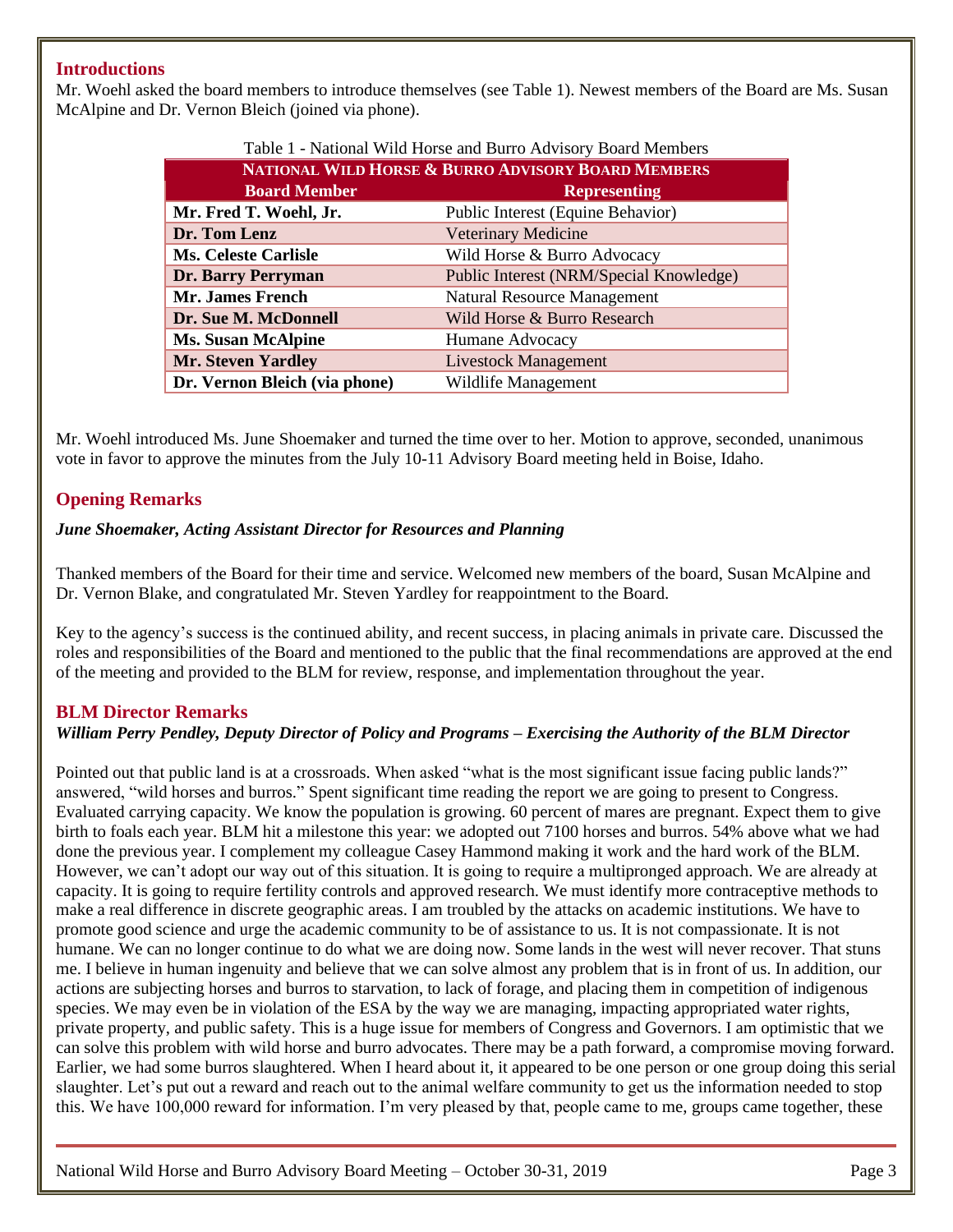are the groups that sue me all the time. It has gotten a lot of attention in the media. I'm hopeful that that kind of attention will help us educate the public on what we are trying to do. I'm eager to have the benefit of your advice and suggestions. I'm eager to work together to act in ways that are sustainable and meet the obligations.

Mr. Woehl commented that the Board agrees 100%. We have recommended things to BLM and they have agreed specific actions but they have not been implemented yet. We will work to get a list of priority items if you think that would be in line.

Mr. Pendley responded that our hands are tied by what Congress decides. I know the voices that I respond to and the American people out West that are affected by this. We have a statutory obligation to take this on.

Dr. Perryman asked what can you divulge about the report to Congress. What is the status? Mr. Pendley responded that it is still in the drafting stage. I was not happy with some of what I saw. I am concerned about readability. I just didn't want us to send up the same things. Perhaps we can be more expansive. Make the dire presentation that we need to make. We can't sugarcoat this. I was there in the 80s with President Reagan. We're working our way on it because Congress has asked for it.

Mr. Yardley asked is there any concerted effort from the BLM to speed up or implement the gathers to bring the population down to where it needs to be?

Mr. Pendley responded that NEPA is a terrible burden for us. We are doing EAs on all of these gathers. We have to do an overall gather plan. We have to hire people. We have to acquire corral space. We are maxed out on corral space. We are creating some of our own problems. We are up against our limits.

Ms. Carlisle asked if the BLM has an image problem. For example, there has never been an educational mandate. Explaining what is happening has always been a shortfall. I think it would go a long way if the BLM could communicate. Everything we do has an impact. Is the BLM looking holistically at public land uses to mitigate all of these issues? Mr. Pendley responded that he had no idea of the things that the BLM does. I was blown away. Its responsibility is expansive, massive. Almost all agencies can focus on one issue. BLM has more, much more, to manage. If this was a report for a fire, I think it would read: 0% contained and spreading.

Dr. McDonnell expressed her appreciation of the comments regarding the need to support academia and get their support for research. Mr. Pendley responded that we need good science to make good decisions.

Dr. Lenz encouraged that the BLM recognize we are past the tipping point. Horses are very reproductively sound. We've been working on this for decades. It is unique, we have to have some novel application for wild horses. There is some great work happening, we'll see something in the next 3 to 5 years that is effective and thank you for being aware of this.

Ms. McAlpine expressed that she is encouraged, as a new appointment, and expressed that there are a lot of things we are going to have to think about. Mr. Pendley responded, I know the secretary is invested in this and wants to move as aggressively as we can with our partners. I look forward to your recommendations.

Mr. Woehl commented that we need all of the tools in the tool box. I want to complement your BLM staff, current acting chief, Mr. Rittenhouse, Mr. Shepherd and Ms. Waddell, work hard to make this program work. I want to complement you on them, and many others, and the choices they have made. I will tell you I am very impressed with the BLM employees. I want to thank you for coming.

#### <span id="page-4-0"></span>**Welcome to BLM Eastern States** *Karen Mouritsen, Eastern States Director*

Eastern States Area of Operations

- 31 States East of and Bordering the Mississippi River
- Approximately 10,000 Surface Acres
- 39M Acres Subsurface MineralsNational Conservation Lands

Eastern States Program Areas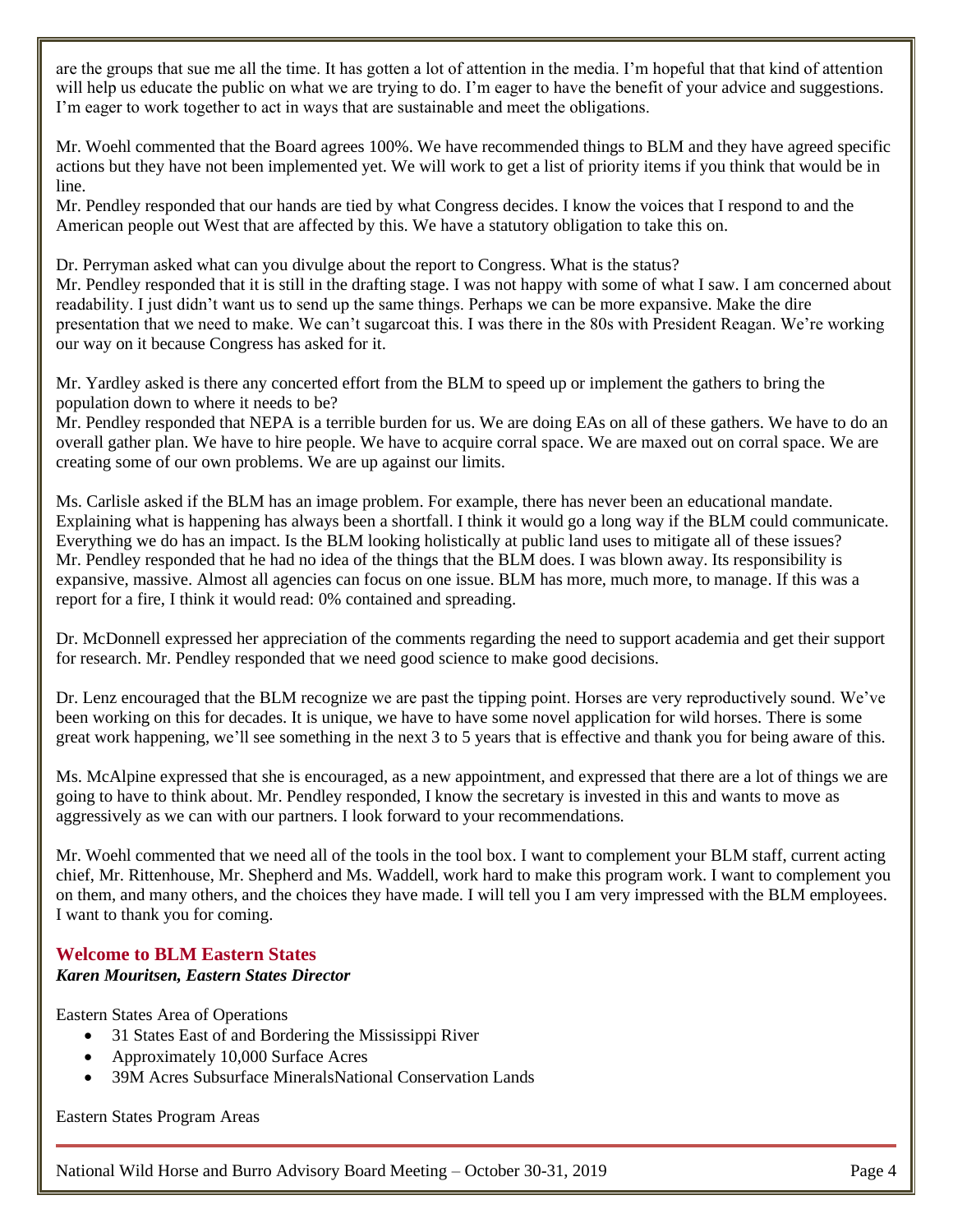- Energy and Mineral Resources
- Cadastral Survey
- Lands and Realty
- General Land Office Records Automation
- Wild Horse & Burro
- Wildland Fire
- National Conservation Lands
- Natural Resources

General Land Office Records Automation

- The Eastern States' records collection is the largest collection of land title records in the world. We are the Secretary of the Interior's designated custodian of these historical documents.
- Since 1992, we've made more than 11 million land title records available to the public.
- The glorecords.blm.gov website averages 154 million hits annually. It is one of the most frequented sites in the Federal government.

Meadowood Special Recreation Management Area

- Please join us at Meadowood on Friday, Nov. 1!
- Location for the Nov. 1-2, 2019, Wild Horse and Burro placement event.
- Three primary focus areas at Meadowood:
	- o Recreation
	- o Environmental Education
	- o Natural Resource Management

Wild Horse & Burro Program

- Eastern States initiated the concept of online adoptions and now manages the BLM Online Corral.
- We place the largest number of animals into private care of all BLM adoptions per year nationally.
- Our crews in two District Offices host ~18 satellite adoption events each year.
- We manage two holding/pickup facilities:
	- o Mequon, Wisconsin
	- o Ewing, Illinois

Mr. Woehl asked about a holding facility in Jackson. Ms. Mouritsen responded that we this is still on the table for consideration.

Ms. Carlisle asked for details about the pilot volunteer program. Ms. Mouritsen responded that we are describing the volunteer assistance that we need at our events. Job descriptions of what we need will be on the government volunteer website soon. We still have our current volunteers.

Ms. McAlpine asked about burros coming from the West to events in the East. Ms. Mouritsen responded that when we have burros available and they are shipped to events in the east, they are all placed. We can find someone to talk about the burro initiative.

Mr. Woehl talked about how difficult it is to get horses in the East and that BLM and Board have worked really hard to get that done. We appreciate the hard work of your staff to get that done. I hear lots of compliments. You have done a good job up there.

## <span id="page-5-0"></span>**Eastern States Wild Horse and Burro Program Overview** *Krystal Johnson, WHB Program Lead*

Ms. Johnson gave an overview of the Wilde Horse and Burro Program. The three main elements of our program that we administer are: Public Outreach; Satellite Events; and Online Corral. We have a lot of volunteers and people very dedicated to the program. Half of the animals offered on the Online Corral are picked up in Eastern States. Our new system to manage all of this is much more efficient.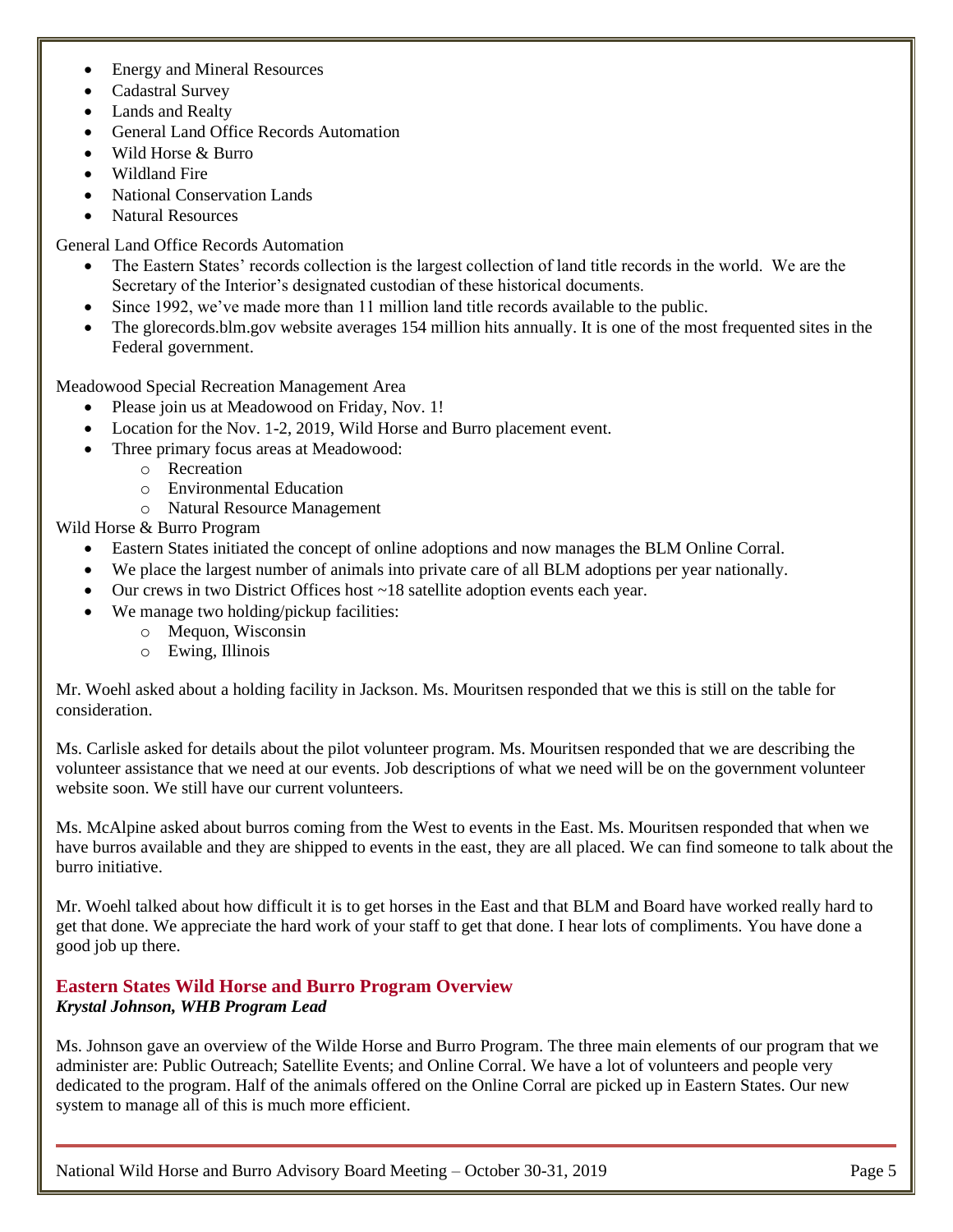Mr. Woehl asked about turnaround for getting horses to the East. Ms. Johnson responded that there is the paperwork, bill of sale, coordinating all of the transportation logistics, and then having our animals always rest in Elm Creek. The quickest turnaround is six weeks.

Dr. McDonnell asked about the number of people from eastern states doing private pickup or having a third-party private pickup. Ms. Johnson responded that they don't know a number but that it is possible for them to do this.

Mr. French mentioned that one of the primary recommendations has been to return many of the HMAs to AML. That is going to require that we process a large number of horses very soon. From your end of it, what challenges do you see on the Eastern States for processing? Ms. Johnson responded that they will do whatever they can to support that. We typically adjust our hours at Ewing to offer more.

Mr. French asked about 4H participation. Ms. Johnson responded that youth participation is at TIP challenges.

Dr. Perryman asked if they are having discussions about market saturation in the East. With this potential pending bubble of horses, we have 45,000 in holding now that are available for adoption. Are you having some significant, serious discussion on how to tap the eastern market? With the economy like it is, people are more apt to adopt. Are you having these discussions? Ms. Johnson responded that yes, we definitely know from analyses, one of our biggest potential markets is in Florida. Other big markets would be in Ohio. We are doing some targeted social media marketing efforts and working to identify where and then target those markets and evaluating locations for events, pickups.

Mr. Woehl asked if they will be increasing the number of adoption events. Ms. Johnson responded that we are definitely trying to move satellite events and finding facilities to rent to hold those events. We have released RFIs with zero response. It is hard to find new locations to hold events. If you know of appropriate arenas, please let us know.

Mr. French commented that it may be worthwhile to begin contacting local governments that have fairgrounds and facilities and to coordinate potentially holding events during other planned events at fairgrounds (i.e County Fair, etc.).

Dr. Lenz commented that we have learned that people that have horses tend to adopt more horses than those that don't. Hold adoptions in states that have high ownership of horses.

Ms. Johnson commented that Eastern States will have 2020 events scheduled by the end of December. North Carolina is one of the proposed locations.

## <span id="page-6-0"></span>**BLM National Wild Horse and Burro Program Overview** *Bruce Rittenhouse, Acting Wild Horse and Burro Division Chief*

The BLM's Wild Horse and Burro program has three essential goals that we strive to achieve:

- 1. Have healthy herds on healthy rangelands along with other uses and resources occurring on these public lands.
- 2. Protect the health and welfare of the animals that are under BLM's care and therefore provided protections under the Act.
- 3. Place those excess animals that have been removed from the range into good homes where they will be humanely cared for.

Population Estimates

- Estimated wild horse and burro population: 88,090 animals
- National appropriate management level: 26,690 animals
- Total on-range excess: 61,400 animals

#### Population Surveys

The BLM's goal is to survey at least one-third of HMAs every year to produce annual population estimates and use a formula to predict the growth in the remaining HMAs each year.

75 HMAs were surveyed in FY2019 using "double-observer" methods, along with 6 USFS wild horse territories that are part of 'complexes' with BLM lands. Those areas are shown in dark blue for BLM, and dark green for the Forest Service. You can see that we covered a significant area with these methods, as we have since 2014.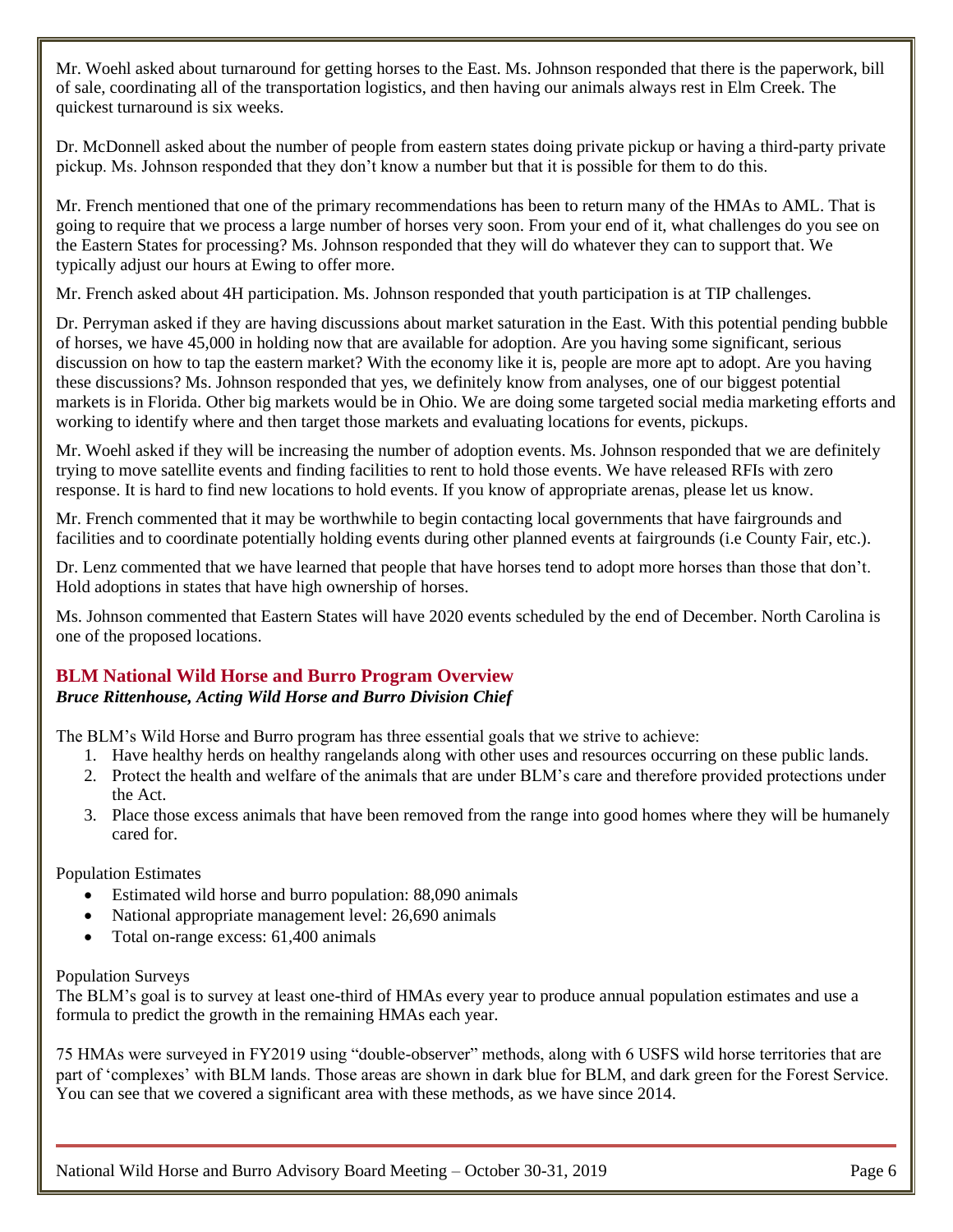This represents a major investment by BLM to monitor herd sizes across lands we manage, totaling approximately \$1.2 million or 2% of the budget.

After these flights, BLM works with USGS to conduct statistical analyses of the data. These analyses give local BLM managers the best scientific information to estimate populations to help them make decisions whether management actions are needed.

## **Gathers**

- Gathers are still our best and only way we can make any meaningful immediate reductions in overpopulation.
- The number of animals that we can gather and remove each year is limited on the available holding spaces and our annual budget.
- Therefore, gathers are prioritized each year, and that's usually done based on our most urgent needs such as to protect fire rehabilitation efforts, and to protect critical wildlife habitat for big game species and species of concern like the Sage Grouse. Emergency gathers due to animal health concerns and animals trespassing on private lands are also considered priorities.
- In FY19, we removed almost 7,300 animals in 30 HMAs as part of our management efforts, more than half of the animals removed were from herds in Nevada.
- This year we're making a concerted effort to plan gathers over a multi-year period, so that projects that take repeated gathers, such as fertility control, can be planned for and supported.

## Fertility Control

- The BLM supports the use of fertility control vaccines where they can be effective in slowing or stabilizing population growth. The two ways to apply fertility control is through gathering the animals, treating them and releasing them. We do that method when we can gather down to AML. The second method is through darting programs, primarily employing volunteers. This latter method is pretty time intensive and requires a lot of knowledge about the animals in the HMA.
- Currently there are 12 HMAs, which is nearly double the number of darting programs we supported just a few years ago.
- These darting programs incorporate new and innovative ideas. For example, BLM Oregon is working with volunteers and livestock permittees to treat animals – a win-win for all involved.
- The BLM is looking forward to working with Congress and other stakeholders to increase the use of fertility control as we move forward with reducing overpopulation and achieving AML.

## Research

- The WHB program may be the only BLM program that actively is directly working with USGS and universities targeting research. The program has a research coordinator position, has a dedicated Research Committee composed and directly solicits and invites researchers to submit proposals. The main focus areas are:
	- o Fertility Control have several research efforts addressing fertility control including longer term vaccines, IUDs, spay/neuter, several others).
	- $\circ$  On-Range ecology some of these are tied in with the fertility control research to understand if or how fertility control affects on-range animal behavior, and how that relates to the issues we have concerning public safety when animals move onto highways and private property.
	- o Survey methods Double-observer, remote sensing, infra-red, drones
		- **•** Imagine yourself in a single fixed-wing plane looking out the window flying over these moving horses trying to count them.
		- **•** These survey methods, which are common among wildlife surveyors, help us to build the most accurate population estimates we can and were recommended by the National Academies of Science.

#### Private Placement

Previous high placement figure of 7,169 was 15 years ago in FY05. Adoptions/sales declined steadily for ten years after that, reaching a low of 2,222 in FY14. Placements have grown steadily since then, with FY19 seeing the most striking increase of nearly 54% over the previous year (FY18).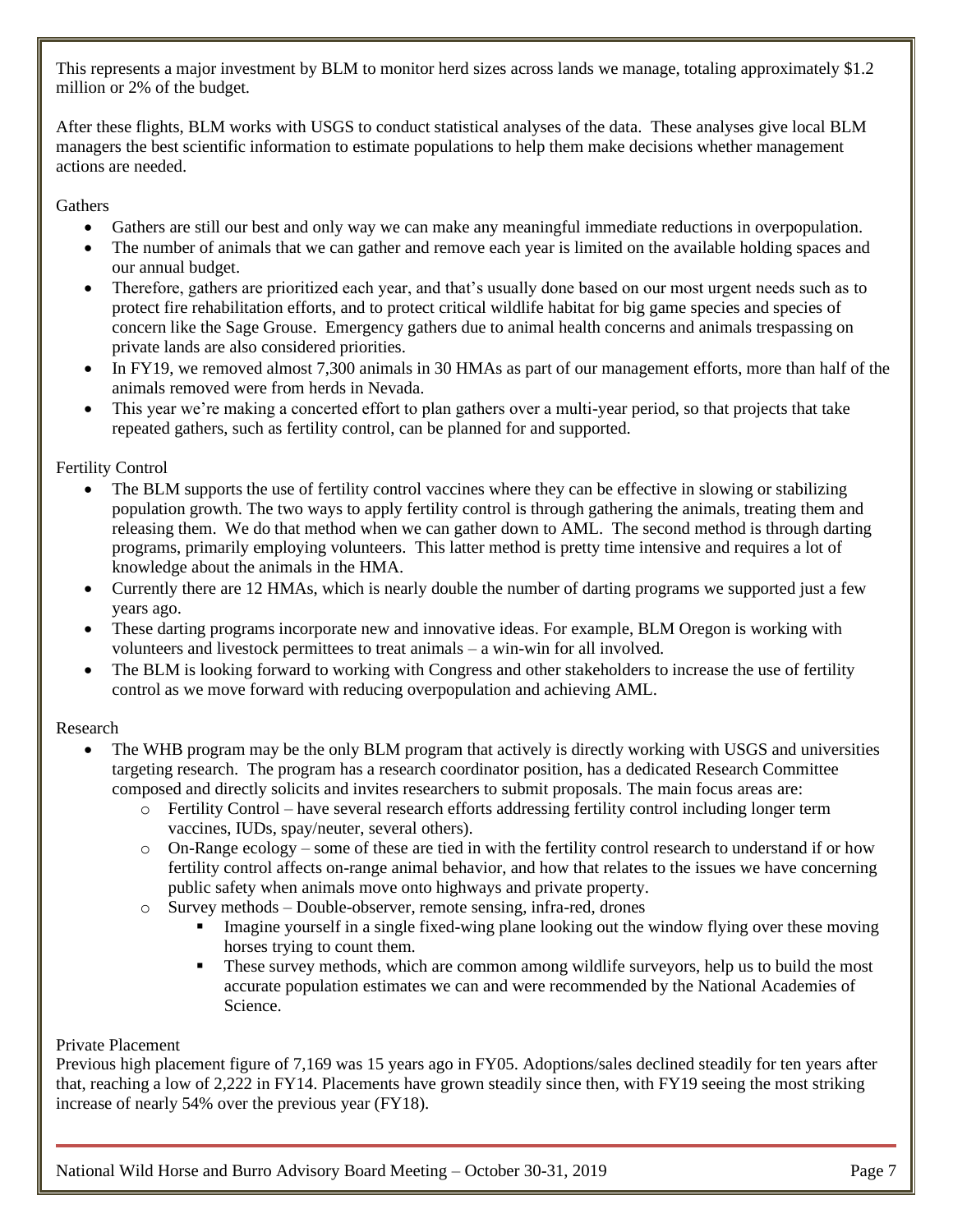The Program attributes this improved performance to a number of factors, including:

- Increase in the number of placement events held;
- Increase in the number of animals offered;
- Implementation of the Adoption Incentive Program (AIP); and
- Better marketing, which you will see in a later presentation.

#### Off-Range Holding

Targeted states for recent ORP solicitation: CO/ID/KS/MT/NE/NV/ND/OK/OR/SD/TX(panhandle)/UT/WA/WY. Currently there are 35 pasture facilities in 9 states (including PORPs) with a combined acreage of (approx.) 330,000 and combined capacity of (approx.) 38,000. Current ORP/PORP population: (approx.) 36,500. Program currently preparing another ORP solicitation targeting the states of OK/KS/NE seeking ranches with capacity to hold 1,000-10,000 head. Planned posting date is November 2019.

Public Off-Range Pastures (PORPs):

- Wind River Ranch, Lander,  $WY 940$  acres  $-225$  head capacity
- Deerwood Ranch, Laramie,  $WY 4,700$  acres  $-350$  head capacity
- Mowdy Ranch, Coalgate,  $OK 3,500$  acres  $350$  head capacity

BLM held a total of 6 adoption/sale events at the Wyoming and Oklahoma PORPs in FY19 and placed a total of 134 animals. FY19 adoption/sale results per facility:

- Wind River Ranch, Lander,  $WY 42$  placed
- Deerwood Ranch, Laramie, WY 23 placed
- Mowdy Ranch, Coalgate, OK 69 placed

With the addition of the Kansas PORP, we expect to hold at least an 8 adoption/sale events in FY20.

Looking Ahead

- To reach a sustainable program, removals will need to continue and likely increase
- Increase the use of humane population growth suppression tools
- Look for new, innovative ways to place more animals into private care
- Maximize use of lower cost holding options (i.e. off-range pastures)

Mr. Woehl asked why Nevada adopted way beneath the average. Mr. Rittenhouse responded that they are too busy doing the work on the ground. Mr. French commented that perception is reality. Wild horses in Nevada don't have the same mystique, the same attraction. We are seeing them on the highways and other areas, and they have a bad reputation and all the issues that revolve around that. The public are seeing animals in poor health, this is not helping the situation. Of note, there are 2 million people in Las Vegas and there is not a robust program in the Las Vegas valley, perhaps there is an opportunity there.

Ms. McAlpine pointed out that despite the BLM's hard work, it looks like 30,000 horses were taken off the range, a little less than 12,000 were actually placed somewhere. This gives you a picture of the enormity of the situation. All of us need to step up and help with that.

Mr. Rittenhouse responded that, historically we've never been able to place as many animals that we have removed off the range. 48,000 animals overall. That is why, if we are going to move forward, we are still going to continue to have this surge, until fertility control can start to have an impact, but that is down the road. It is a process.

Dr. McDonnell asked, of the 7,300, how many were bait trap versus helicopter? Mr. Shepherd responded that it is probably 40% that were bait-trap animals, the rest were helicopter. We are using it more and more where we can see the damage from the animals. Dr. McDonnell asked if that was an increase. Mr. Shepherd: it is an increase in the number over the years, yes, but it was about the same as last year. That gather you are referring to lasted over 2 months. There were weather events, etc. Dr. McDonnell: Are you ready to comment on the efficiency of bait trapping? What do you think of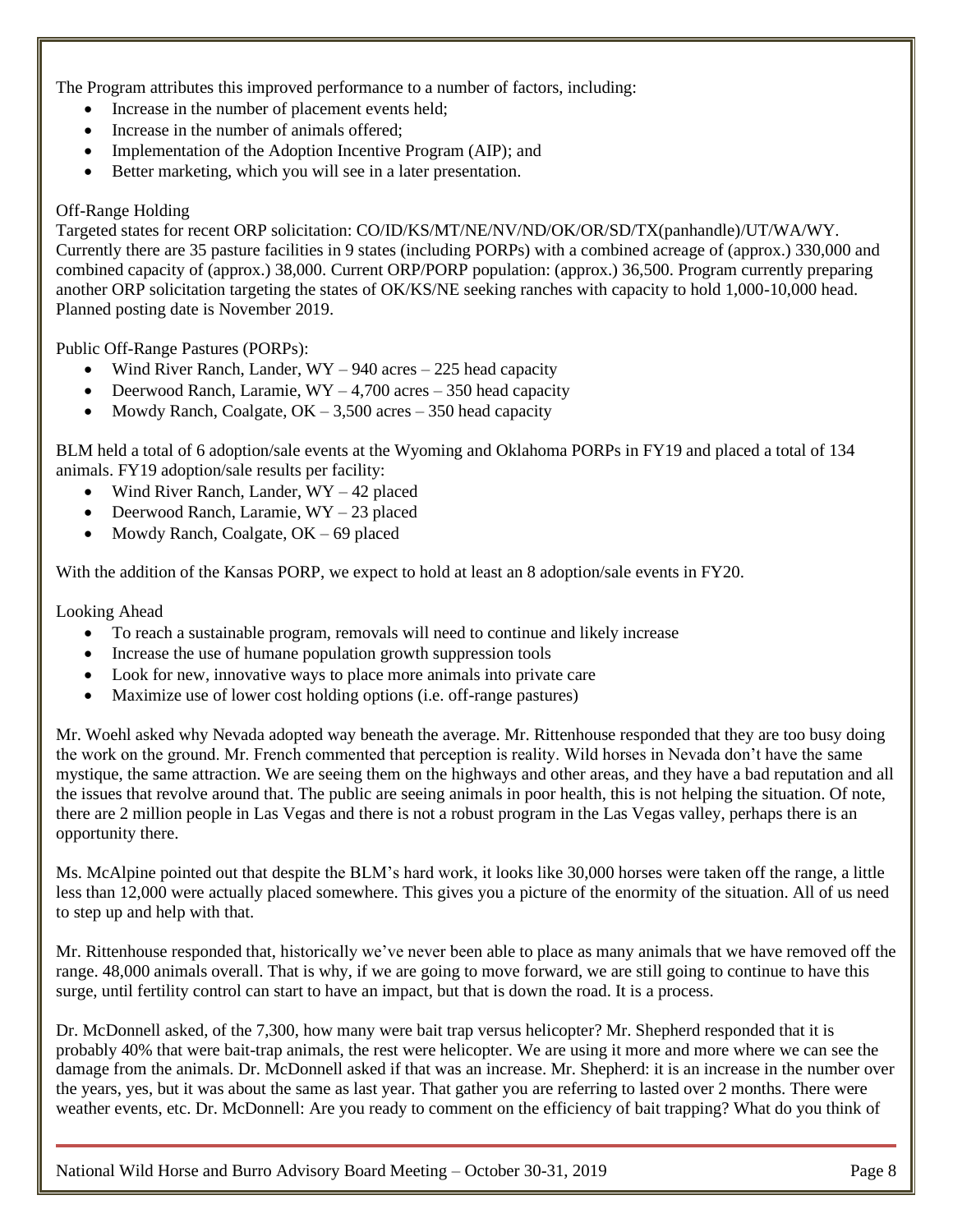the future of bait trapping? Mr. Shepherd: It is extremely effective with burros, especially on private lands. It is one of those tools that we have and useful in specific times. Most successful with specific or limited resource. Otherwise it takes a while. Dr. McDonnel: What about cost? Is it less expensive overall? Mr. Shepherd: In reality, it is a wash. When you combine the two together because we have to pay labor and vehicles when contractors are paid by the animal.

Ms. Carlisle: Is there a way to compare gather methods with PopEquus, economically and ecologically, considering cost/benefit, desire, consequences, etc.? Dr. Griffin: PopEquus is still not available to managers, it has not been released. The tool can project herd growth over time and compare different treatment options. That also gives you the cost of gathering and holding animals. It is just not available yet. USGS is very protective until it has been peer reviewed. It does support the conclusion that it is not necessary to treat with fertility control until you are at AML. You just continue to have high growth rates. You can't get to that number until you get it below AML through a gather. We look forward to using that tool when it is available.

Mr. French: We have HAs that are not recognized under the law. Not only do those horses impact areas ecologically, after we've attempted to reach AML, they often migrate back. Are you including HAs in your population estimates? Dr. Griffin: Population surveys are done over an area, not necessarily an HMA. The survey area almost always goes beyond the boundary of the HMA. Those nearby lands are covered in the surveys. We have a total population size, and then tabulated within and outside the HMAs. Mr. French: Do you calculate AML for that same area? Dr. Griffin: Just within the HMA. Mr. French: there is seasonal movement of the horses. Dr. Griffin: those are the challenges that we face. Forest service land migrations are another challenge that we face when we do our population estimates. Mr. French: A set of protocols possibly need to be addressed. The data become skewed and it is important that we try and get an accurate look at it. Another statistical question, when extrapolating, are those estimates considering, for instance, if you have a drought cycle in one end of the state and above average precipitation in another. Dr. Griffin: I'm not sure whether annual variability is accounted for. Mr. French: perhaps in the double count you can just take pictures and then count them after the fact. Complete more surveys more often. You could create coalitions between wildlife agencies and complete surveys right alongside big game surveys.

Dr. Perryman: Thank you and your staff for the job that you guys do. It is rewarding but probably more often frustrating. In Antelope Valley, late season, late summer wildlife habitat for other species that migrate to this area to find meadow find it has lost 12-18 inches of topsoil that has been trampled. This area may never reach its ecological potential. We are seeing more and more of these examples where we have horse populations that are so high. How many gathers last year range wide, were gathers that were in response to T&E concerns (sage grouse, perhaps in combination with other). Mr. Rittenhouse: the gather schedule includes reasons for a gather. Wildlife habitat and T&E species are a priority. We rely on the States to tell us how/why they are doing a gather. Mr. Shepherd: we did four gathers because of wildlife habitat and T&E species, primarily sage grouse, except one for riparian habitat. Each of those gathers included multiple HMAs.

Mr. Yardley: As it relates to long term sustainability and maintaining a thriving ecological balance, regarding decimation that we see on the range from the huge number of horses on the range, and maintaining healthy herds on healthy range lands, how do you feel that these two goals are being met? Mr. Rittenhouse: they are not. Mr. Yardley: How much is it going to cost to restore a range to its prime conditions and how long will it take? Mr. Rittenhouse: I would say that in some cases it is going to take several decades. We see impacts from overgrazing, prior to the Taylor Grazing Act. We still those impacts in some areas with no horses. Horses in some areas are not meeting the goals. From the standpoint of recoverability, there will be no recovery in HMAs as long as we are over AML. Why would we try to revegetate? Mr. Yardley: Is that a downward spiral? Mr. Rittenhouse: Yes. I can't give you a cost estimate for range land restoration. Mr. Yardley: What would your response be to let nature just run its course? And what does that mean to you? Mr. Rittenhouse: That is contrary to what the act says. That is the short answer. That is a big talking point: let them be. That is not a pretty sight. The BLM from a humane perspective with our staff who care for these animals do not want to see them in those conditions. We will try to manage them as we can and achieve those goals. Letting nature take its course is contrary to what the act says. Mr. Yardley: How can we prevent this from happening in other areas? Mr. Rittenhouse: Until we can get to AML, we are going to see it more and more.

Dr. Lenz: Thank you. You are gaining ground and should be commended for that. Are you ever contacted by nonprofits or third-parties to take animals and take over the cost of maintaining those animals? Mr. Rittenhouse: We have been approached, but they have not taken the cost upon themselves. They can handle 30,000 or more, but they want BLM to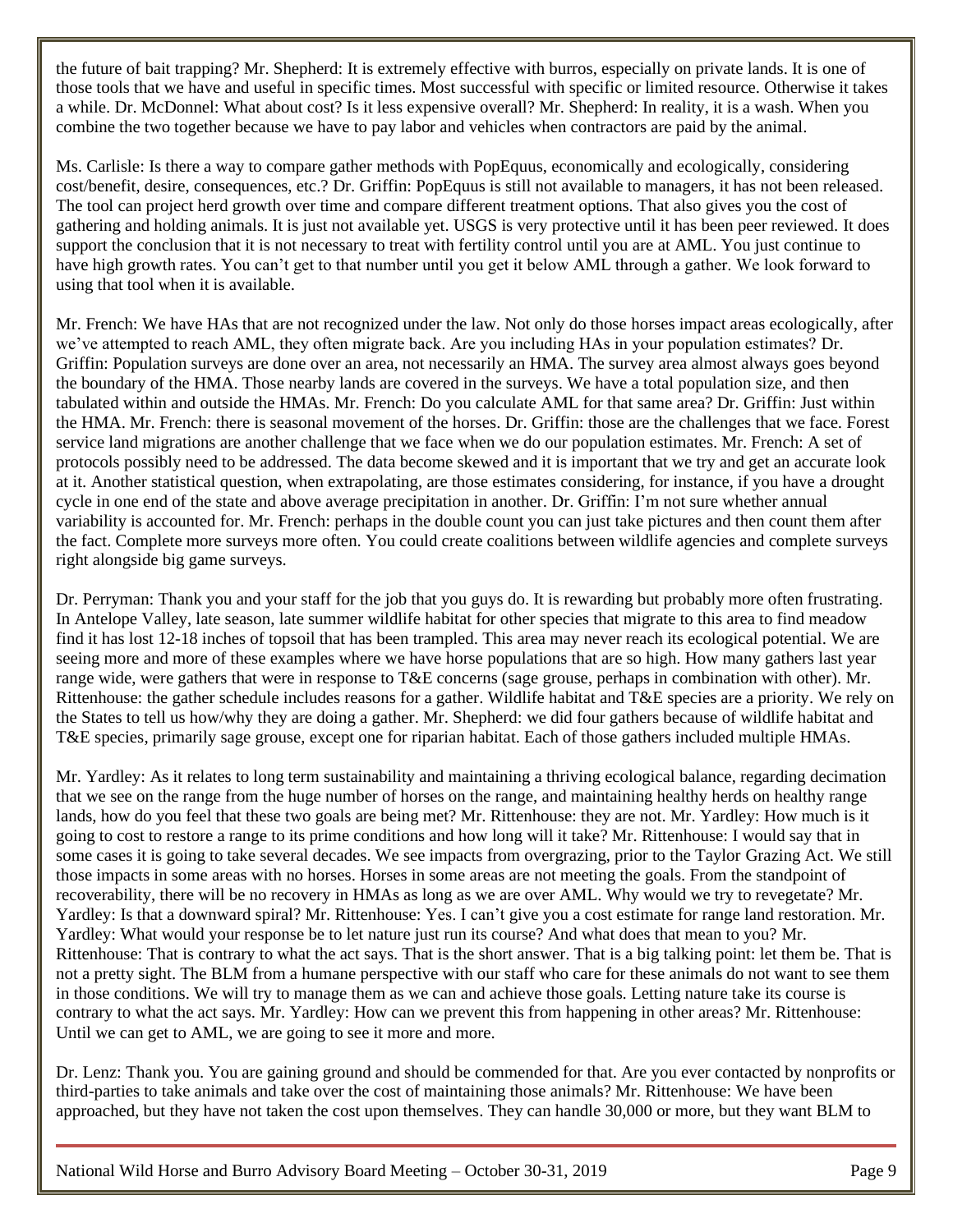pay to care for those animals. We don't have anyone that has said they would take them and pay for them. Ms. Waddell: We send letters to organizations to see how they can get involved and find ways to help. We have a list of folks that we plan to reach out to. We are looking at a program that provides a way for people to donate and support. Dr. Perryman: There are some ideas floating in the public domain to create some incentives for  $501(c)(3)$  entities to take on some of that responsibility. There have been talks about tax incentives, but it is going to take Congress to take that on. We may hear more about that.

Mr. Yardley: Bruce, could you describe quickly what some of the costs to doing an area rehab project and what the success rate is? Mr. Rittenhouse: Only example that we have would be fire rehab costs: emergency stabilization and burn recovery. At the last board meeting, we visited the Soda fire area. It has met the recovery goals to return the horses. We need to be aware when we look at things in a short time frame. The recovery is long term. I don't know what the unit cost for reseeding is. There are a lot of variables that make a restoration project very hard if not next to impossible.

Mr. French: How do we increase the interest from organizations? There are a lot of regulations and laws for international interest in adoptions, for example. There is a huge demand for western mustangs in western Europe. There is a perception problem. Mr. Rittenhouse: BLM has done business with MHF-like programs in Europe. They usually buy 30 to 40 horses and go through our standard process of approvals. We have sold several animals to the German Mustang Makeover. Mr. French: There are similar organizations in the Baltic states as well. Germany is showing an interest. There are regions that have an interest but no supply. I think it is an opportunity.

Dr. Perryman: What was an opportunity has now become a national disgrace. It is society's fault.

## BREAK

# <span id="page-10-0"></span>**U.S. Forest Service Update**

## *Jacqueline Buchanan, Acting Director of Range and Vegetation Ecology, U.S. Forest Service*

- Wild Horse & Burro Program Objective
- Facts & Figures
- Organization & Infrastructure
- Addressing the Challenges
- Highlighting Successes

USDA Forest Service has five individuals that are dedicated to the Wild Horse & Burro program. All others that get involved have other responsibilities but are utilized as needed. It may not be ideal, but it is what we have set up for now.

## Challenges

- NEPA Considering programmatic EAs as appropriate
- Funding Comes out of our range management and vegetation ecology funds
- Litigation
- Partnerships We are in this together. It is the public that cares deeply. Partnerships are critical.
- Rangeland health There are impacts happening to a great extent. We have to look at how to manage and protect those horses and look at the rangeland and achieving ecological balance. We are committed to that.
- Feral/domestic horses Tribal and other horses on the range. We are attempting to get better at responding quicker to emergencies and public safety concerns. The faster you can deal with something, the best chances you have to reduce the need for additional recovery.

## Highlighting the Success

- Partnerships in the Carson National Forest
	- o Collaborative wild horse management
- Humboldt-Toiyabe National Forest
	- o Cooperative tribal domestic horse gather
- Modoc National Forest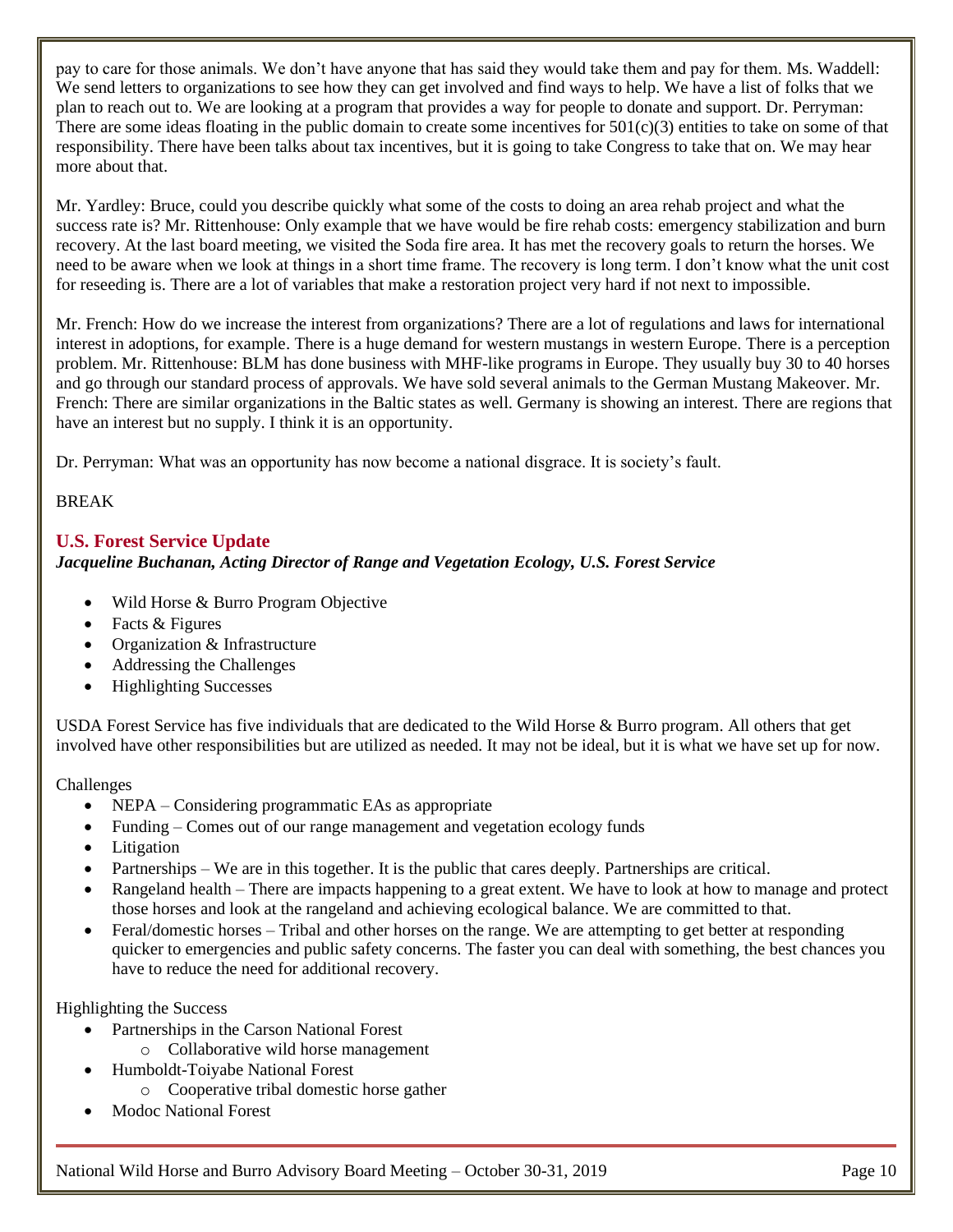o Gather and Adoptions

Mr. Woehl: There used to be cooperation between the Forest Service and the BLM. Back in 2014, they got separated, mostly because of budgetary concerns. We appreciate the hard work that has gone into this. We are looking forward to having someone in a permanent wild horse and burro position within the Forest Service. Ms. Buchanan: I had heard enough in conversations that there was some tension in the system. I would rather just put that on the table and recognize that we and all are committed to working together.

Mr. French: Thank you for the work that was done on the Humboldt Toiyabe. That had been litigated every time the Forest Service had tried to do anything on their own. It was a big step to take to work with the tribe and commit to getting something done. Are you depending on ground surveys? Are you doing your own aerial surveys? Are you relying on BLM? Ms. Buchanan: It varies by unit. We do both aerial and ground surveys.

Mr. Yardley: Do you know AML and estimates for specific HMAs? Ms. Buchanan: We don't have them in the packet, but we can get them for you. Modoc and Devil's Garden AML 402, current estimated at 1,800 animals. Mr. Yardley: How has that been affecting that rangeland health in that area? Ms. Buchanan: It's impacting it greatly. Any time you are running numbers over the carrying capacity, there is a negative impact, proportionate impacts. Mr. Yardley: How has that impacted permittees? Ms. Buchanan: We have voluntarily resource protection/non-use permittees. Mr. Yardley: There seems to be direct competition? Ms. Buchanan: I don't feel there is. The permittees and the people in the livestock industry are invested in long term sustainability. Private water rights have been maintained.

Ms. Carlisle: Shout out to the Carson field office, how they work together, and it is really good to see them implementing wildfire response training. Ms. Buchanan: He is passionate about trying to make a difference there. I do think that is a success story.

Mr. Woehl: Is population growth suppression being used? Ms. Buchanan: Yes, on Carson. I believe most of the PZP application is done with volunteers.

Dr. Perryman: While you were working with tribes in the Santa Rosas, was somebody capturing the process so that it could serve as a model for other areas? When you have HMAs surrounding tribal areas, when you reduce the numbers on the federal side, those horses that are crowded outside of HMAs will return to the HMA. If we don't include tribal horses in this whole planning process, we could be right back where we were. Did anyone capture the model you used in that negotiation and partnership? Ms. Buchanan: Yes, they have had robust conversations how they got to that point and trying to use it as a model for how to work with tribes. It can be a win-win, tribes get their horses, we reduce the number on the range, etc. We are trying to answer, "how can you move through the process quicker?" and, "how can we move into a gather quicker?" I think they are hoping it will help.

BREAK FOR LUNCH

## <span id="page-11-0"></span>**BLM and USDA Forest Service Responses to Boise Meeting Board Recommendations**

## *Bruce Rittenhouse, BLM*

#### *Jacqueline Buchanan, USDA Forest Service*

1. Strongly encourage and recommend that the USDA Forest Service Chief and the BLM Director along with key USDA Forest Service and BLM staff meet within 90 days to discuss and resolve relevant issues and work together to jointly manage wild horses and burros on all designated lands. Approved. Vote was unanimous.

Deputy Director – Policy and Programs, Exercising Authority of the Director Perry Pendley and Chief of the Forest Service Vicki Christiansen met on Wednesday October 23. Outcomes of this meeting will be presented at the October 2019 Board meeting in Washington D.C.

2. Encourage and recommend that BLM develop and promote standardized training (e.g. Eastern States State Office pilot program) for all persons interested in volunteering to assist the Wild Horse and Burro Program. Approved. Vote was unanimous.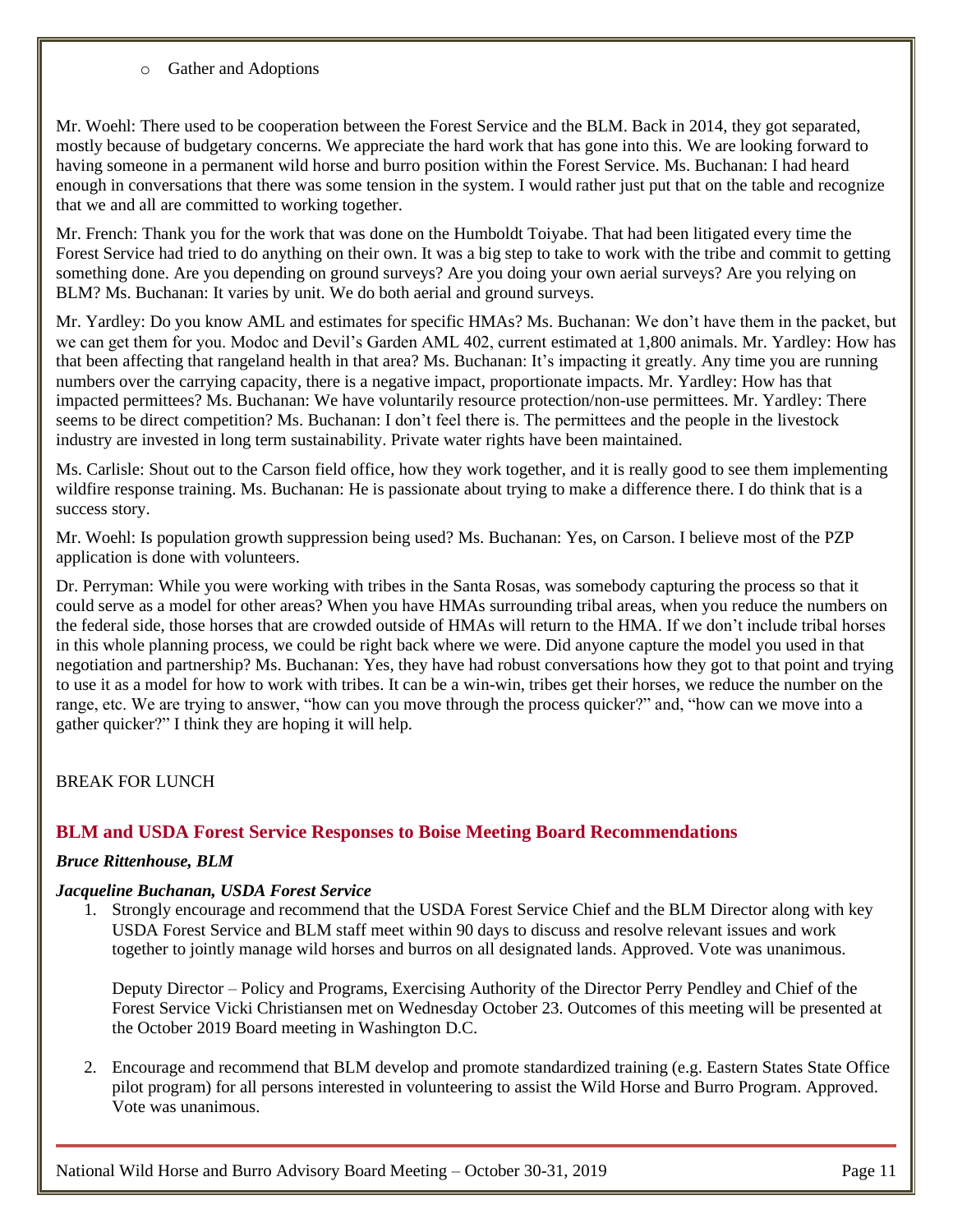The BLM recognizes that volunteers are vital to managing public lands. Without volunteers, many critical agency functions would not meet public expectations. It is imperative that the BLM recruits, places, and retains a pool of highly qualified volunteers to assist with the Wild Horse and Burro Program. On October 1, the Wild Horse and Burro Program, in collaboration with the Eastern States State Office launched a one-year pilot Volunteer Services Program. The project has developed standardized operating procedures to maximize outreach to increase the pool of volunteer candidates across this 31-state area. Further, a consistent set of volunteer job descriptions have been developed identifying the roles and responsibilities of volunteers. After the one-year period, the BLM will conduct an assessment and make a determination whether to expand the program to additional states.

3. Recommend that BLM/USDA Forest Service develop a programmatic NEPA document for the application of all safe and humane methods of fertility control. Approved. Vote was unanimous.

BLM – While, programmatic approaches to completing NEPA are an effective tool to streamline the agency NEPA processes. at this time, the BLM does not intend to start a Programmatic NEPA document for applying fertility control, since in some cases (e.g gather operations) site-specific NEPA would still be required. Forest Service - At this time, the Forest Service does not intend to start a Programmatic NEPA document for applying fertility control.

4. Recommend that BLM/USDA Forest Service research and develop the appropriate programmatic NEPA document that covers management actions for wild horse and burro management that fall within the statutes and authorities of the Wild Horse and Burro Program. Approved. Five in favor, one opposed, Ms. Carlisle.

BLM – While programmatic approaches to completing NEPA are an effective tool to streamline the agency NEPA processes at this time, the BLM does not intend to start a Programmatic NEPA document that covers management actions for the Wild Horse and Burro Program, since site-specific NEPA would still be required. Forest Service - At this time, the Forest Service does not intend to start a Programmatic NEPA document that covers management actions for the wild horse and burro program.

5. In order to improve the health and adoptability of wild horses and burros the Advisory Board strongly encourages the BLM/USDA Forest Service to provide desirable equine conformation education and training by experts to all field personnel. Approved. Vote was unanimous.

BLM – Since the July 2019 board meeting, the BLM has had discussions with Board Member Lenz, Wild Horse and Burro Program staff, and APHIS Veterinarian Dr. Al Kane about designing a web-based training for BLM employees on horse conformation. When a training is finalized it will be offered to Forest Service staff.

Forest Service - This recommendation is inconsistent with paragraph 2 at FSM 2263.11(1): "Selective removal of excess animals or relocation of superior animals from other territories to improve gene pool is prohibited. The intent of the Wild Horses and Burros Protection Act is to manage these animals as part of the natural ecosystem." Forest Service staff could benefit from taking training related to equine conformation as part of staff development within the wild horse and burro management program.

6. Encourage and recommend that BLM/USDA Forest Service remove, sterilize prior to returning to the range, or euthanize animals with serious acquired, congenital or heritable physical defects. Approved. Five in favor, one opposed, Ms. Carlisle.

BLM – The BLM's current policy (IM-2015-070) outlines six reasons to euthanize excess wild horses and burros related to acts of mercy, health and safety. (1. A chronic or incurable disease, injury, lameness, or serious physical defect; 2. A Henneke body condition score of less than three with a poor or hopeless prognosis for improvement; 3. An acute or chronic illness, injury, physical condition, or lameness that cannot be treated or has a poor or hopeless prognosis for recovery; 4. An order from a state or federal animal health official authorizing the humane destruction of the animal(s) as a disease control measure; 5. The animal exhibits dangerous characteristics beyond those inherently associated with the wild characteristics of wild horses and burros; or 6. The animal poses a public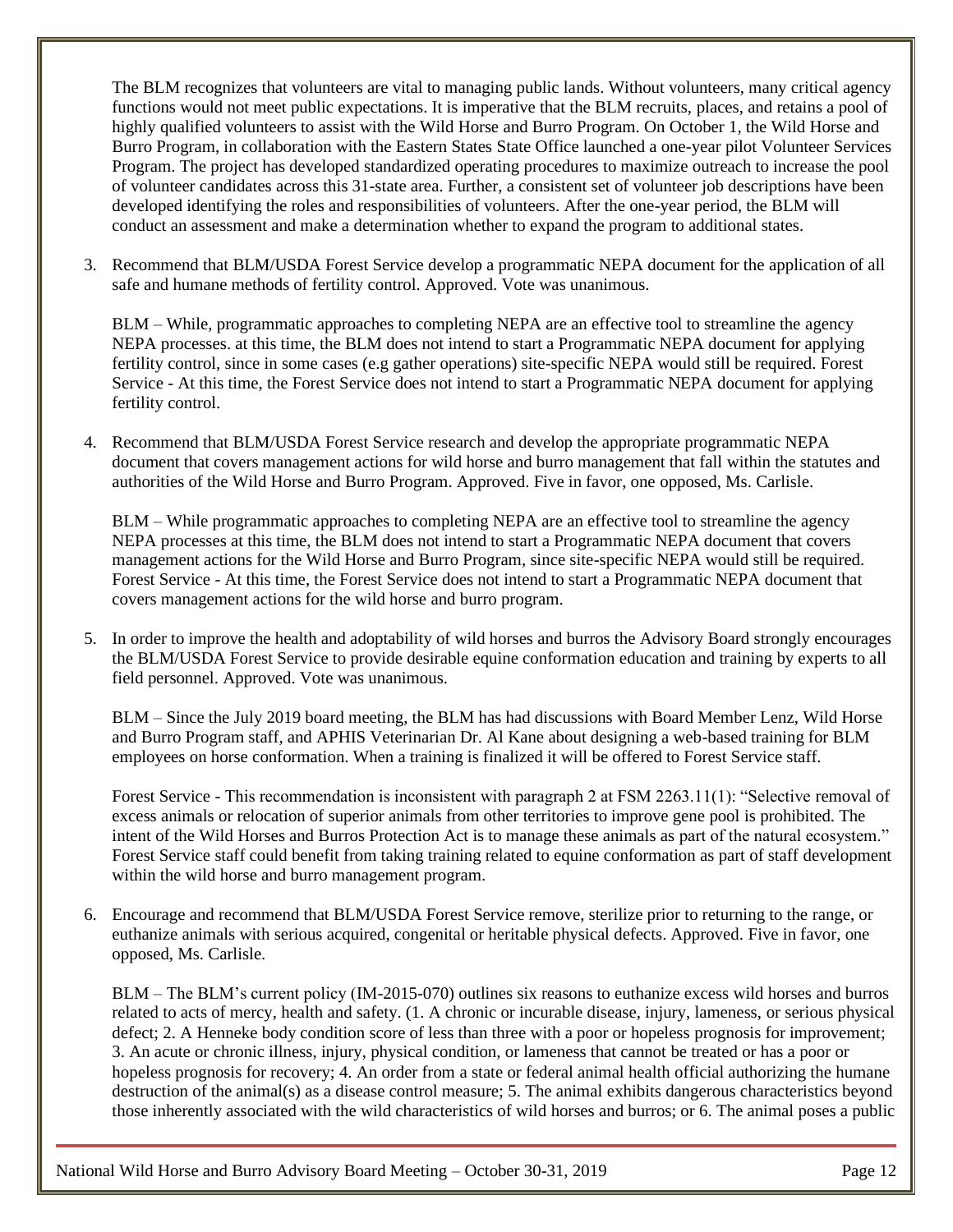safety hazard and an alternative remedy (capture or return to a HMA) is not immediately available. The BLM has no plans to sterilize and return animals to the range having conditions described in the recommendation.

Forest Service – While humane destruction of those animals included in this recommendation who meet the regulatory definition of "old, sick, or lame" (36 CFR 222.60) is consistent with FS policy, this recommendation is inconsistent with paragraph 2 at FSM 2263.11(1): "Selective removal of excess animals or relocation of superior animals from other territories to improve gene pool is prohibited", for those animals described in this recommendation who do not meet the threshold of the "old, sick, or lame" definitions. Forest Service interpretation of the intent of the Wild Horses and Burros Protection Act is to manage these animals as part of the natural ecosystem.

7. The Advisory Board is forming a working group to include key BLM staff to analyze modern, stateof-the-art, low stress, stock-handling approaches to gathering and handling of wild horses and burros with a report to be presented at the October meeting. We recommend BLM appoint this staff and fund any meetings necessary. Approved. Vote was unanimous.

The working group consisting of Board Members (Dr. Sue McDonnell, Dr. Barry Perryman, Celeste Carlisle, and Dr. Tom Lenz), BLM staff (Alan Shepherd, Holle Waddell, Scott Fluer, and John Neill) and USDA APHIS Veterinarian Dr. Al Kane had conference calls discussing BLM's low stress, stockhandling approaches. A report of their findings is expected at this Board meeting.

8. We strongly encourage and recommend that BLM/USDA Forest Service review 43 CFR Subpart 4700 (Protection, Management, and Control of Wild and Free-Roaming Horses and Burros) and 36 CFR Subpart D (Management of Wild Free-Roaming Horses and Burros) and update where needed. Approved. Vote was unanimous.

BLM – The BLM is in the initial phases of revising the 1986 Wild Horse and Burro regulations. These regulations have become outdated to reflect current management of wild horses and burros and at times impede management strategies and priorities. This rule making process is expected to take between 12- 24 months to complete and will include a public comment period when proposed rules are published in the Federal Register.

Forest Service – The Forest Service is currently in the process to improve its NEPA policies through Environmental Analysis and Decision Making (EADM). EADM is a change effort that intends to reduce the time and cost of our environmental analysis and decision making processes to produce efficient, effective, and high quality land management decisions to accomplish more work on the ground and be more responsive to the public we serve. The reforms will identify ways to improve or eliminate inefficient or redundant processes, while maintaining a commitment to high-quality environmental analysis based on the best available science. Once completed, the Forest Service intends to review its regulations and directives for inclusion of the new process and update where needed those regulations and directives that are out of date.

Comments and Discussion on Recommendations and Responses:

## #2

Ms. McAlpine: We would like to review volunteer position descriptions. Ms. Carlisle: We would like to document successful volunteer programs and review those. Ms. Buchanan: Forest Service probably shares some volunteers with BLM. We can learn from the BLM and the Forest Service, how do we better set up our volunteers to work with us now and in the future?

# #3

Mr. Rittenhouse: For gather operations, site specific NEPA will still be required. Mr. Woehl: is this a change? Mr. Rittenhouse: we still have to do compliance for ESA and cultural for all HMAs, which is a 3- or 4-year process. Again, we still have to do site specific EAs. The Forest Service is not planning to do a programmatic EA, all issues would be difficult to cover.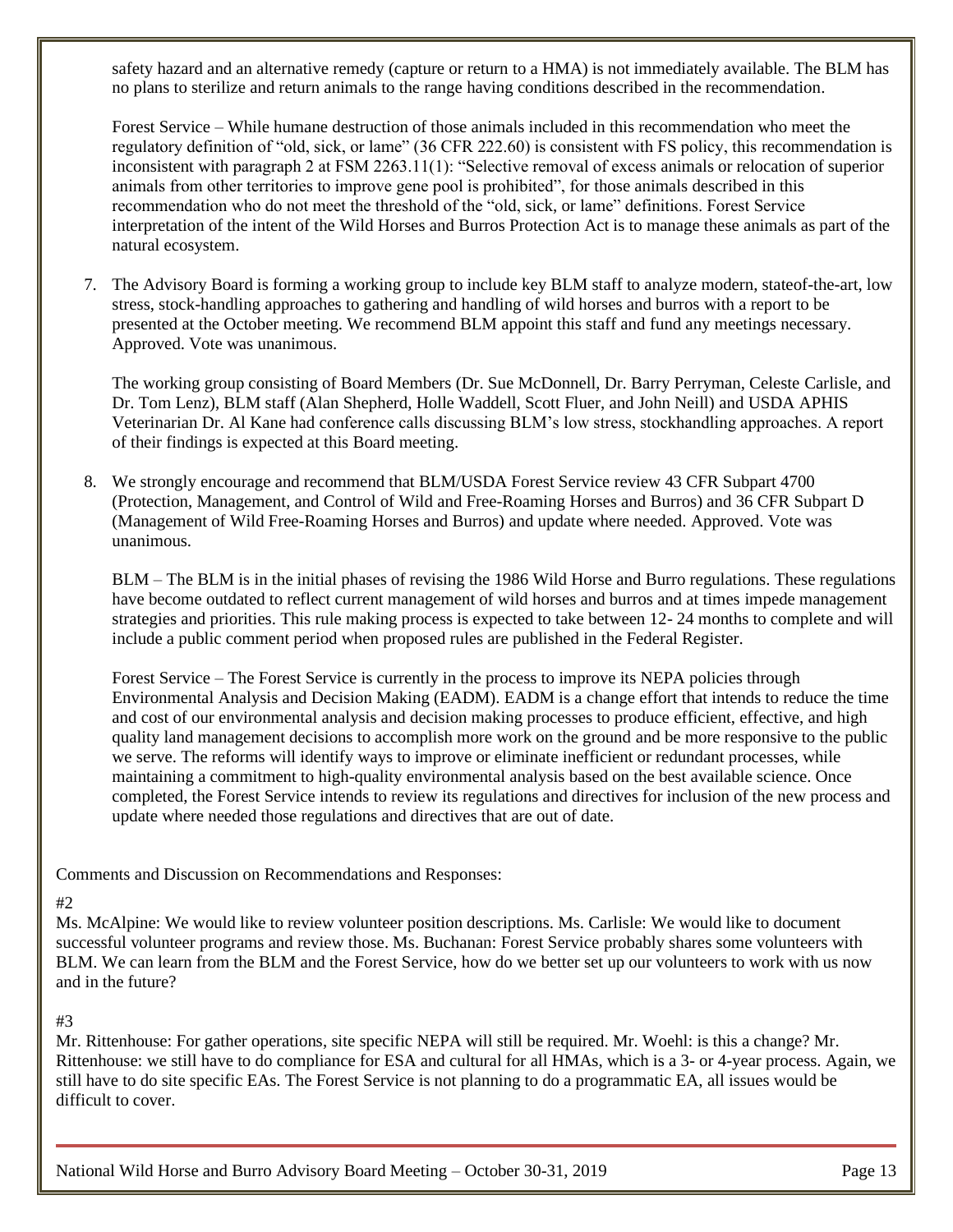Dr. Perryman: Why would we do this for anything? For oil and gas? For a RMP? Is it a question of budget, man-power, what is it really? Programmatic EAs is the greatest idea since sliced bread. Give me something else? Mr. Rittenhouse: We could do a programmatic assessment of all forms of fertility control, and it would cover that. But when we want to apply it, we would have to do an amendment for any modifications or changes, for the other things and tier to the other EA. Does that save us that much time?

Mr. French: I keep thinking that the BLM would have felt this was a godsend in terms of trying to streamline the process for gathers. We need to do it in a fairly abbreviated timeframe. When this came up, I would have thought this is what you would have jumped on. The BLM Director mentioned NEPA as a challenge. I would think that this would have been something that was welcome, to abbreviate from project to project. We could identify the issues just based on our history. I'm surprised. Mr. Rittenhouse: EA is myopic. We did a NEPA document for a helicopter gather. We have to go through the process again when we revisit the same area with the same activity in 5 or 10 years. Programmatic would address multi-year, subsequent gathers. Will cover population growth suppression tools as well so we don't have to go back and do those every time we take an action. We may have to do an amendment when we have to do a second gather. We would review that nothing has changed, looking to streamline NEPA to meet the needs on the ground. It is a hybrid of what we recommended. Looking to streamlining the process, sets the wide side boards but streamlining the process. We could use those tools in that HMA. Initially, the analysis for multiple years to get to an AML will take longer.

Dr. Perryman: If we modified our recommendation to address multi-year, multi-pronged approach to NEPA, would it be in danger of getting the same response? Mr. Rittenhouse: that is where the program is trying to go.

## #4

Ms. Buchanan: The opportunity for us is one document that affects both USDA Forest Service and BLM, there are some efficiencies there. Regardless of the path that we go down, we can work together to find some efficiencies. Mr. Woehl: We felt this would help manage the program better, we don't want to impose anything on you. Trying to streamline processes. We are all about that.

## #5

BLM has had discussions with Dr. Tom Lenz. Dr. Lenz's is preparing draft training to present to the BLM and evaluate that training in the future.

Ms. Buchanan: We see value in this training, understanding the conformation of a horse. It is a bit inconsistent with our manual, selected removal of excess animals to improve gene pool is prohibited. As part of the natural ecosystem. But yet, when we talk to staff, having folks who are working these programs, there is value in being able to discern that. We think it will be beneficial.

Mr. Rittenhouse: During the discussions that we've had, we want to make sure it is applicable in the field and management applications for animals that go into the adoption program and training program and when you are at a gather. Those are two desired applications of the training.

Dr. Lenz: We're looking to identify conformation defects that would lead to suffering and the likelihood of severe heritable defects that lead to pain and death. It will be a combination PowerPoint and Video training.

#### #6

We wouldn't euthanize for selective genetic traits. Mr. Woehl: If you have an area that is horse short, how do you select horses to move them? Ms. Buchanan: the clause is intended for selecting for adoptable traits, doesn't preclude translocating for genetic variability, viability.

Mr. French: Can you clarify how the Forest Service selects, or does not select, animals for removal and adoptions. Do you consider an animal that has a heritable defect? Ms. Buchanan: We will have a conversation about being in line and in sync, there are ways we can adjust if there is a good reason to. If it is within our guidance that we have, if we can, we would want to be in alignment. Mr. Woehl: How old is the policy? Ms. Buchanan: I believe it was in the 1980s. Mr. Woehl: A lot has changed.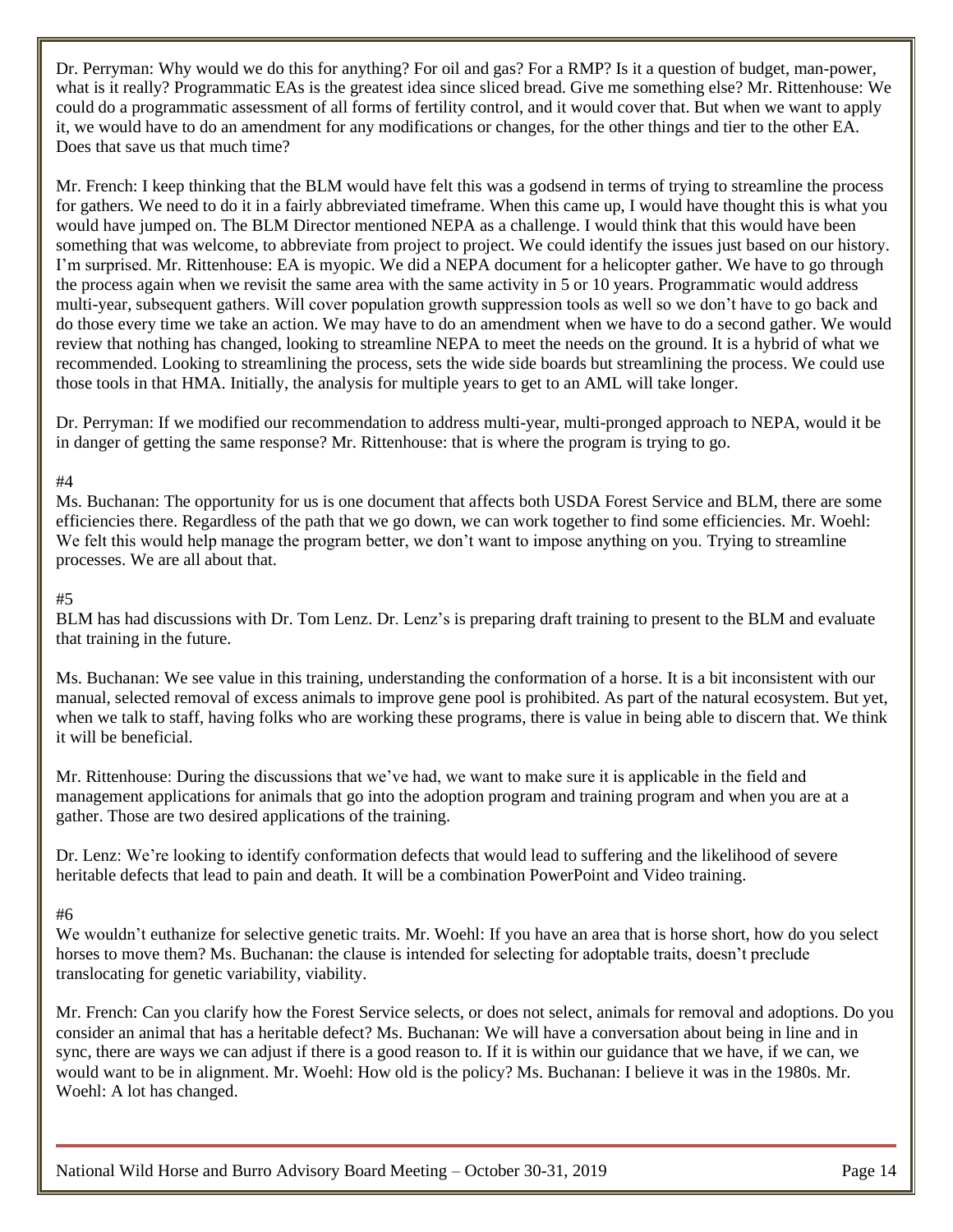Mr. Yardley: We're involved in breeding and based on conformation, color, quality in order to make our animals marketable, but they'll go on to satisfy the needs of our customers. It would be wise for BLM and Forest Service to revisit this policy and make changes if necessary. If we're going to gather more horses, and offer up more horses for adoption, it is counter intuitive to not do this.

Dr. Lenz: What are your comments on color? Ms. Buchanan: If you're a horse person, you look at the legs first. That was the conversation. Dr. Lenz: colors are trendy. People like pretty horses. We just need to make sure they are sound as well.

Ms. McAlpine: When I read it, I read it as trained court mediator. You are not removing them to another place, to prevent a sever conformation abnormality. I support what others on the board are saying. If you can revise policy, you would not be violating your own policy when I read it.

Ms. Carlisle: We are talking about two different things here. Genetics and genetic health are thrown around inaccurately. I think what the Forest Service is saying, we are not running a breed program on our public lands. I thought BLM was in line with that. I thought they were similarly policied, BLM is managing for genetic health and in favor of natural selection. The BLM is doing a fairly adequate job with the help of the lab. I just want to clarify, BLM and Forest Service were in line with the same management strategies. Mr. Rittenhouse: Our interpretation of this recommendation is that we are not going to sterilize animals that meet one of the six criteria out of an act of mercy. Mr. Woehl: the driving factor was genetic defects, we want to sterilize and return to the range. We have to have animals we keep be adoptable. That was the intent, to manage that and to take those genes out. Dr. Perryman: I was hesitant to vote for this, the only reason I voted for it, early on in the history of the program, these animals came from local ranches. Are animals that are have "genetic defects" being returned? Mr. Rittenhouse: that animal would be included in one of those six factors and are going to be removed from the gene pool. Ms. Buchanan: old, sick or lame is pretty broad. I don't think we are really that far apart. I just want to clarify as well, we weren't trying to pick colors, my concern centered around putting those horses back on the range. We aren't looking to euthanize animals, looking at trying to ease pain and suffering.

# <span id="page-15-0"></span>**Marketing Presentation**

**Megan Olson, Assistant Director of Advertising, ABI**

**Lisa Condon, Senior Director of Graphic Services, ABI**

**Paul McGuire, BLM WHB Outreach Specialist**

- Collaboration
- BLM WH&B Strategic Plan
	- o Conducted kick-off meeting and follow-up meetings
	- o Evaluated Great Lakes Marketing Information
	- o Reviewed existing WHB marketing materials
	- o Attended adoption events
	- o Evaluated trends and existing communication landscape
- Strategic Plan Goals
	- o Internal Communications and Branding
	- o Audience Education: Getting the Word Out
	- o Community Outreach
- Strategic Plan Tools and Tactics
- BLM WH&B Media Strategy Evolution
	- o Campaign Report

Mr. Woehl: In the last several weeks, I've gotten a lot of emails over an action the board took in 2016. None of them knew anything about the adoption program. They thought the horses didn't go anywhere. If someone isn't really looking, does this stuff just pop up anyway? Response: We have a dual approach to marketing. We utilize the websites, so that we are reaching people in different ways. If you're online or on Facebook if you search for wild horse and burro, you could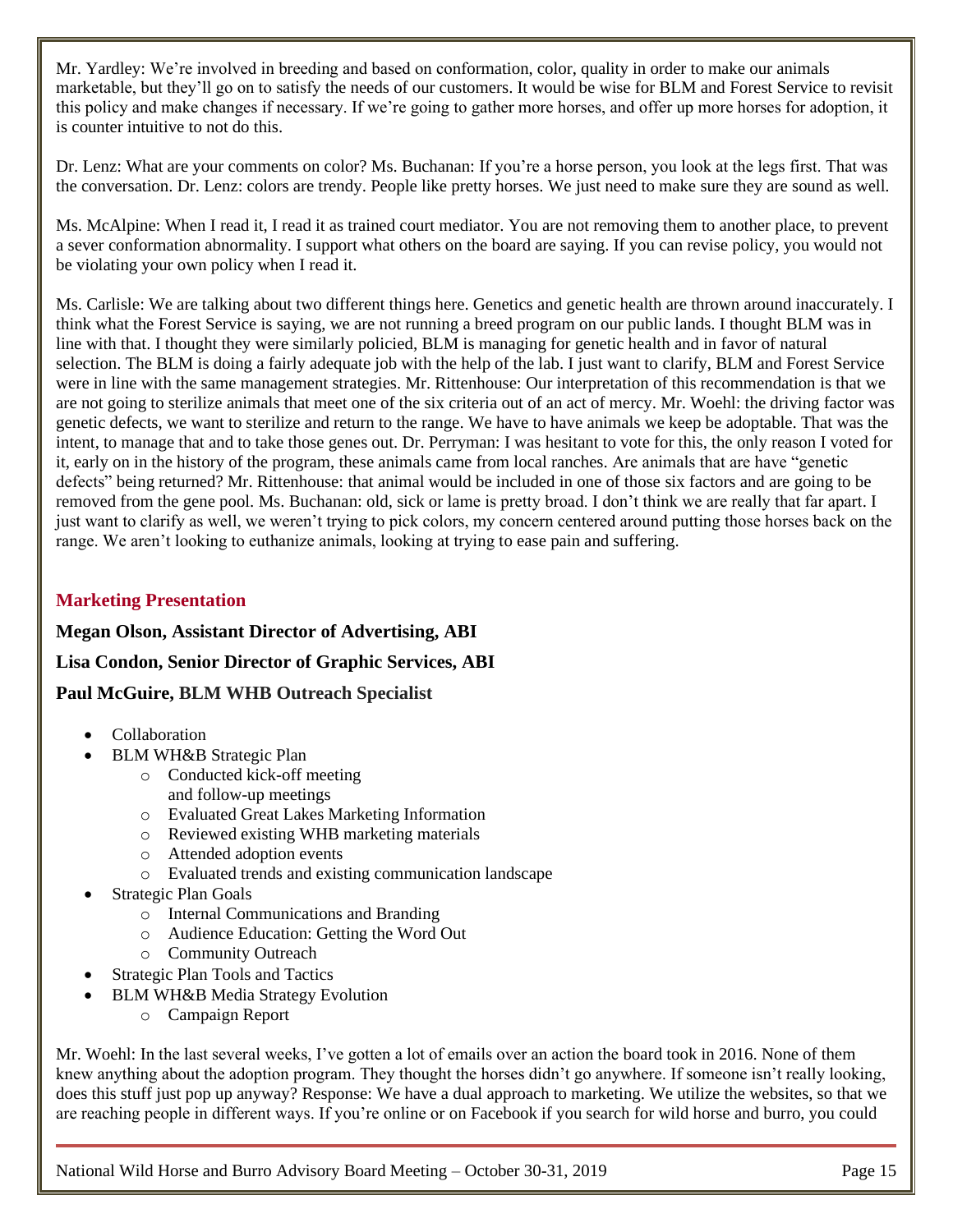be served our ad as well. We do demographic and interest targeting.

Dr. Perryman: I'm trying to understand this demographic. A segment of the market are spending 8 hours a day in social media. Response: It could be websites. It could be streaming, if you're on a mobile device. That amount has grown. It is a true representation of adults 18+ with that type of media. That is the first year digital spending has surpassed all other media.

Mr. Yardley: A lot of the public isn't aware of the amount of degradation on range lands. I was wondering if that is being incorporated, there may be an opportunity to educate and advertise? Response: We have provided some materials, and some PSAs and maybe address, we do try to improve perception and educate as much as we can. There has been discussion about additional videos to help with that. We have a few short clips that are located on the website.

Ms. Carlisle: The adoption program has been inconsistent in the past. Marketing for it and having the momentum with Ms. Waddell and the program has been productive. What about maintaining that for the long term? Response: We work very closely with the team so that we are implementing our current campaigns. We fully intend to continue the program, to run the campaigns, evaluate them, and constantly improve upon them. They are incredibly cost efficient. We are able to promote so many more events than we used to be able to. Combined with the messaging that we have been able to put together. We want to continue and the data, we are seeing success. That doesn't mean that we won't continue to evaluate and modify as necessary. We may see new mediums, etc. Setting it and forgetting it is not our model.

Mr. Woehl: Are you still using other mediums? Response: Yes, grassroots, on the ground, print. Based on the success we are seeing we will continue with them. Definitely planned to go forward with them. It is a continual work in progress. Constantly looking where we need to make adjustments and additions as needed, it is budget dependent.

Ms. McAlpine: Has there been any estimation on the cost of this program, versus or based on the number of horses that we are adopting? Response: We have a cost per adoption that we can calculate, we will pull together a statistic for you. Mr. McGuire: With each event at the district level, there is also local advertising that goes on. Whatever costs of the ABI piece is a sliver overall, but a tremendous bang for your buck. Ms. McAlpine: It would be nice to document long term based on where we are today. If the costs have dropped, then obviously it needs to be looked at. Mr. Woehl: We can't attribute just advertising to our adoption success, it is the result of a combination of things.

Dr. McDonnell: I'm fascinated with all the data you get back. Can you link individual adoptions with advertising efforts in any way? Response: Not really, but we can implement pixel tracking to see where they go once they get to the site. I know that Mr. McGuire has some results from the local level. How did you hear about us, etc.? Great lakes marketing, other grass roots analyses. We are just seeing the actions taken through the digital media. Dr. McDonnell: I do spend an hour a day on Facebook, most of the posts I see have to do with horses. Mostly, ponies that I have adopted and people sending me pictures. I saw one ad for the UC Davis event. Response: We implement geoparameters, expanded reach, limit geography. There are some geographic parametes that prevent you from seeing those ads.

Mr. Yardley: How much of the increase in adoptions *do* you attribute to this? Response: Some of that data is starting to come through. Seeing results how people are hearing about programs. The best we can do is look at overall placements that have increased. Mr. Yardley: What is the target age? Response: Domestic horse side, they target women, 35 to 50 and their daughters. Do we have any idea of demographic? Response: Roughly 75% women, age 40+.

Ms. McAlpine: Who has responded to the ads? Could we use a questionnaire or checklist on an application for adoption? Response: Our role is to put the messaging out, the effort on the ground. They ask people to fill out comment cards. I'd have to look at their information, and they do enquire about how people are gaining information. These are through digital ads. Based on some of the research, from these other partners, that people are seeing the ads.

Mr. French: With regard to trying to determine the demographic and regional areas you target, is there some sort of evaluation to determine if that has shifted, how do we capture that? Response: That is data that is pulled from campaigns. We incorporate those cities within our targeting. In Ocala, we also use a lot of data in terms of geolocation. When we were looking at the data coming from campaigns and social media, we were still able to see that men were responding at a higher rate to digital display ads. Then we also look at specific events and rely on results from the field. We'll incorporate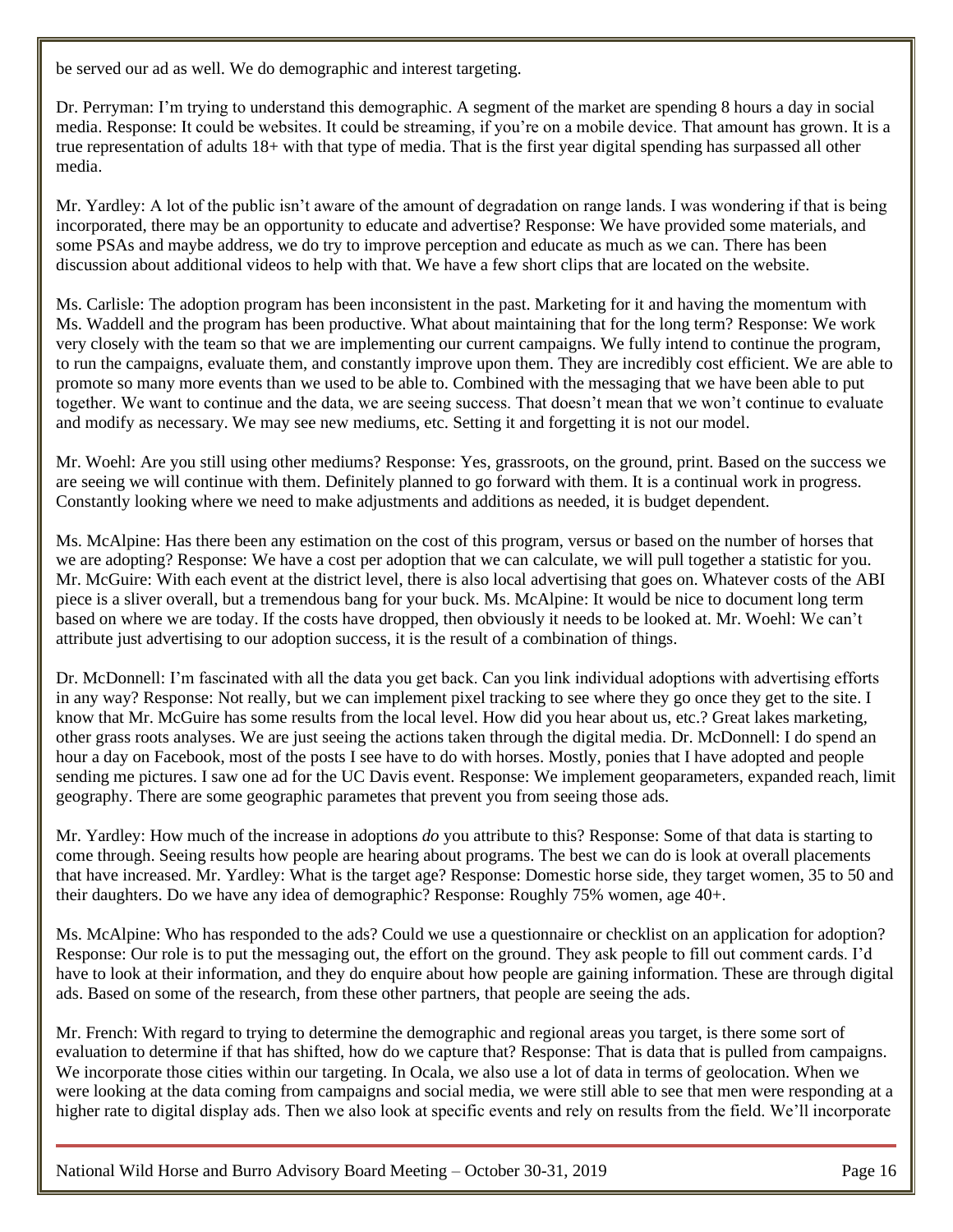that into the target. Mr. French: If we're going to utilize this information, later we are going to be talking about ecotourism that want to see horses in their natural environment. Regionally, taking advantage of that interest that folks have shown in the past. That is not necessarily on the table at this time. In Colorado, it is a big deal. In order to get our message out there, but actually involve communities in ecotourism concept is probably something that we ought to look at down the road. We could target demographics based on regions. In some regions of the country, it could be completely different. Trying to groundtruth that using this kind of data. Response: Our Hispanic media strategy is representative of that, we have adjusted based on testing in that market. We do look at regional differentiators that could affect our campaigns. Our public off-range pastures, opportunities for folks to come observe. That is an avenue that we can take in our advertising.

# BREAK

# <span id="page-17-0"></span>**Board Working Group Reports and Discussion**

- 1. We need to come up with some recommendation for national AML. 25 or 30 years go. With an over abundance of horses, AMLs may be a lot lower now.
	- Question for Mr. Shepherd: usually when an RMP is completed, there is another AML assessment in those?
	- Mr. Shepherd: not completely. Generally, the AML is affirmed or confirmed in an RMP. The specific, the holder of it, to actually change or update would be done with an implementation decision which is based on resource monitoring data and carrying capacity through an implementation decision and confirmed in a new RMP amendment.
	- It has been updated, at least confirmed through an implementation process. Based on the planning documents that we have currently, the AML that Mr. Woehl is referring to, is still pretty accurate with respect to the planning documents.
	- Mr. Shepherd: you have to do it on an HMA or HMA complex level, because you are going to want to look at how they interact with adjacent areas. That is also where you can make decisions on changes to the boundary of the HMA. An HMA, long term, is in the RMP process, and it is stated that you are going to maintain the status of the HMA or revert back to HA because of any limited resource, such as a long history of emergencies for example. There are lot of parameters that need to be assessed. The RMP is your umbrella.
	- Some of these areas that we have been looking at, the resource damage is so acute, are not going to come back, but the areas surrounding, the resource damage is not as acute. Until we get to AML, we don't know what we have. It may be less than what the older documents may indicate. This is an informational thing. I don't know if it is necessary, but at least we know that a reassessment, we know what is actually out there. Planning documents are updated over time.
	- Mr. Shepherd: it comes down to the resource monitoring. That information, population sizes. All of those pieces of the puzzle have to be assessed. It is all through that monitoring data.
	- Mr. Woehl: I don't think that range can handle even a  $\frac{1}{4}$  of what AML is now. Low AML isn't sustainable as well.
	- Dr. Perryman: Yes, but the assessment can't be made until you take the pressure off it to see what you have. If the grazing pressure comes off it, plants have a chance to respond, you can measure the density, the production as a baseline for responding to removal of that heavy use. Same for other animal species. If they weren't trying to defend something that they feel is valuable that is a competing resource. It is something we need to think about, and I don't know what the language would be for a recommendation.
	- Ms. Carlisle: We think of AML as some static number. There is this rolling assessment region by region, this is happening already. Are we taking into account that things are changing?
	- Mr. Shepherd: Is AML still appropriate? We've never reached it and haven't been able to collect the monitoring data when we've been within the target population. As we progress, if we are fortunate enough to get to AML, that is when the field work begins to collect that data. In some areas we can do the assessment and reevaluate the status of AML, but in most areas, we're not ready, because we can't monitor how it changes once at AML.
	- Dr. Perryman: When you have lots of animals, their diet preferences change. If you have 500 animals, and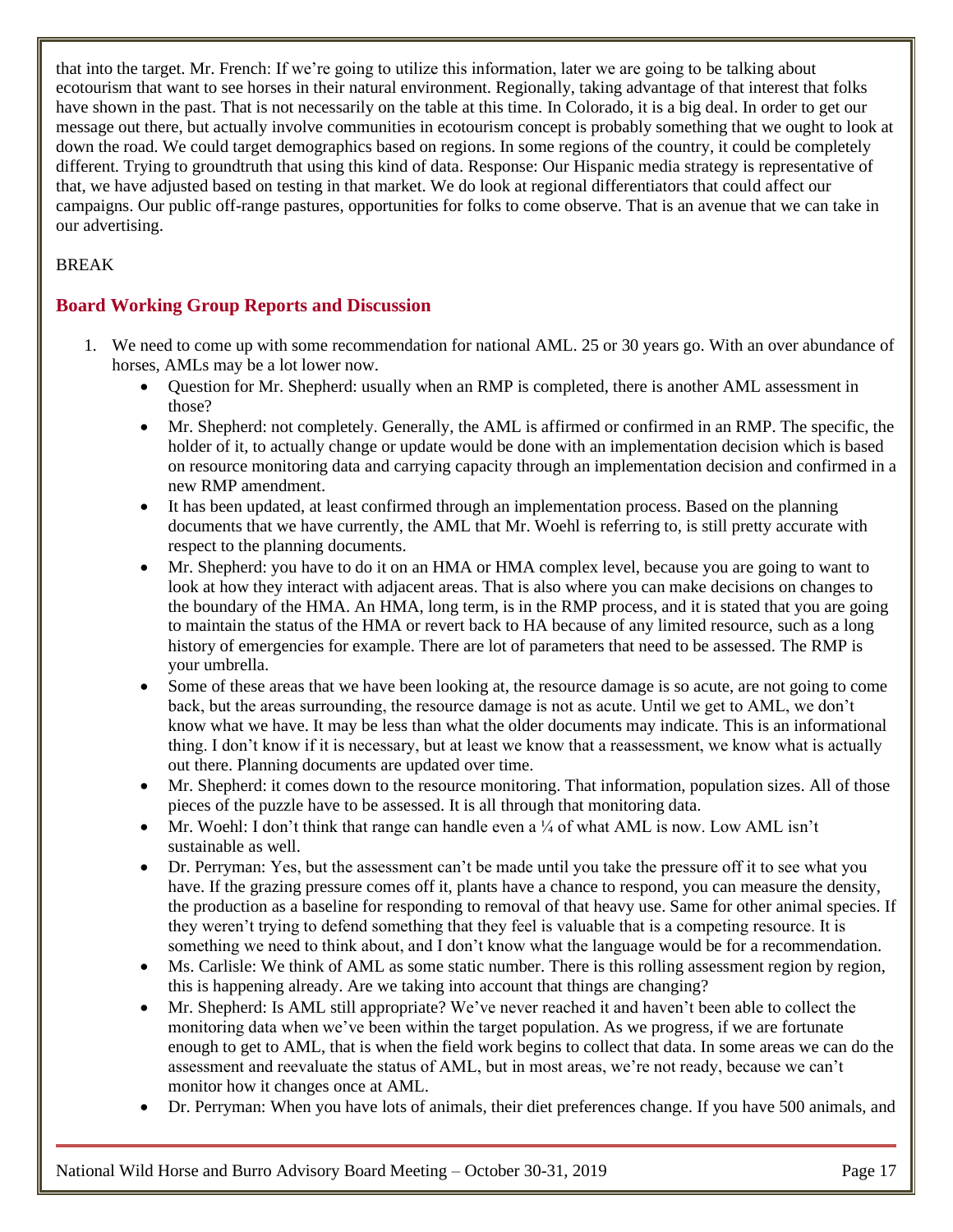the original carrying capacity was 200, they are eating things that normally they would not eat. How does that play into the carrying capacity? Something that they would only eat in a drought situation. There is going to be some degradation, different species, crowding effects, etc.

- Mr. Yardley: Although we don't know what AML might be moving forward, we have long-term trends on the range: what was the range like in 1976 compared to what it is like now. What was the vegetation type, what is it now? We can make some pretty accurate and informed decisions based on that information. Their diet changes. But the reason it changes is because the more desirable plants are gone. It's already gone. Sagebursh, cheat grass is all that is left.
- Mr. French: My impression of this is more of a timing question. We are making some significant management changes. We have had over 2 million acres burned since 1976 in northern Nevada. That dramatically impacts productivity for everything on the ground. We have had a significant move from HMAs to HAs (adjacent to HAs) that have added more pressure on the range. Pioneering populations from Rocky Mountain Elk that we didn't anticipate in the original RMP. Throw in T&E species. I think that is indicative of any place that has horses on it now. I would say that horses by themselves are not going to trigger any new management planning. We just completed an RMP, before that, it was 30 years since the last RMP. We have an RMP amendment for greater sage grouse. It did not deal with any other management. Do we need to reassess? This is a major component on the land. If we are going to assess HMA and HA boundaries, allotment evaluations, this might be the time to kickoff another planning project to reassess priorities on the ground. This might be the catalyst to start.
- Ms. Carlisle: It isn't just horses that matter. We have changing conditions on our rangeland. Forage quantity and quality are changing. Of course we can exacerbate that, but this is what I am trying to get at. This is a holistic management issue. But because we aren't acting, the wild horses and burros that we federally protect are suffering. They are just an indicator species. So is everything else. We are the WHB Advisory Board, not supposed to advise on how to fix everything. We are not going to come up with any recommendations for everything.
- Ms. McAlpine: If you are talking about plans that were developed 30 years ago, and things have changed (i.e. overpopulation) it is really important to reassess.
- 2. Some of our legislators have not seen wild horses. Encourage the BLM to have a field day with Congress and Senators to see Antelope Valley.
	- Dr. Lenz: some of them don't know much, some do. Invite them and their staffers that do the work behind the scenes. Ensure that we have a high number from the eastern states. The western states are often aware, but the eastern states may not be. Should be a recommendation with specific request for eastern states. Mr. Rittenhouse: typically, we don't really do that. Folks in Nevada specifically have been on the ground and know the issues. State directors could invite others and would work with legislative affairs in the Washington office. We have held tours when they requested to come. Maybe the board could act as intermediary. Seeing all aspects of the program, they can participate this week on Friday at the adoption event.
	- Ms. Carlisle: I'm confused about the staffers. Who initiated that? Mr. Rittenhouse: They did, as they get asked to participate in appropriations. Dr. Perryman: We will rely on legislative affairs to tell us what can really be done.
- 3. The number of horses per state office that was adopted out. Wyoming has 1 HMA but was number 4 in the number of horses adopted. If we could come up with some way to encourage state participation with D.C. support for the placement of animals in good homes through the adoption and sale programs. We need the support from all states. Perhaps recommend that they recognize those top states, perhaps an incentive program.
- 4. Sterilization is an issue. We need to use every tool in the tool box. Know that BLM will not use surgical.
	- Ms. Carlisle: I would like to hear Dr. Griffin's presentation. Is it time to redirect? Get out of those points that are always going to be divisive. Look for those techniques that are going to be able to be applied by folks that are not particularly skilled. It's like bashing heads. We should move and go another direction because we have some things that are happening in specific areas.
	- Mr. Woehl: PZP is not the answer. It can be used. Do you feel that 45,000 can be treated with PZP?
	- Ms. Carlisle: No, but my response does not mean PZP only. There are other solutions.
	- Mr. Woehl: We still have to gather those horses.
	- Ms. Carlisle: Gather, treat, release. There is a different treatment schedule for some horses.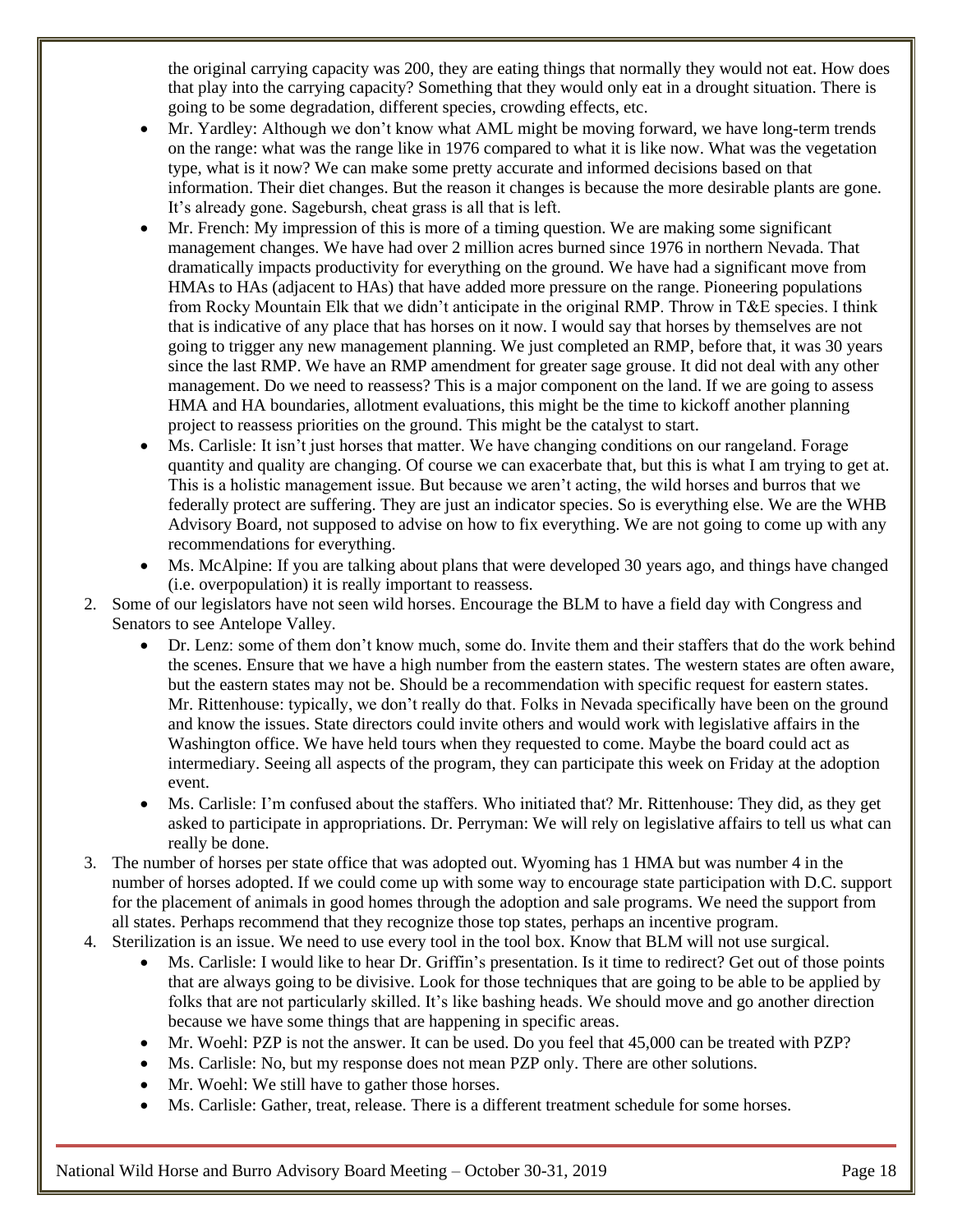- Mr. Woehl: It's almost impossible in some of these horses.
- Ms. Carlisle: It is not as logistically feasible in other cases. We could scale up faster than we could scale up for other methods of sterilization. I recognize that sterilization is one of the techniques. I am advocating for other techniques that are available. There is modeling done that by using PZP-22, if you were gathering and removing every 3 to 5 years. We are trying to find solutions that are somewhat palpable. I'm advocating for prioritizing things that can happen quickly with a broader spectrum of people that can implement them.
- Mr. French: Can we agree that the with a recruitment rate of 20% or thereabouts. We know that we have an annual capability on the BLM to gather 14,000 horses a year. With that being the case, there is no way we can gather our way out of this. What we have done is we have tied our hands again. Getting around recruitment level. I'm not saying across the entire spectrum of the population. I don't see PZP or GonaCon being a viable option mainly because of the vastness of it. We can't even gather enough. With the implementation of the BLM's protocols, in the near future, it is going to be harder to catch horses from the air. It is going to be difficult at some point down the road to use aerial methods to gather. I don't see it as being a viable way of controlling recruitment. Somehow we have to limit recruitment to get on the downside of that population.
- Dr. Perryman: That is an absolute impracticability when you have 40,000+ mares on the ground. Once you get to AML, then other methods start making more sense. Any of these contraceptive methods, that is not going to happen. There have to be massive gathers in order to make this happen. So a combination of these big gathers, so that we get to a point where a combination of contraceptive and gathers can be used to maintain. BLM has a capacity issue for gathers. That has to increase so that we can actually have the ability to gather more animals of our annual recruitment. None of these methods make any sense until we start approaching AML.
- Ms. McAlpine: I empathize, advocating for horses and burros, I take a little different position. I firmly believe that dying of dehydration and starvation is not humane. I need to step back and decide what is best for all. We need to address this issue immediately. Ms. Carlisle hit it on the head. We need to come together and give up our favorite idea for what is best for the animals. It is not going to be pretty, but neither is dying of starvation.
- Dr. Lenz: Let me give you some facts. Spaying mares is not unusual. We spay mares for many reasons. We geld stallions for many reasons. It is not unusual to spay mares. There are 4 or 5 different ways. Each has benefits. The advantage of culpotomy, it can be done in 15 to 20 minutes, it is easy to teach, and it can be done in the field. From a medical perspective, it is not inhumane. I don't think it is the answer. I think it is one of the tools we have. Yes, these decisions have to be made by people that know what is going on. That is unfortunate. We have to always think what is best for the horse, not what is best for an organization. I think spaying is indicative.
- Ms. Carlisle: I want to clarify. I know that contraception will not get us out of this. Where we disagree: waiting for AML to begin implementing contraception. I understand the logic and reasoning for wishing for that. This has to be implemented alongside the gather/removals and is better than it is to wait until we reach AML.
- Ms. McAlpine: Is spaying any more or less dangerous than foaling? Any more or less painful?
- Dr. Lenz: Complication rate with spaying is 4%. Includes infection, intestinal problems. We have drugs that you can get about 36 hours of pain management. These are all risk-benefit decisions. I don't know.
- Dr. McDonnell: When we say complication, it can be something very simple and very temporary. The death rate during ovariectomy is very low. Been so disheartening to me, the misinformation on this topic has to be the worst on every topic. It is so clear, reproductive specialists know this. So sad to see, upsets a lot of people. From stress and pain, I would recommend culpotomy. At the moment, we have to get it down by removals long before we can get to fertility control.
- Mr. Woahl: There isn't any way to gather and store that many horses. We don't have the long term holding.
- Dr. McDonnell: We're not going to gather, spay, and return to the range for a while.
- Mr. Woahl: What are we going to do if we gather them?
- Dr. Perryman: I'm more optimistic about long term holding. I don't think we have a choice. I think it has to be a combination of the two. If we are talking about 40,000 mares.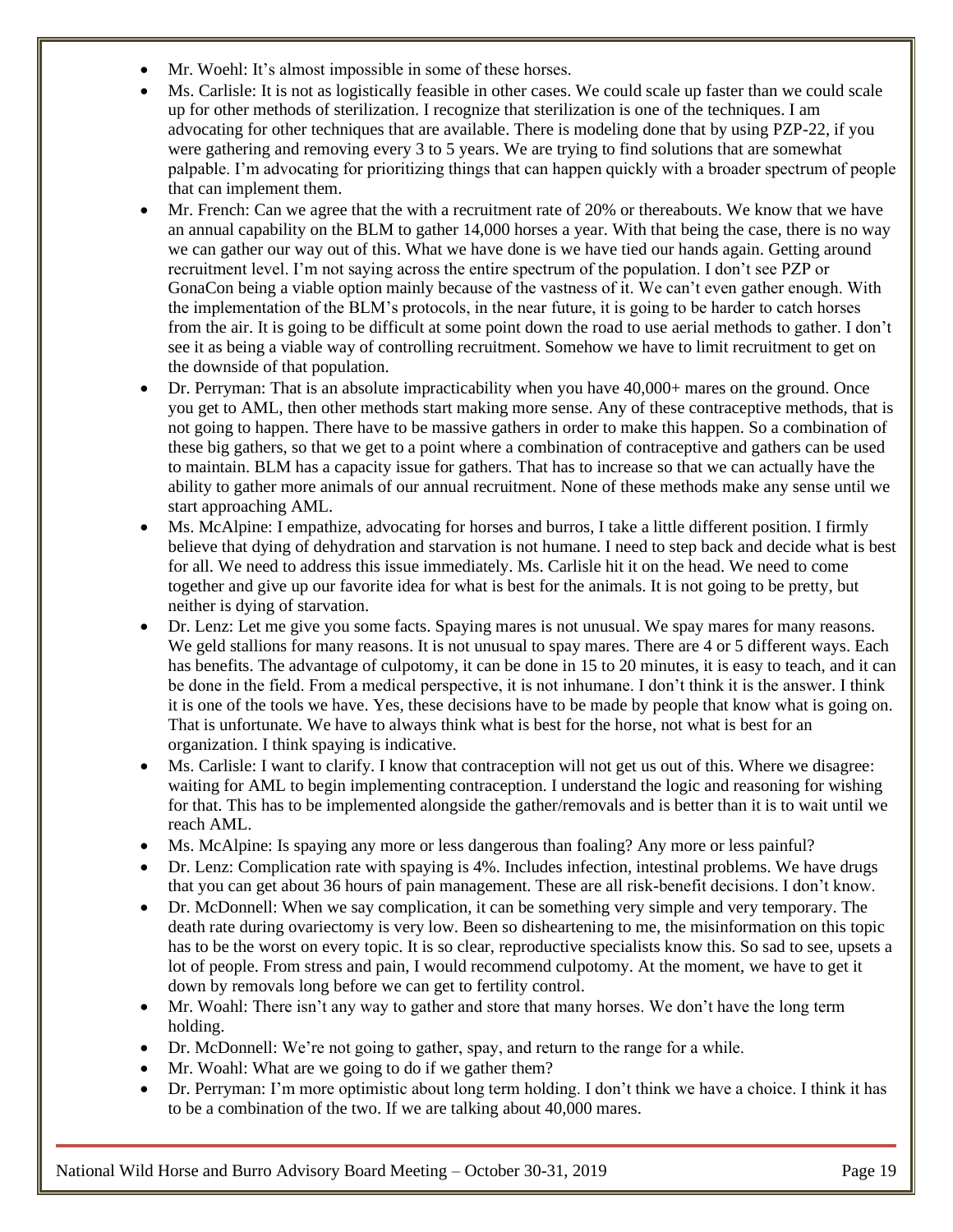- Mr. Woahl: When are we going to make the first step.
- Mr. French: We have to address what is on the ground first. What the public decides what they want to do with those animals down the road is the other issue. We have have laser like focus on the issue at hand.
- 5. Transfer responsibility to tribal authority of tribal horses on public lands. Partner with them. Collaborate. Some kind of cooperation and contact a couple of the major horse holders in the tribal world to coordinate with them.
	- a. Tribal horses are not protected under the act. Recommendation would need to be framed in how we manage and how BLM horses are impacted.
	- b. Figure out with tribes that we need to work together, for the benefit of both agencies and the horses.
- 6. Entertain a rewrite of the regulations to allow for international adoptions. The things we should look for and assurances where folks have a similar interest in horses that we do.
- 7. Following the act that brought this whole thing to fruition, I don't think it has been followed in its entirety. Discuss more as a group.

Adjourn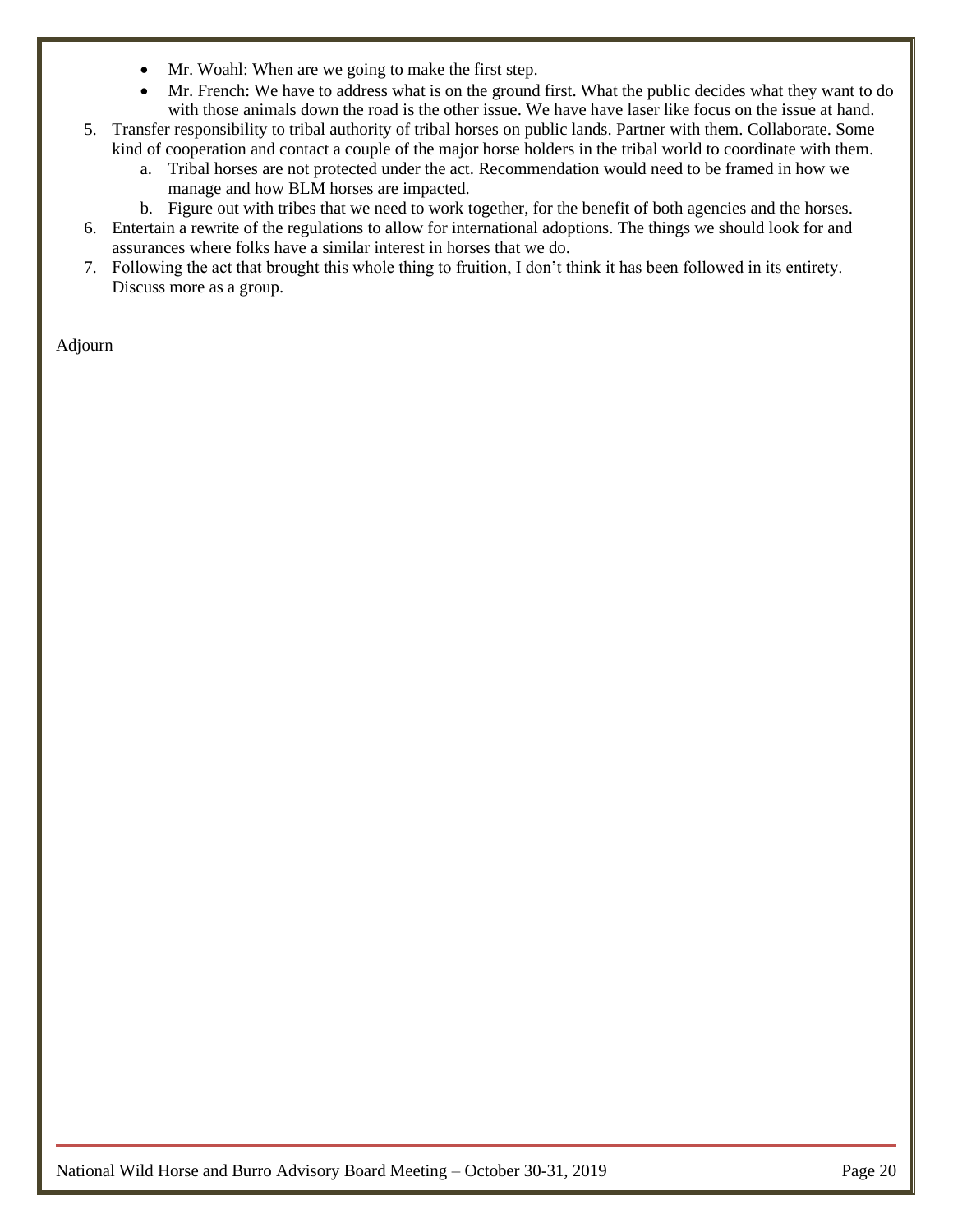

20 F St NW Conference Center Washington, DC 20001

October 30-31, 2019

Volume 2

Day 2 Meeting Minutes

U. S. Department of the Interior Bureau of Land Management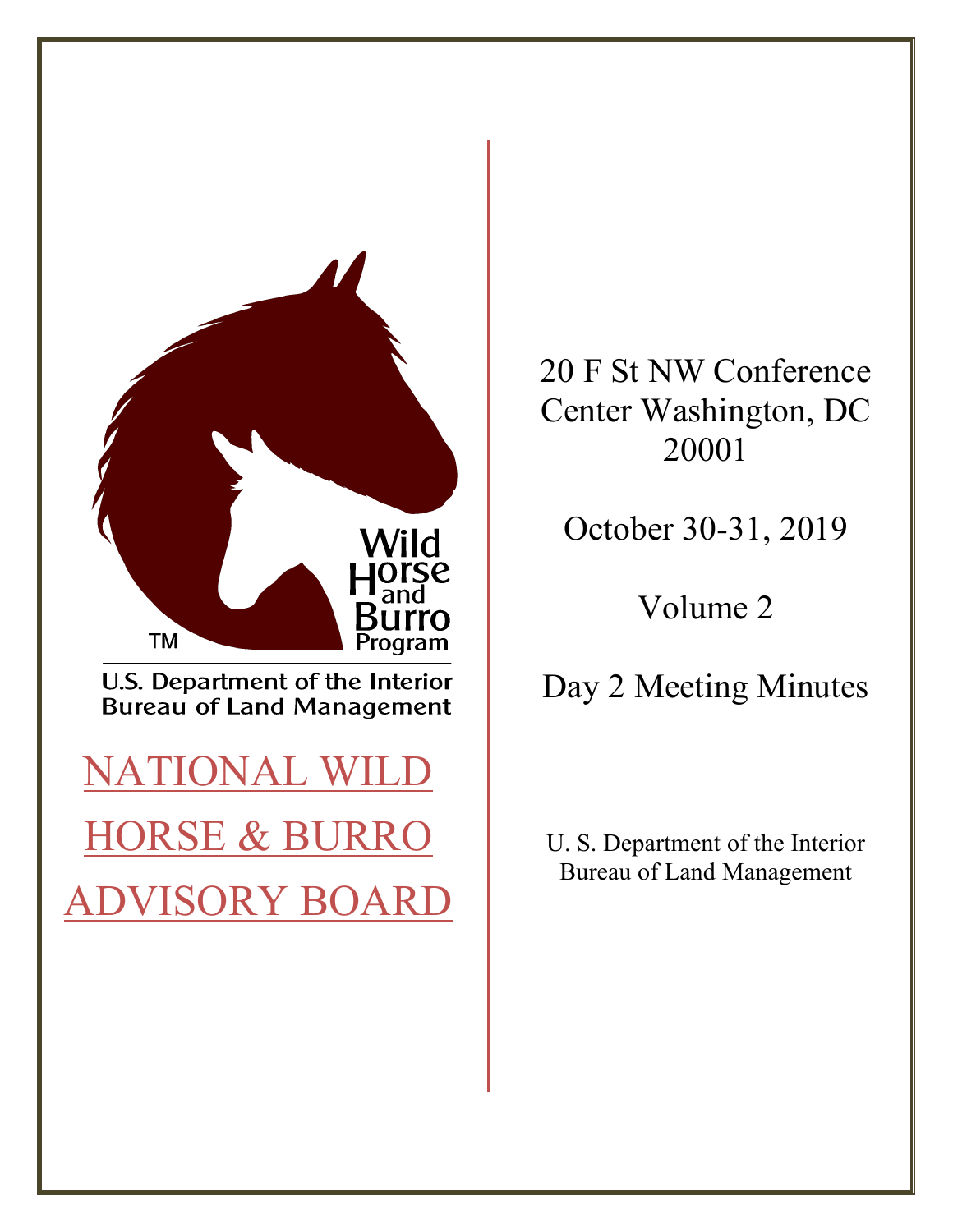# **Contents**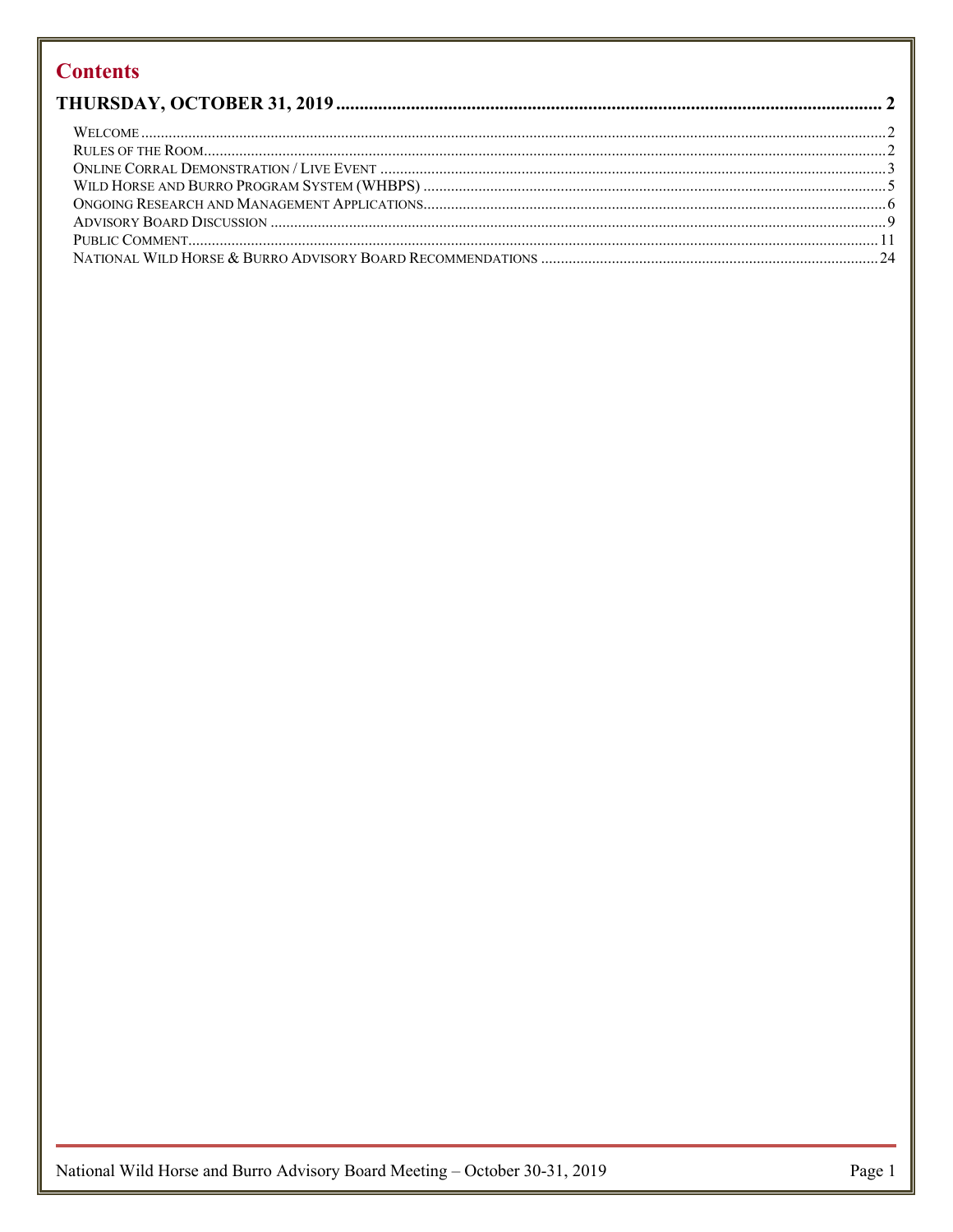# <span id="page-23-0"></span>**Thursday, October 31, 2019**

## <span id="page-23-1"></span>**Welcome**

#### *Mr. Fred T. Woehl, Jr., Chair, Wild Horse and Burro Advisory Board*

Mr. Woehl called the meeting to order at 8:00 a.m. and asked any Veterans to first stand and then asked all to stand and join in the Pledge of Allegiance. [Pledge of Allegiance]. Mr. Woehl introduced the new director of the Mustang Heritage Foundation (MHF). MHF was on the mall in Washington D.C. on Tuesday and Wednesday and had approximately 275 and 150 people, respectively, go through the trailer. The MHF 2020 plan for travel and getting the trailer to strategic locations is pending. Mr. Woehl turned the time over to Bryant Kuechle.

## <span id="page-23-2"></span>**Rules of the Room**

## *Bryant Kuechle, Facilitator, The Langdon Group*

Mr. Kuechle reviewed the rules of the room:

- 1. Seating is available for attendees. Anyone needing or wishing to stand will stand in the designated area behind the seats. All attendees are to stay in the seating or standing area at all times, unless addressing the Board during the public comment period.
- 2. Speakers and other attendees will not approach the dais at any time without prior consent from the Chair of the meeting.
- 3. Media will check in at the door and will be guided to the space designated for cameras.
- 4. No attendees will be allowed to place microphones, cameras or other equipment in the space set aside for the Board meeting.
- 5. All attendees will show mutual respect for each other and for speakers and Board members. This includes refraining from using cell phones or talking while the meeting is in session.
- 6. If anyone disrupts the meeting they will be asked to leave or be escorted out.
- 7. Those wishing to address the Board will sign in at the door. Speakers will address their comments to the Board, while seated at the designated speaker table. Generally, speakers have about 3 minutes each and are asked to finish in the designated time to allow for the maximum number of individuals to express their viewpoints.
- 8. Attendees wishing to provide handouts to the Board will leave handouts with the BLM representative at the door. Handouts will not be brought to the speaker's table and no one will be allowed to approach the Board with handouts.
- 9. Within the meeting room, attendees may not display signs, placards, or other items that are likely to obscure the view of participants or disrupt the meeting.
- 10. The Board will not respond to comments made during the public participation period. This should not be interpreted to mean the members of the board agree or disagree with anything said.
- 11. The Chair reserves the right to comment on any factual inaccuracies that may be shared during the public comment period.
- 12. The BLM commits to maintaining these rules for the benefit of all involved and appreciates everyone's cooperation with these rules.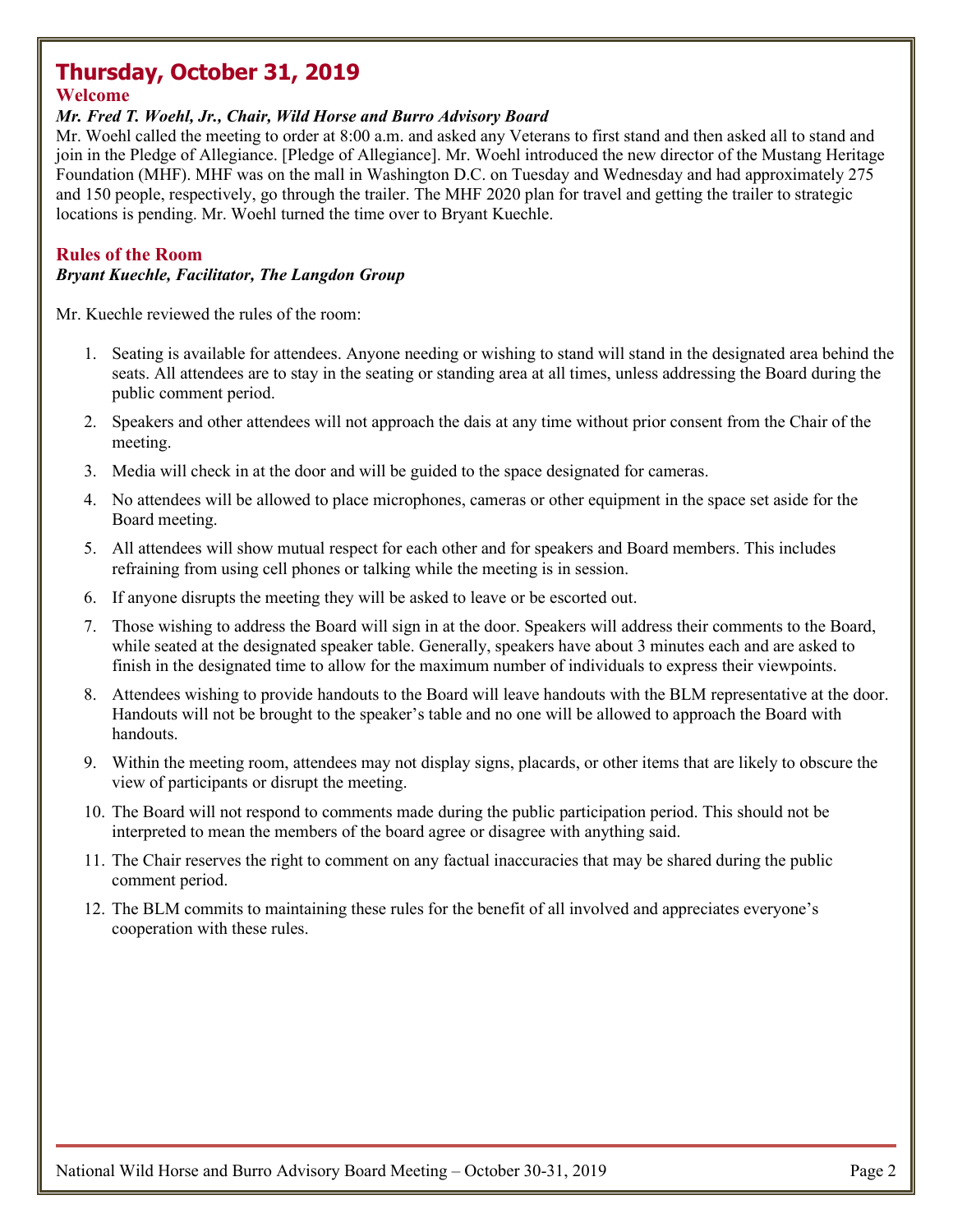| Table 1 - National Wild Horse and Burro Advisory Board Members |                                         |  |
|----------------------------------------------------------------|-----------------------------------------|--|
| <b>NATIONAL WILD HORSE &amp; BURRO ADVISORY BOARD MEMBERS</b>  |                                         |  |
| <b>Board Member</b>                                            | <b>Representing</b>                     |  |
| Mr. Fred T. Woehl, Jr.                                         | Public Interest (Equine Behavior)       |  |
| Dr. Tom Lenz                                                   | Veterinary Medicine                     |  |
| <b>Ms. Celeste Carlisle</b>                                    | Wild Horse & Burro Advocacy             |  |
| Dr. Barry Perryman                                             | Public Interest (NRM/Special Knowledge) |  |
| <b>Mr. James French</b>                                        | Natural Resource Management             |  |
| Dr. Sue M. McDonnell                                           | Wild Horse & Burro Research             |  |
| <b>Ms. Susan McAlpine</b>                                      | Humane Advocacy                         |  |
| <b>Mr. Steven Yardley</b>                                      | <b>Livestock Management</b>             |  |
| Dr. Vernon Bleich (via phone)                                  | Wildlife Management                     |  |

# <span id="page-24-0"></span>**Online Corral Demonstration / Live Event**

## *Krystal Johnson, Eastern States WHB Program Lead*

Adopt a Horse is a website launched over 15 years ago that allowed the public to adopt a wild horse and/or burro online. Historically it served as a bidding site for the online events only. The National Operations Center (NOC) is responsible for operations and maintenance of these systems. Eastern States Office oversees the daily operation of the system.

Demonstrating our new Online Corral, we are nearing the end of development and are looking for sign off on the authorization to operate. Today I will show you several features from the potential adopter/purchaser view as well as our internal users. I want to highlight the ease of use, connectivity to system of record, as well as the pay.gov portion.

Adopt A Horse:

- Outdated technology
- Inefficient, requires more effort and duplication of data to add animals to the site
- The Online Corral replaces the Adopt A Horse website.

Animal search feature enables potential adopters or purchasers to find a specific animal and save those searches to receive notifications when a match becomes available.

Pay.gov and Collections Billing System (CBS) connection enables customers to pay in full on the site.

The connectivity between the Online Corral and the Wild Horse and Burro Program System (WHBPS) database increases efficiency and maintains data integrity.

- Pulls individual animal details
- Collects applicant's information and history
- Populates Private Maintenance and Care Agreements and Bills of Sale

Great Lakes Marketing, Advisory Board, and internal gap analysis all highlighted the importance of the internet adoption site. The current site is outdated and the rebuild is a priority for the wild horse and burro program. The rebuild includes many new features to make the site more user friendly both internally and externally as well as streamlining our process. The site makes it easier for potential adopters or buyers to select animals and search for exactly what they are looking for. Adopters or buyers will also be able to submit and sign their applications, agreements, bills of sales and payments electronically.

- Searchable-Faceted search for locating available animals
- Efficient-Automation of application processing, PMACA creation, and fee collection
- Modern-Focused on the user experience both external and internal users
- Accurate-Syncs with WHBPS, eliminates redundancy in completing adoptions and sales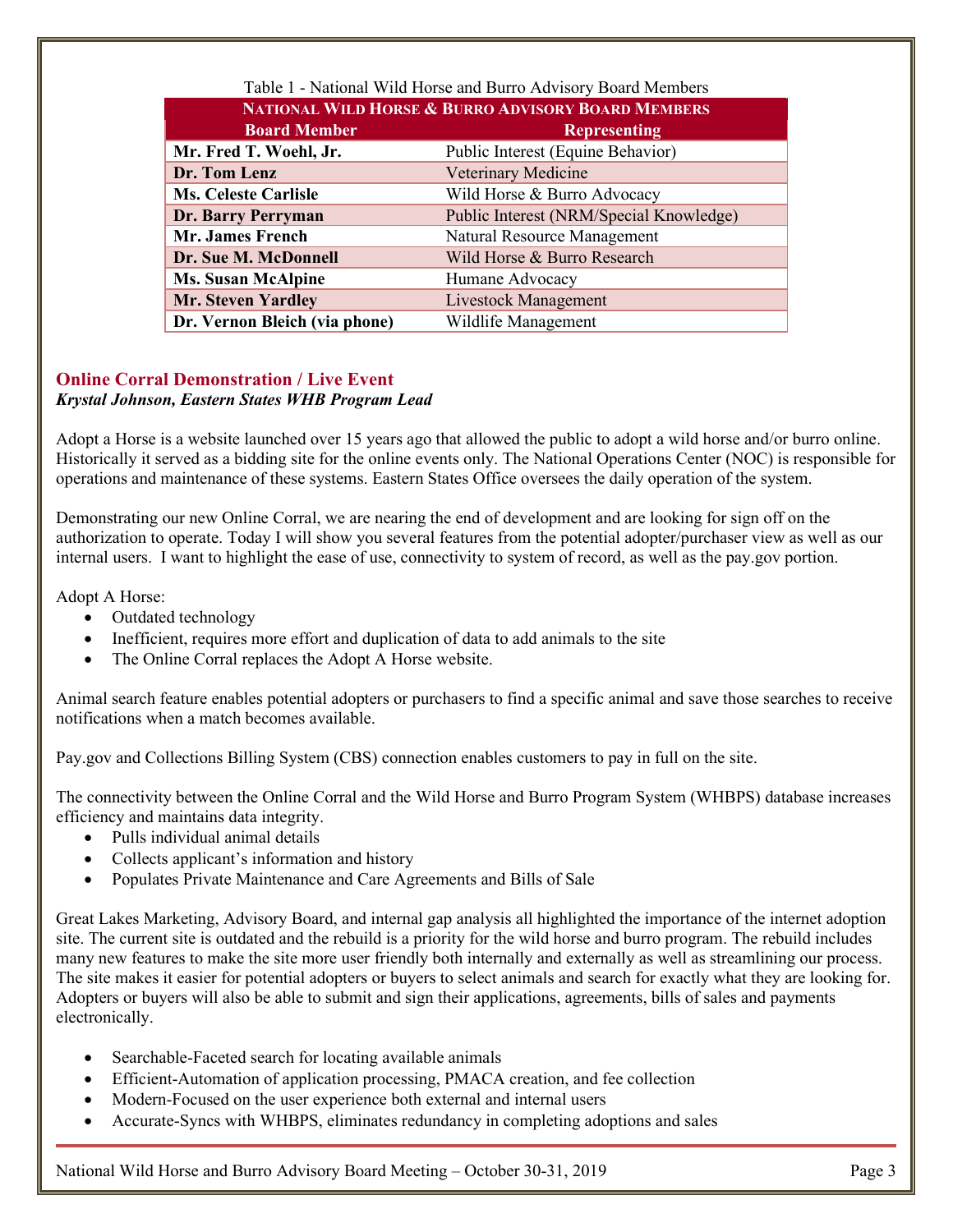• Consistent-Links to current wild horse and burro information on blm.gov

Mr. Woehl: These are available for the adoption incentive program? Ms. Johnson: Yes. You could choose to purchase or adopt. Information is provided for the difference between adopt and purchase.

- Other features of the animal gallery: freezemark, species, color, age, species, gender, height, disposition, video (animals that video associated with them).
- Animal details: starting bid, number of bids, listing type, height, necktag#, freezemark, capture area, etc.
- Online corral system will maintain your application. When you go to the gallery, it will sync up with the animals you are approved to adopt, i.e. burros, etc.
- Mapping feature.
- Electronic signatures.

Adoption Application: we have received your application and are in the process of reviewing it. Even though they are electronic, we still have to review them all. I can see the status of my application. Once the admin begins reviewing it, status will update. When applications expire, you'll be emailed prior and can resubmit without having to submit an entirely new application. It will keep a running list of all of the applications throughout the life of the system.

Mr. Woahl: What happens if I arrive and I don't want the animal? Ms. Johnson: If I bid online and go to my pickup and decide that the animal is not a good fit, you can select another animal or let us know and we'll refund your money. Mr. Woahl: How much is the shipping? Ms. Johnson: There are no additional shipping fees to a pickup location.

Mr. Woahl: Typically, it is 2, 3 or longer weeks before I can go pick it up. Ms. Johnson: A timeframe for an Online Corral event is typically: 6 weeks before an event to see which corrals are able to participate. Public affairs will select animals they want to participate. Photograph, video, publish the animals online, week long online event, once the event ends, 1 week to 2 weeks to finalize payments and select pickup options, put together shipping and logistics on how to get animals where they need to go and some rest stops along the way, etc.

Ms. McAlpine: If I don't pay within the 5 days, do you go to the next highest bidder? Ms. Johnson: yes. Ms. McAlpine: Is there a search for tag number or the freezemark? Ms. Johnson: If we have an adopter and he/she was the high bidder and they aren't going to pick them up, they can pass on the animal and the admin gets a notification and then they can reoffer it to the next highest bidder. It doesn't happen that much. You can contact us if you want to remove.

Dr. Perryman: Is there a feature in the program if you get into a bidding war, do you get a text or an email? Ms. Johnson: If you are outbid you get a notification. We also have a high bid/proxy bid. Dr. Perryman: Is there a buy it now price feature? Ms. Johnson: We have the capability to do that, we haven't been using it with our competitive bids.

Mr. Yardley: Is this tied in so that when there is a live event? Ms. Johnson: Online Corral, when we select the animals, they are separated from the rest of the population. We don't want to end up placing an animal when others are bidding. Mr. Yardley: Is the incentive program for burros as well? If that money would be better spent just on horses because burros are just more adoptable. Ms. Johnson: The costs the same. Mr. Yardley: There is a big void for pickup in the northeast. Ms. Johnson: It mirrors our satellite event schedule.

- Other option, if you knew that you were really interested in a horse from a specific area, you can save a search. When we add any animals from that location, you'll get an email notification of new animals. They can select how often they want to see those notifications. They also set up to see when they have an online event beginning.
- Pay.gov interface
- Conclusion The Online Corral improves our ability to place animals by:
	- o Reaching a broader audience
	- o Providing better customer service
	- o Increasing internal efficiencies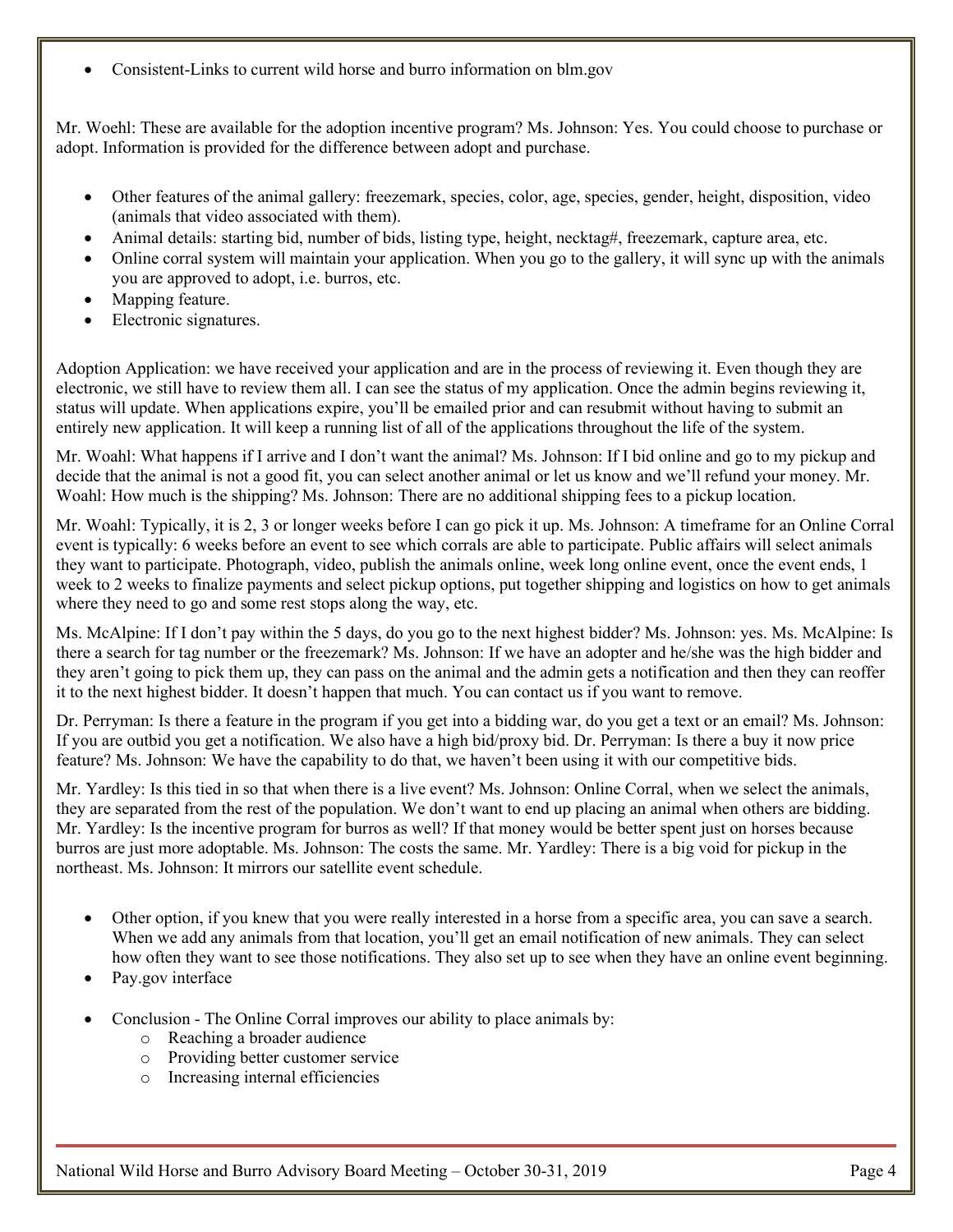Dr. McDonnell: If you were going to apply for the incentive, how would that work with the online corral? Ms. Johnson: When you are on the online corral, if you choose that you want to adopt this animal, it will take you through the adoption application, submit it, reviewed and approved. Once you have been selected you can choose whether to participate in the incentive. It will show what your selection options are. That way, when you go to pick up your animal, that paperwork will be ready.

Ms. McAlpine: What about the TIP program? Can they use this site, or is that separate? Ms. Johnson: We have not been offering that on the online corral. They have different resources to work to find the adopters to be able to show. We can offer trained horses from the online corral. MHF has a website that has all of the trainer information, they have a social media site, etc.

Mr. Woahl: Great improvement from the last system. I've looked, this has been incredible.

Mr. French: Based on the feedback, this is going to be a game changer for this program as far as getting horses into homes. They talk about the gene pool. Some of them are more desirable than others. It is in the best interest in the horses and the program to maintain that interest.

Dr. Perryman: Will you release to a surrogate? Ms. Johnson: Yes, as long as all of the payments and the hauler, pickup has an approved trailer.

Mr. Yardley: Someone bids and the auction is about the close, 3 seconds before, someone bids, does it knock back the time. Ms. Johnson: It actually ends at the time, so whoever is the last person to bid will get it.

Dr. Perryman: Minimum quality to the gene pool, we shouldn't be thinking about moving a bunch of chrome studs. We need to be selecting for conformation and viability. 10 years from now, something else may be in vogue.

# <span id="page-26-0"></span>**Wild Horse and Burro Program System (WHBPS)** *Meredith Kueck, BLM WHB Specialist*

Version 1 deployed Septmber 21, 2007, beginning transition from WHBIS as the program system of record Version 2 deployed December 2009, completing transition Internal system, can only be used by individuals with a BLM PIV card and log in on BLM network

Developed to record:

- Census and gather event information and results.
- Information about herd lands, such as decisions and population estimates.
- Adoption event information and results.
- Data to track individual animals removed from the herd lands (from removal through private ownership or death), including history of health and medical treatment, locations and transportation, adoption, titling, and sales.
- Information about adopters and buyers to facilitate the adoption and sales processes (including inspections applications, approvals, titles, and bills of sale) and to enable tracking of animal and adopter/buyer history.
- Information about BLM offices, facilities, personnel, and contractors involved in the WH&B Program.
	- o Calculates and tracks program accomplishments
		- o Adoptions, sales, transfers
		- o Feed days
		- o Census
		- o Gathers
		- o Compliance

PCMB represents WHBPS users and makes recommendations for the benefit of the program

• Representatives from Herd Management, Facilities, Adoptions/Compliance/Titling, national program rep, branch chiefs

Quarterly updates with corrective and enhancement tickets – prioritized by PCMB Currently transitioning to WHBPS 3.0 – browser enhancement Developing mobile field apps for improved program support Syncs with OLC and eGIS – animal locations and facility locations mapped in eGIS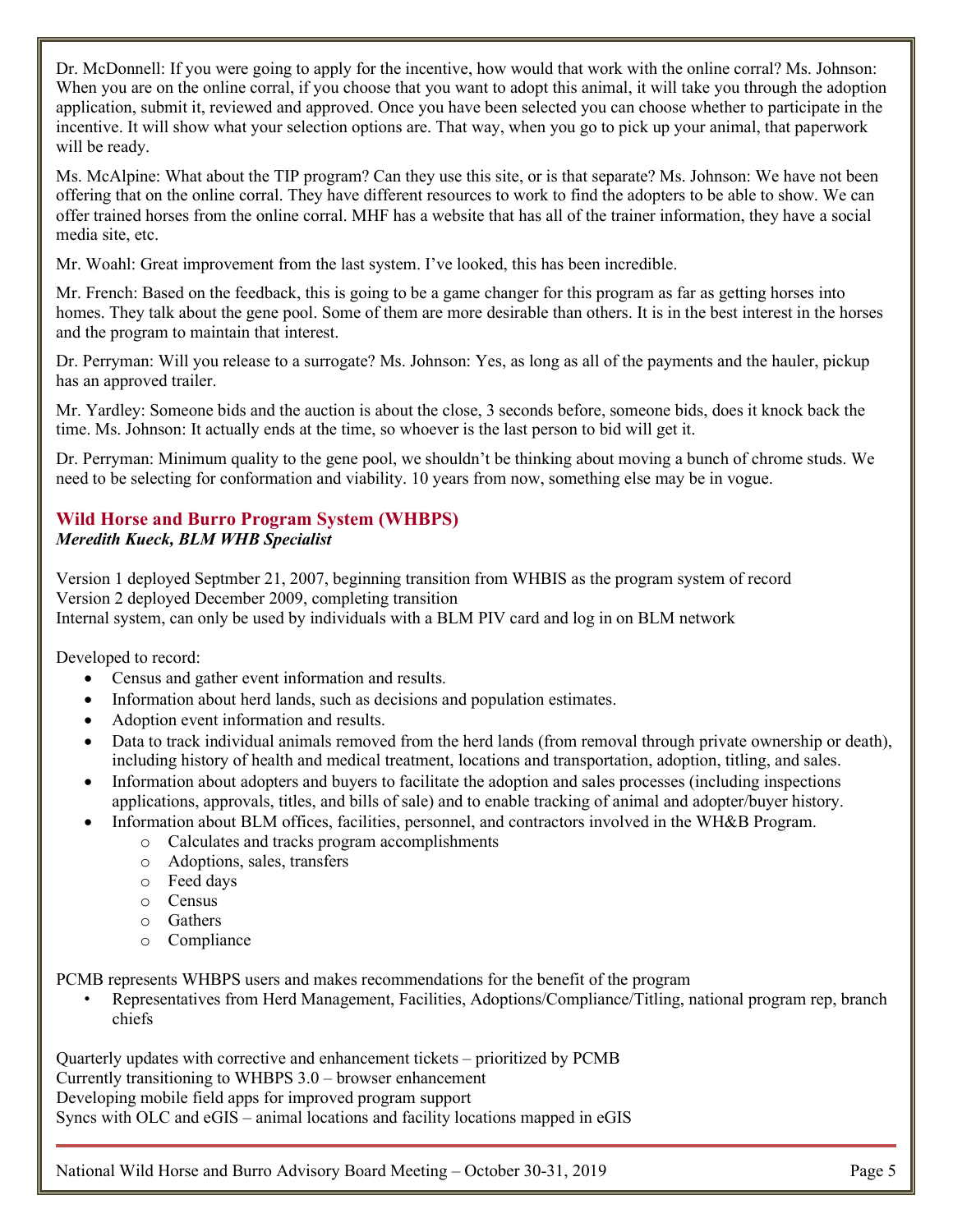Links to field office information, links to specific animals.

Dr. Lenz: Keep animals up to date? Ms. Kueck: We ask which shots they have been given. Dr. Lenz: Do you require specific ones? Ms. Kueck: We give them recommendations, yes. Dr. Perryman: Could require at least what USDA requires. Dr. Lenz: Perhaps this is a guideline. Ms. Kueck: if they are not "up to date", we can have that conversation. Ms. McAlpine: Is breeding prohibited? Ms. Kueck: No.

Disposition: adoption history, strikes, can see everywhere an animal has been Timeline: overview of the all of the actions. Capture, when it was listed in a group, all there. Gather, vaccination, prep, EIA test, adopted.

Ms. Carlisle: Does this program talk to the adoption program? Ms. Kueck: It is all the same system. If I change something here, the adoption program pulls data form the same database. Ms. Carlisle: Can it be linked to OLC? Ms. Kueck: We are looking to add edocs with the option to add the edocument that you can upload. For an application, or a copy of the mpa that someone provides us. They can just print that out.

Mr. Woahl: volunteers help us old people get through this. This is incredible, didn't know this. Ms. Kueck: we can track compliance, private care, etc. and can look it up easily. The adoption numbers that you have been seeing have been pulled from this system.

Mr. French: On the compliance check side of it, I have had folks that have had mustangs in possession a little more than a year and wondered if they were ever going to get a compliance check, do we have a way of prioritizing? Ms. Kueck: There are just so many adoptions, mandatory compliance checks are randomly generated. If someone wants it, they can just call their local office to sign off on their compliance checks.

## <span id="page-27-0"></span>**Ongoing Research and Management Applications** *Dr. Paul Griffin, BLM WHB Specialist*

Fertility Control Research

• IUDs, Vaccines, Sterilization, Modeling

Other BLM-funded Research

- WH&B Welfare
- Movements, Genetics, Behavior
- Reduce WHB-Vehicle Collisions
- Improved survey methods

#### GonaCon

- EPA approved, dartable. Best if hand-injected.
- Can prevent estrus cycling; mares may act pregnant
- Primer dose has ~40% foaling rate reduction for 1 year
- Only  $\sim$ 30% reduction in 2nd year
- After booster dose by hand, efficacy goes way up:
	- o 100% foaling reduction for 1 year
	- o AND ~85% reduction for years 2-4 (at least)
- Already in use

Oocyte Growth Factor Vaccine

- Vaccine against two egg maturation proteins
- Incomplete follicle development
- Combined vaccine with weak adjuvant halted estrus:
	- $\circ$  10 of 10 in 2018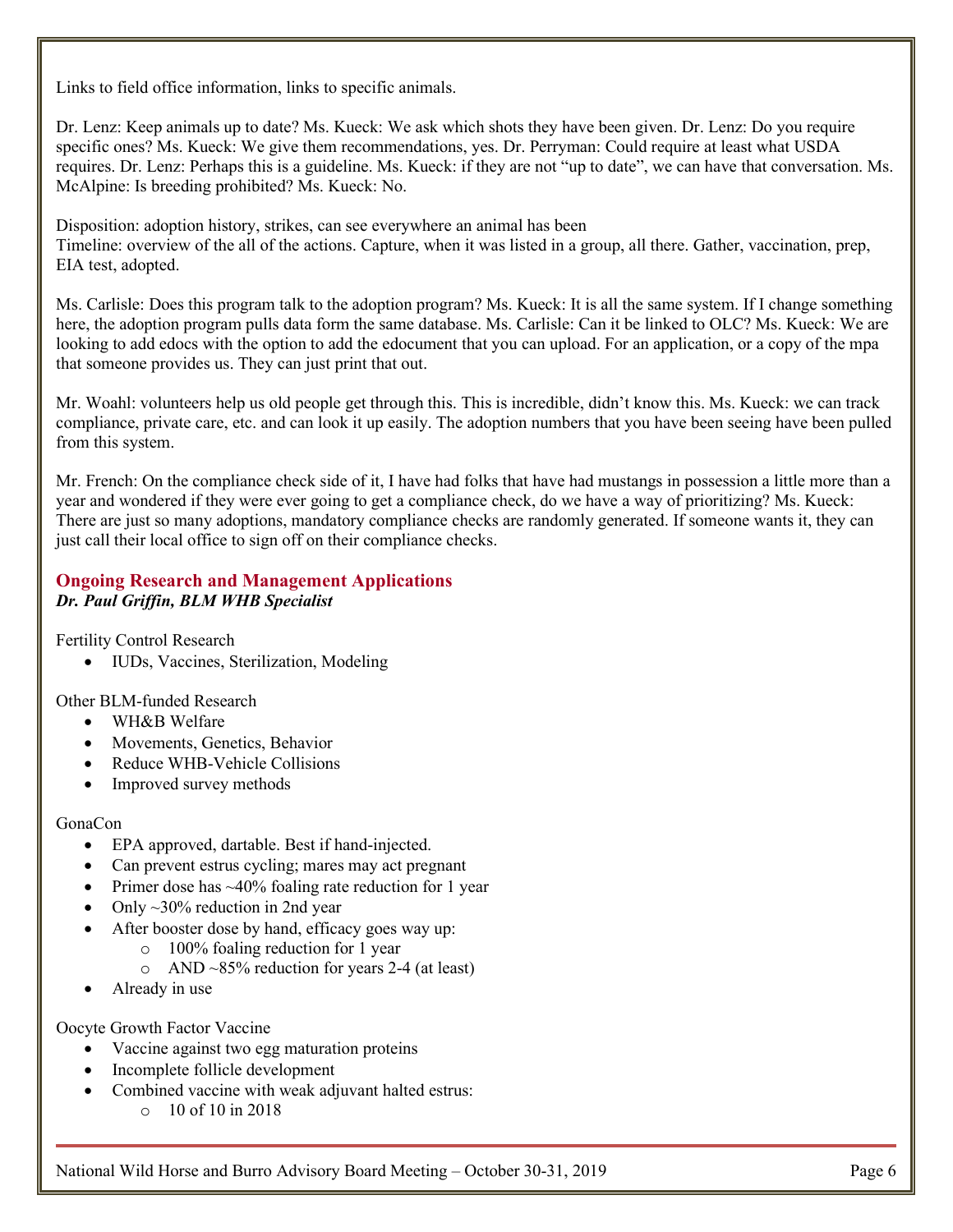- $\degree$  9 of 10 in 2019
- Pasture trial for 1-dose version

## IUD (Intrauterine device)

- Silicone IUDs
	- o For 'open' mares (not pregnant)
	- o 19 Mares living with fertile stallions
	- $\circ$  75% of 'Y' shaped IUDs stayed in > 1 year
	- o 100% contraception with IUD in place
	- o No damage to uterus
	- o Return to fertility
	- o Field trial?

## Gelding

- Effects of Geldings in a breeding herd
	- Pre-treatment collars: August 2016
		- o Gather and gelding Fall 2017
		- o 27 studs gelded and returned
- Observations of all age and sex classes
- 2018-19 Gelding behavior similar to fertile stallions

Future Research & Applications

- Field trials for new methods
	- o Adaptive Management
- Update WHB Research Strategy
- Request for Proposals in 2020

## Discussion:

Dr. Griffin: Mares cycle with IUDs. Mr. Yardley: Do they have they progesterone with an IUD? Dr. Griffin: Yes, when they inserted the IUD and a shot of progesterone, long enough to let the IUD settle in, higher success when they did not. Mr. Yardley: What about an IUD infused with progesterone? Dr. Griffin: Possibly. Mr. Yardley: There are IUDs that are similar and they are infused with progesterone and are not put in as long. Dr. Lenz: 5 to 14 days after they foal. You have to do something to tighten the cervix, they come into heat 5 to 14 days after. Dr. Perryman: magnetic IUDs, what do we know about them? Dr. Griffin: We have been approached with these, a small number of two different sizes were attempted, and they did not stay in at high rates. We know from the inventor they are successful in domestic animals. There are some very clever designs. To us, that is the essential element. Mares breed with stallions. Unfortunately, the preliminary data, when they were used with stallions and mares they fell out. Until we see prelim data that show they work in the conditions we need them to, we are going to be less enthusiastic. Inventor seeking research opportunities in Australia in animals that are breeding.

Mr. Yardley: Has there been any break throughs on preliminary sterilization where it can be done non-surgically? Dr. Griffin: Yes, received information about a method to block and scar, which is a nonsurgical method and appears to be very successful, been done with a small number of animals. That would be the nonsurgical method we are aware of. Mr. Yardley: Is that fairly easy, something that could be done in an on-range corral, similar to gelding of a stallion? I feel like there is a need for permanent sterilization that is not as invasive, recovery of the mare, effectively done in the field as humanely as possible. Dr. Griffin: Yes, we are looking for sterilization methods of all types. How long it takes and in what settings it can be done, probably requires a squeeze shoot with some kind of standing sedation. Anywhere from 15 minutes to 45 minutes. In our country, it is a small number of people that can do it yet. If it becomes a popular method, there are other minimally surgical methods that also have potential. Mr. Yardley: What do you think those are? Dr. Griffin: Anything that would limit the fetus from staying in uterus. Mr. Yardley: GonaCon can be administered during pregnancy, what are the effects? Dr. Griffin: No effect in horses. There is the potential for vaccination to lead to abortion if it is administered in the first 6 weeks of pregnancy. Mr. Yardley: At that stage in the pregnancy, if the foal is going to be aborted, it is the least pain to the mare.

Ms. Carlisle: Seems like we are on the cusp of some new ideas, the BLM would not be able to pursue all of that. Dr.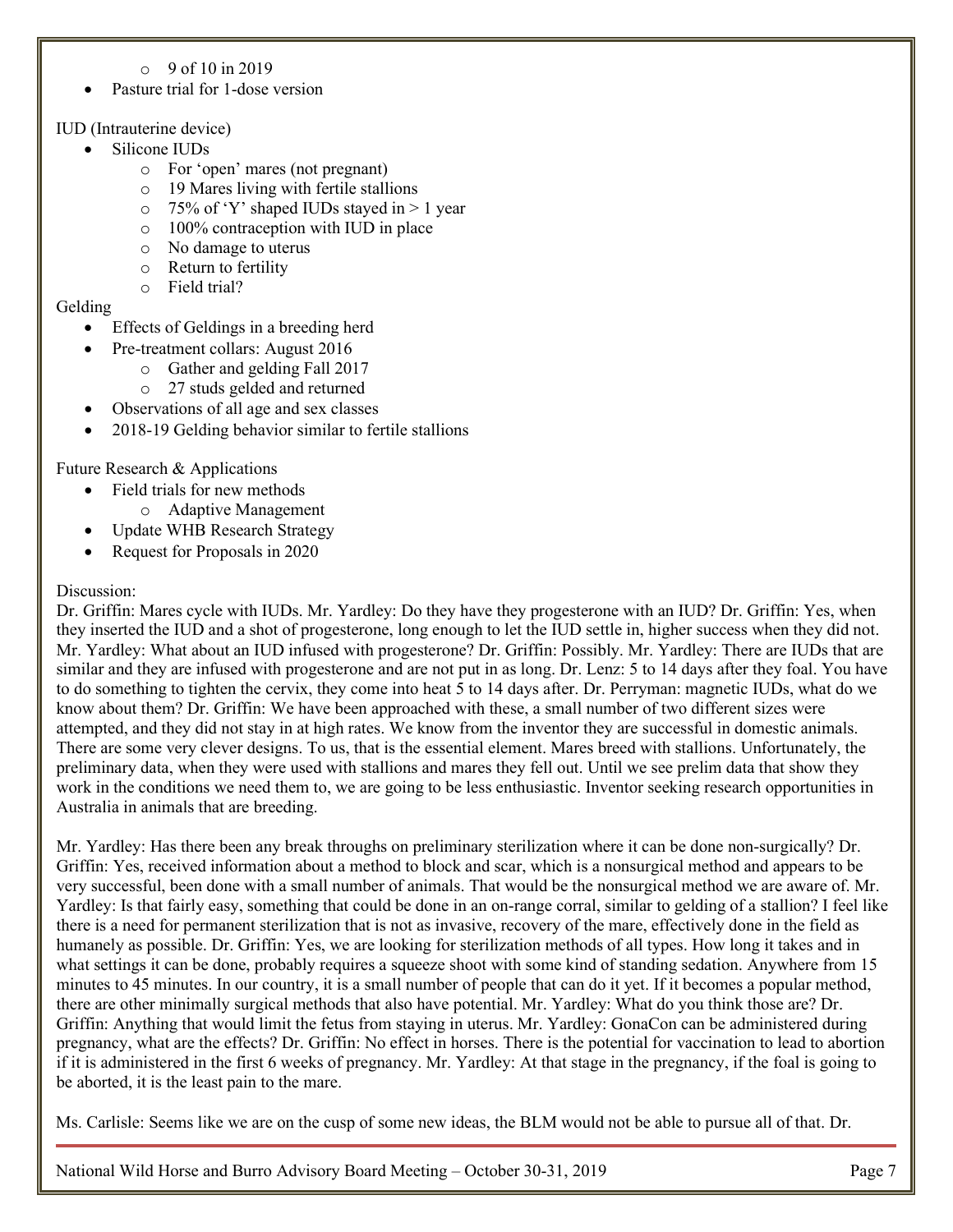Griffin: All of the projects listed here are fully funded. There was a big influx in FY15. That typically happens when we look at the budget and management has an opportunity to look at priorities. Dr. Lenz: Have you looked at the National Academy of Science proposal? Dr. Griffin: Yes, we tried to do a project along those lines and were limited through litigation. That is another potential method that has not been tested. Anything that would seal the oviduct could be blocked through heat, laser, or glue.

Dr. Bleich: Recommendation for funding a line item for research to consider this next funding cycle. I would think that given the effort thus far, it is something that should be pursued. Dr. Perryman: DO you now have a new set of research priorities? Dr. Griffin: It is in the works. It will be un update to the 2005 research strategy. We have discussed what those priorities would be. Finding long-term contraception and sterilization methods. Other things include health of the animals, there are other priorities. Having better long-lasting fertility control. We are seeing so much damage on the range, we need methods to slow growth once we get to AML. We don't think fertility control will get us there.

Dr. Perryman: A combination of gather, treat, release is the only way to do it. Developing a research priority is going to be necessary. Litigation, was it based on a NEPA procedural aspect, or was it with the method itself of some kind? What intervened? Dr. Griffin: There were not serious criticisms of the methods, it had to do primarily with first amendment access to the viewing area.

Mr. Yardley: It is saddening to me, when you consider the amount of range, ecological disaster, misinformed groups that don't understand the problem as it arises on the range. Considering the range degradation, the effect on mares and foals, has there been any research on early term abortions? Dr. Griffin: Not that I know of.

Ms. Carlisle: I haven't seen research on year-round cycling using PZP. Didn't see any behavior changes from mares treated in PZP. I also don't know that there is year-round cycling. Dr. Griffin: You are right. We are getting a better presentation of how PZP works. Repeated doses of PZP can see changes in the ovaries so that some don't cycle. There could be a variety of results depending.

Dr. Lenz: Do geldings acquire mares and take over? Dr. Griffin: Yes, those that have been gelded at 3 years old or older still acquire a harem.

Dr. Perryman: What is the modeling timeframe for PopEquus? Dr. Griffin: You can specify, the presentation is 10 years. Dr. Perryman: We basically have to have a reset of this whole thing based on the resources that we have. When we do get to AML range wide, we have to manage these horses from that point on, otherwise 10 years later we will be in the same boat we are in now. We are talking about a management paradigm change, which includes contraception and removals to try and maintain the capacity of these habitats.

Mr. French: I have to agree with everything Dr. Perryman said. I have made my living in resource management. Resetting the whole process of trying to manage, we have been managing other resources for decades. A lot of the techniques are going to try and set management priorities based on population trends. I'm wondering with regard to setting the management priorities, what is the frequency of the surveys? Under big game, groundtruthing reset occurs twice a year. What is the reset on terms of those trends? Dr. Griffin: We try to survey each AML at least 1 in 3 years. There are some HMAs surveyed every year because of court order. In some states they aim for every other year. That is to say that the whole HMA gets surveyed. Where the local specialist says, there may be other data to include, complete coverage, so there is no subsampling. It is very intensive. We only started doing these analyses in 2013, some before that. We need to have consistent methods so you can look over time. USGS is analyzing those. 20% for horses is pretty consistent. It is phenomenal. They have it. There are some other areas with PZP and some geldings their annual growth rate is closer to 12%. Population still doubles in 6 years at 12%. Exponential growth is a real beast, these animals, have extremely high and very high adult survival rates; foaling rates are high; and if there is one thing we can do to slow those rates down, anything at the age of reproduction helps. That exponential growth is going to stay very high. If there was a vaccine to delay the onset of puberty or a foal IUD that could slow things down.

Dr. Bleich: You mentioned the effort to try and survey the HMAs, does that apply to burro HMAs? Dr. Griffin: It is our goal to try and survey all about 1 in 3 years. Logistics and funding dependent, applies for all. Set through IM.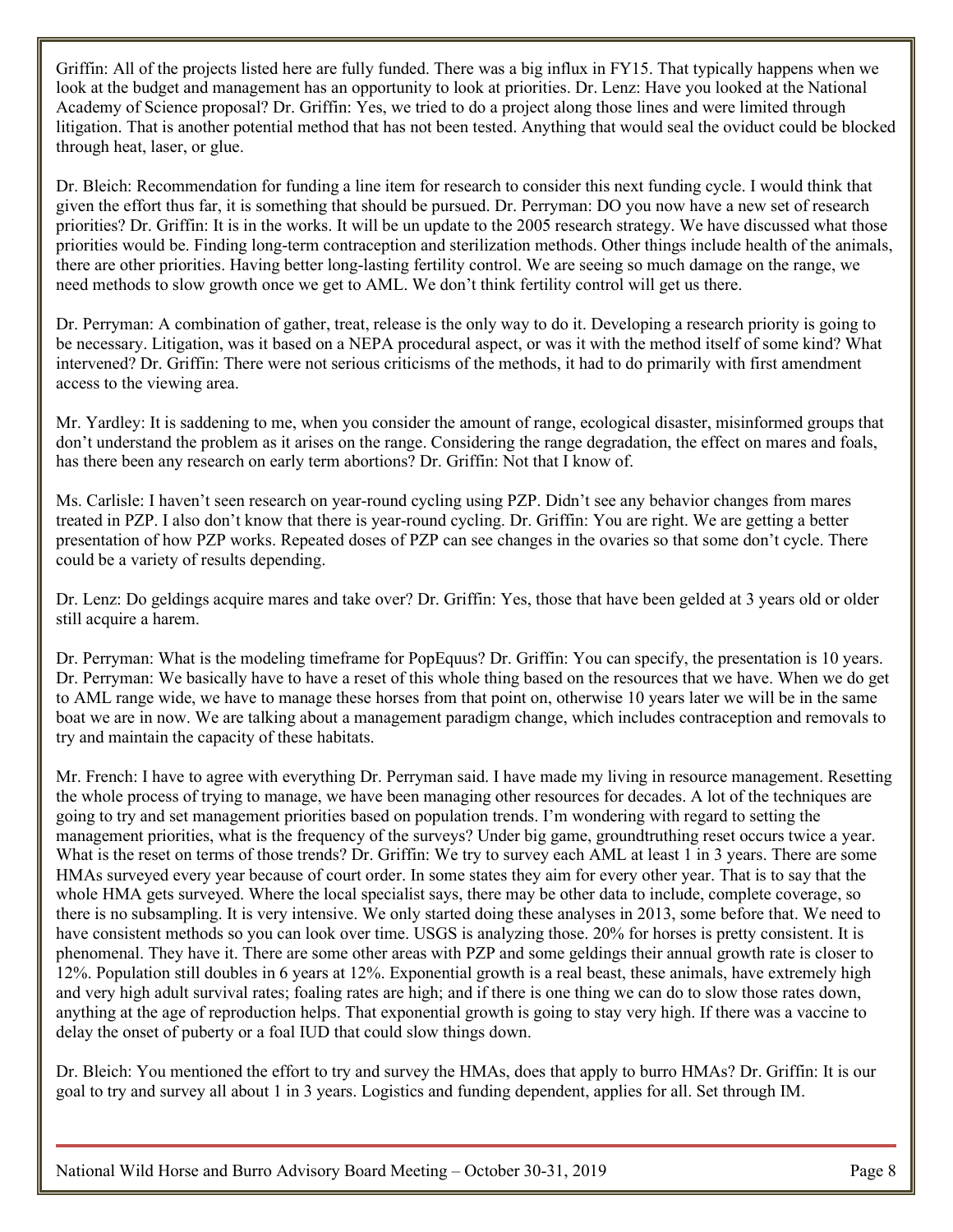Mr. French: With regards to the survey protocols, is that done with fixed wing? Dr. Griffin: Locally specific. For big grasslands where visibility is good, fixed wing. Two engine fixed wing, higher visibility. For areas that have more topography, it is more typical that we would use helicopters. Depends on topography. For fixed wing we can't go below 500 feet. There were a couple other questions regarding photography. For any group that is larger than 20, we take a photo and then compare to what is recorded on paper. Required for above 20. We also try to complete a complex of HMAs at the same time. We have been flying the tri-state survey area together since 2012 for example.

Dr. Perryman: Have you had any conversations with DoD with their latest declassified inventory technology that they use on the battlefield for intelligence that could be transferred over? Dr. Griffin: No, but I would love to learn more. We do work with the Navy, they helped us try out a large drone with infrared technology. We weren't using the best sensor and it didn't help in a desert. But yes, we are collaborating with the Navy. There is room for that in the future.

Mr. Yardley: Natural Regulation Theory? Dr Perryman: Yellowstone operated under that guideline, amounts to animals are allowed to go and do whatever they do, they are subject to the vagaries of population buildups and crashes, the swings of the pendulum are very large. We are mandated to maintain and manage multiple use, so therefore, anything that gets in the way of mandated, legal management is not consistent with our mandate. Consider the Central Park example. We have public lands. It doesn't work to just let it go back. We have the ability through management to keep the pendulum from swinging too far, we are mandated for that. Mr. Yardley: the very old, the very young, are the ones effected the most. When I asked earlier, when there is a limited source of feed and water, these are tough situations that require tough choices to be made. It is sad that we have let it get to this point. We are facing an ecological disaster. I hope as we make recommendations, we can keep those circumstances on our mind.

# <span id="page-30-0"></span>**Advisory Board Discussion**

Dr. McDonnell gave an update from the Low Stress Handling and Comprehensive Animal Welfare working group.

Ms. Carlisle: In looking back over the protocol, the part that was impressive is that is comprehensive. The idea that we are looking at the entire program from on-range to off-range and everything in between is exciting. Establishing SOPs is exciting and glad to be a part of that. It is a positive process, reinforcing techniques that are working well and new techniques and making sure that people on the ground are trained.

Dr. Lenz: I think one thing we discussed was for looking into low stress handling procedures that are being done in the cattle industry by strategic placement of people and is something that we should look into and get a little more understanding.

Dr. Perryman: Commend the BLM for what they have been doing so far. There has been a lot of time and investment. We are not trying to reinvent the wheel. What new things are out there that may have some application for WHB management including from on-range to off-range and delivery. It is a good time to take a look at that so that everyone understands that the Advisory Board are trying to stay up to date and implement as much of it as we can that is practicable.

Dr. McDonnell: One of the key aspects was to have a national coordinator position. Dr. Kane has been attempting to fill that position. There is a hiring freeze, they have been unable to move forward with that. Setting of SOPs on this scale. That position will be critical to moving things forward. We'll be crafting a recommendation along those lines to the extent possible.

Mr. Woahl: Until after we hear public comments, a couple I would like to talk about. We have all seen mares in holding, if over a period of time, they would be easier to manage and treat. We could trade out the mares. Complete fertility control on them, and then when we gather mares in the field, swap them out. The herd numbers would remain the same, but the reproduction numbers would not. Something I'd like to talk about. Dr. Lenz: I wonder what effect it would have on the mares. They have been put in a situation with a lot of forage. Then you take it and put it back on the range. Stallions are going to divide them up. The feed they have is going to be different and sparser. What effect would it have on those mares? As far as body condition. Dr. McDonnell: I don't think there is a research answer. Thoroughbred mares do just fine and can adapt if she had originated there. These are mares that would have been born in an HMA, they would have less difficulty. I don't think anyone has looked, the long-range productivity they figure it out pretty quickly. They would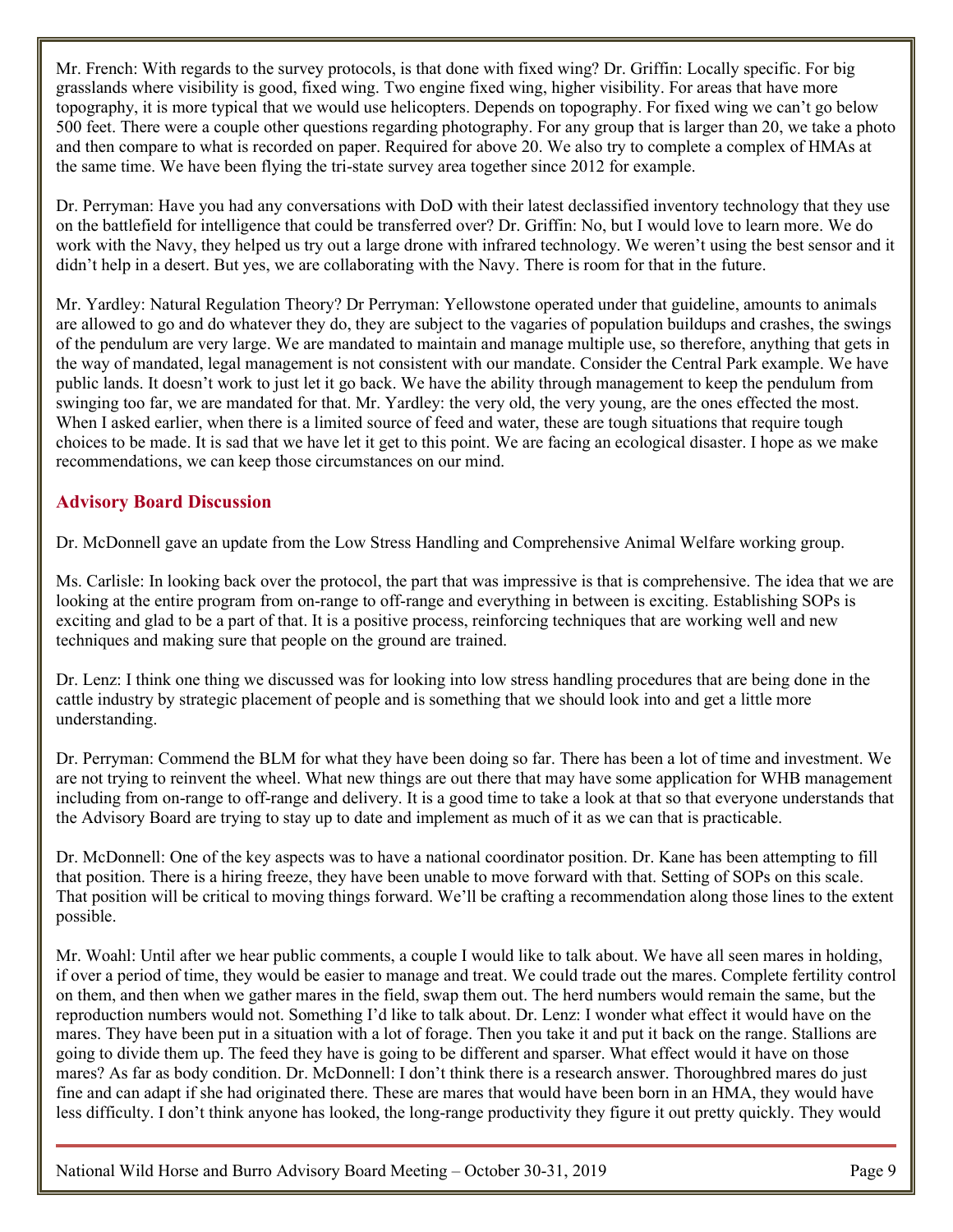have difficult start with behavior. Mr. Rittenhouse: this is an interesting concept. We are already trying to reach out to a solicitor, may require a legislative change.

Dr. Perryman: I would be hesitant to move them back on the range anywhere, sets a precedent from moving off-range to on-range again? There is some ideas and concepts floating around and moving long-term holding onto areas that don't have horses. Once they are off the range, they need to be off the range. If we leave viable herds, reproductive herds on the range, we'll figure out how to deal with them on the back end. We may not want to go down that road.

Mr. Yardley: Long term sterilization, where they originated, transferring back and forth in the process. And it is their home range, there is still a learning curve. They don't know where the feed is, they don't know where the water is. Mr. Woahl: You are saying gather, hold them, return them? Mr. Yardley: No, sterilization in the field so that they can be gathered, treated, and returned within a day or two. Dr. Bleich: Any such proposal would set a precedent that would be very dangerous and would have severe political ramifications for our management objectives. Dr. Perryman: Animals learn where the feed and water is from their peers and from their mothers. If you take them away from that and it is not very long, maybe they can adapt and figure it out and remember. When you bring sheep, they come home and they are in bad shape, but it is stressful environment and probably unnecessary. It would be marginal, this idea of precedent, I don't think we want to go down that road.

Mr. Woahl: Recommendation where we can influence, advise, for the BLM to increase their budget on research for fertility control. I know that is something borderline. It is our recommendation that BLM increase or pursue an increase or do whatever they can to increase funding. Mr. Rittenhouse: I know that if there is research that is promising, for whatever it might be, they will evaluate that and if it has value and will help solve the challenges we are facing, we will fund it. Mr. Woahl: Is your funding sufficient then? Mr. Rittenhouse: no comment. It would not stress the budget or impact the budget. I don't know if research has been affected by that. Some of that is now ending. We are continuing and there have been some new projects that are coming online. Oocyte growth research is relatively new, showing promising results. Some of the initial trials have shown promising results. Some of the IUD things they have modified and changed. Research that has not been affected, we are done with it. Research is going to be a big thing moving forward. I think we all get frustrated because it takes a long time and we want to make sure we have the data and information to support it. We can fund things into the future. I want to emphasize from the board's perspective the challenges we are facing. Dr. McDonnell: from an academic funding standpoint, there will be people that come up with ideas, but there are a lot of people waiting for another RFP. There have been a lot of questions from equine experts, they ask all the time, when is the next RFP? Both the unsuccessful and successful have produced a lot of interest. NIH research looking at other species. That is where the oocyte depletion study came up. I would encourage to either have another RFP, or make it widely known that you can submit a pre-proposal to let you guys know that there are ideas and that they are welcome. Dr. Lenz: Do you have a research line item? Would it be beneficial? Mr. Rittenhouse: Stay away from the budget side of it, continuing research, RFP of proposals, there would be that support. Research has to address the key management issues we are dealing with now. We have a fair set of priorities. Mr. French: I think it would be a mistake to send a message to Congress or the folks that are deciding fertility control research. It is a hinge pin for long term management. The other side of it would include a line item in the budget. Population inventories, an immense lift on the part of BLM to fully implement an inventory protocol on HMA and HA that is affected by horses. In order for that to be effective, we have to be able to go in every 3<sup>rd</sup> year or so. By putting forward a recommendation from this board that would encourage BLM to develop budgets to support that kind of research down the road. Mr. Woahl: I don't think we can advise on budget items. Having this talk will let them know what our approach is. We need to increase research in several areas. Dr. Perryman: Help them reinforce their priority list of research. If the board's priorities are in line with BLM's, encourage them to continue to do contraceptive and survey. Mr. Woahl: I don't think we can mention budget, if we just encourage the BLM to focus research in contraception and survey techniques would coincide. JF and BP will draft something.

Dr. Perryman: Cooperation between BLM, Forest Service, and tribal entities. Mr. Woahl: Need to be specific on tribal lands adjacent, probably need to name individual tribes. Dr. Perryman: General statement and key contact individuals that we can share and they can move from there.

Ms. Carlisle: Comprehensive Animal Welfare Protocol, the others we mentioned. Making the process easier for established programs that are much like the MHF in other countries in order for that interchange. Mr. French: We lasered in on what would be beneficial regarding the language approving international adoption or transfer opportunities. I have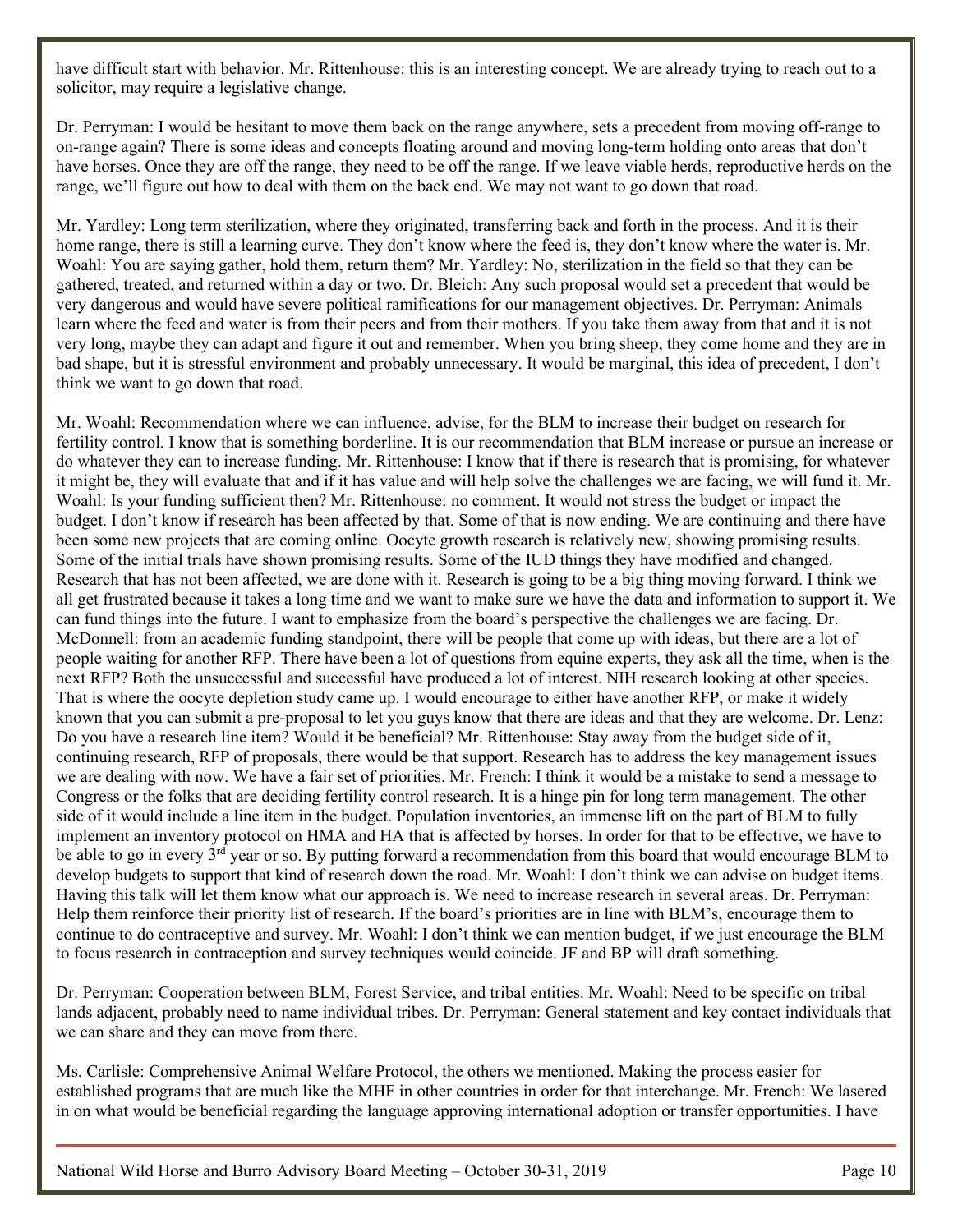some language that I would like to bounce off of you. Encourage BLM to identify, foreign and domestic, outside of the U.S. that would include transfer opportunities that exist within the U.S. Work programs, border patrol, law enforcement, park service, etc. Has to do with education and opportunity. Ms. Carlisle: There will be fear of horses slipping through the cracks, trying to see that this recommendation that is not going to large number of horses, facilitating relationships and streamlining a bureaucratic process. Mr. French: Try to maximize that interest and get the horses into places where it helps celebrates the horse itself and we can take some pride in it. Mr. Woahl: We need to be clear and concise, I think it is a good idea, finding them good homes and doing something like this would be good. Mr. French: In my conversations with Mr. Rittenhouse there was opportunities from the transfer side of governments that have interest. It would give us an opportunity to touch bases with organizations. Opening the door for large horses for purposes where we don't have any idea. Dr. Perryman: Good to be clear and concise. There are going to be groups that misconstrue, write it as well as we can with the intent. Mr. French: I think adding an intent statement would probably clarify some of that.

Mr. Woahl: How can we best approach legislators, or encourage BLM to visit with legislators and invite them to do field visits and to view operations? Response: through Legislative Affairs. Mr. Woahl: We could form a working group to work with BLM to ensure that interested legislators would have opportunities. Ms. Carlisle: Could a working group facilitate and then invite BLM WHB specialists for those regions to provide tours? Mr. Rittenhouse: we may be pushing FACA, if it is a quorum of the board, public would have to be notified and available to attend. The key is that it is originated by Congress, BLM will not solicit.

LUNCH

#### <span id="page-32-0"></span>**Public Comment**

A public comment period was conducted from 1:15 p.m. to 3:30 p.m. on Thursday, October 31, 2019 allowing individuals and individual representatives of groups the opportunity to address the Board.

#### **Brianna Schwartz**

Good afternoon, for those who don't know me, I'm Brianna Schwartz and I'm the government relations policy person for the American Wilde Horse Campaign. I'm here with my colleague, who will speak later to represent the campaign and our over 800,000 supporters. With my time, I want to focus on fertility control, and I will start by just laying out some things that you already know but stating the obvious. Specifically, to the ovariectomy procedures. There are several things standing in the way, Congress, both the House and the Senate sent a letter to the BLM saying they do not approve. They want surgeries abandoned. Recently, earlier this week, vets sent a letter to the secretary as well, and that was in lieu of the AVMA and AEPA statements and it shows that there's controversy on this issue which is a factor that has to be analyzed in NEPA. There's also been recent polling that shows over 80% of Americans don't approve of this procedure being used on their wild horses, that they are paying to be managed. And I will state the obvious, there are lawsuits against there and there will continue to be. The American people do not want to see this happen. Federal courts have struck it down. Celeste brought up yesterday there's also scalability issue. You don't have enough vets to do this on a management level. And looking specifically at the Warm Springs horses who have all had their foals, there's no way for the BLM to quantify accurately the risk that will happen when this procedure is performed on pregnant mares. Because most mares that are coming off the range are in some form of pregnancy. Thank you. So what do we focus on? What we have today, which Celeste brought up yesterday, dartable options. Those are in your tool box now. They are used extensively on the range by BLM's own personnel, but BLM is not funding those programs. BLM listens to you guys. You can have them support their own programs. There's a wild horse specialist in Oregon that has to get private funding for her program. Ask BLM to spend more money on darting so that the herds that are easily accessible, the herds that have volunteers or staff that want to work on those herds can get taken off your table and you can focus on the critical areas. It doesn't matter what side of the aisle we are on, male, female, party, it really doesn't matter. People want to see the horses humanely managed and I want you to keep that in mind when you make your recommendations. Thank you.

#### **Bonnie Cole-Harcter**

So I want to make a few points here. So I have listened to you, and I hear that you want to take down horses and burros to lower AML. I'm concerned because I have looked at the AMLs and I will send this to you. I have looked at the AMLs, and it looks to me like 148 of your 160 horse herds and 30 of your 33 burro herds will be below genetic viability. Using your geneticist benchmark in the BLM book, the benchmark of 150 minimum with 50 effective breeding animals. I know we are all just moving from herd to herd, but the they are to be sound. Is this a good management practice to have 148 of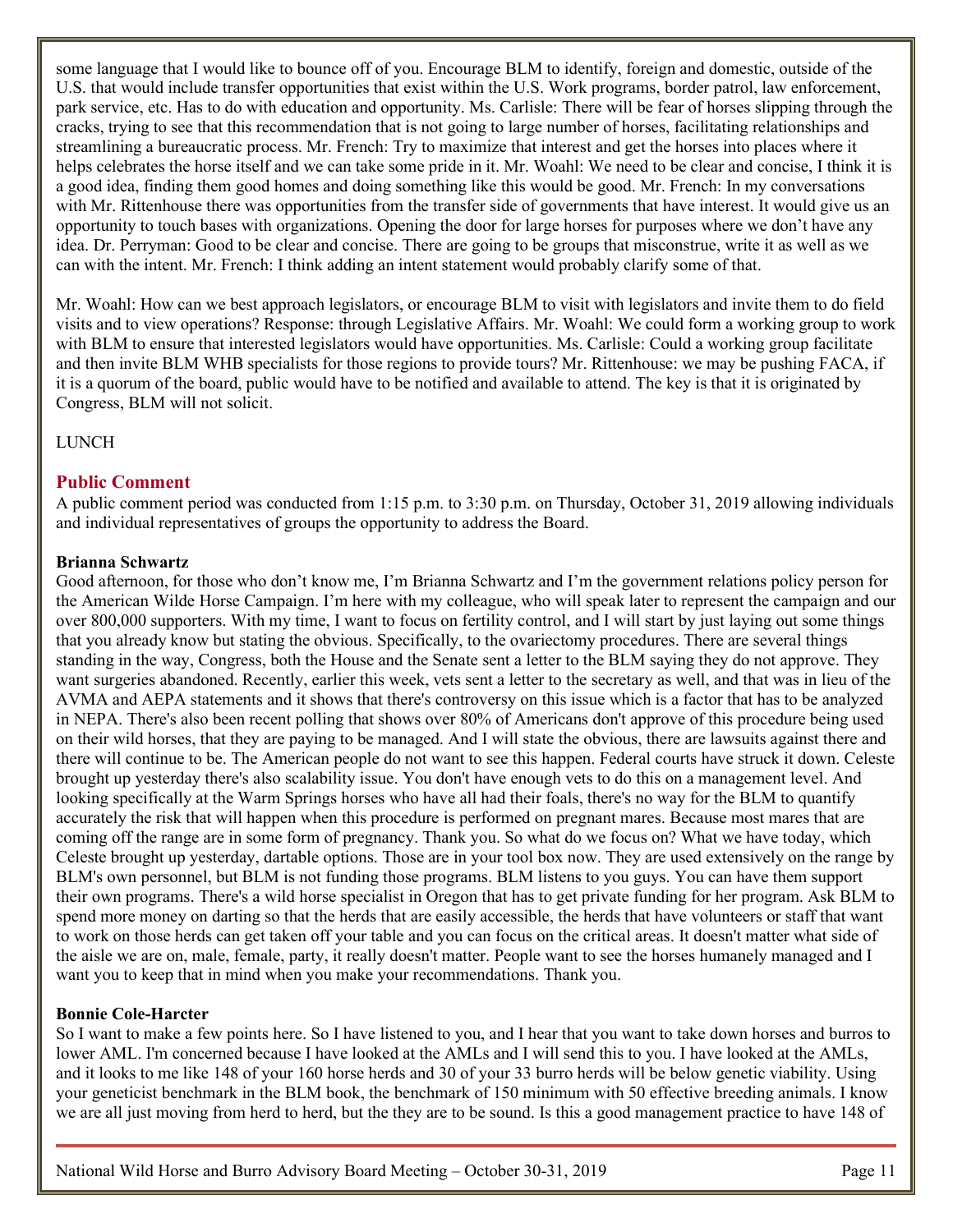your 160 or 30 of their 33, to be below genetic sustainability. Then I hear you want to sterilize your mares. Well, the mares will behave -- you suggested they will behave like geldings. So then where will they fit in, in the stallion bachelor bands? In the family bands? Or in isolation? We don't know at this point. Behavioral units are important to consider for survival of our wildlife, and the wild horses and burros are part of our wildlife. So if you don't know, is that also good management? Wild horses and burros cause, you said, dirt and not nocuous weeds. Well, I want to go back 100 years. Why did the Taylor Grazing Act come into effect? Overgrazing of what on our public lands? And then you go to western watersheds and you look at their pictures. Picture after picture of dirt and nocuous weeds with what in the picture? Livestock! On our public lands. And there are no horses in these areas. So it's not just the wild horses and the burros, in my mind, that causes dirt, and these nocuous weeds. We also have to consider all the players on our public lands. Now, I want to ask you, where are our geneticists on the advisory board? I think it's important to have the geneticists, because they could give us some ideas in terms of, you know, what – what numbers or what makeup should we have so we ensure -- really do ensure the health of the wild horses and burros. And then where -- where are the behaviorists? You are a behaviorist, and to speak to the research, the effect of the behavior units for survival on the range. So we need to address that. What -- if we're going to do something, what's going to be the behavioral effects? And then the last -- the last part, where are the rangeland biologists who can speak to the space, the fencing needs so that if the herds need to intermix, they don't get bumped because of the fences.

## **Mindy Pless**

Good afternoon, I'm very happy to be here. My name is Mindy Pless. I live in the plains, the fabulous Commonwealth of Virginia. In the plains, it's like going back 100 years, and I am one of those people that every other week, every other day, I am out there on the forefront with my neighbors, my land -- my other landowner neighbors, combatting the suburban sprawl. What is most important to us is the land and the horses, okay? It's the same thing out in the West, with the mustangs. You have 26 million acres, and 80,000 horses. Okay? Where I am, I'm a taxpayer, a big taxpayer. So I'm here to present what I feel -- and I'm speaking for myself and the many people who could not be here today, the horse lovers, okay? He with want these horses to remain wild and free and in the \$1.31 an acre for the cattle, I think we need to relook at some of this land use. We need to move some of the cattle and sheep away. I looked at the numbers that you had. I'm a businesswoman also. I'm not in this business for horses. No, no, I need a real job to support that. That's a hobby, and we will talk about that later. You need to take the allotment that we're not going to pay for no more helicopter removals, no more sterilization, no more fertilization. No, these horses will live the way they are. You will take the taxpayer money and you are going to reallot that money to some of that cattle and sheep land, all right? We will open up the grasslands to the horses and I want that land to be conserved, preserved for horses only! And the burros, okay? And this is not for just me, because I'm not going to be here that much longer. That's for 100 years from now, 200 years, and that's for forever because this law was enacted back in the '70s. And it's been amended a little bit. We need something more solid and it's to stay that way for eternity. Thank you very much.

#### **Adam Pugh**

Mr. Chairman and board, my name is Adam Pugh, I'm the natural resource policy specialist at the National Association of Conservation Districts. I am one of those millennials who looks at a computer screen about eight hours a day. (Laughter) So as you know, conservation districts work with millions of cooperative landowners, and operators to help them manage, protect, land and water resources on private and public lands in the United States. Our members are devoted to conserving natural resources on all landscapes across our nation with proper stewardship of the land. We fully recognize our western rangelands have their share of unique natural resource challenges specifically when it comes to the over population of wild horse and burros. It's critically damaging to the ecology of western rangelands causing severe problems for native plants and animals. Some of the pictures we were shown earlier today and yesterday, it would take hundreds, if not thousands of years for that land to recover. NACD recommends and supports common sense ecological sound rangeland management practices to ensure healthy wildlife and rangelands are preserved for future generations. Per the BLM's own data in 2009, there were roughly about 37,000 wild, free, roaming horses and burros on public lands. As you guys know, we have seen that number increase to about 88,000, which has resulted in the degradation and the health of our western rangelands. This has left the health of our animals, in very poor condition in which they often faced starvation and dehydration. It was said yesterday that we need to focus on HMA by HMA while looking for solutions. There's also mention that we need to give land managers access to all tools in the tool box. Well, the good news NACD, we support doing both. We need to take the handcuffs off of local land managers to I can Ma the best decision for that area. We recognize that fertility control alone will not reduce the numbers in the time frame to protect the health and the range where numbers are triple, quadruple that of the natural carrying capacity of the land and the Pop Equus demonstration we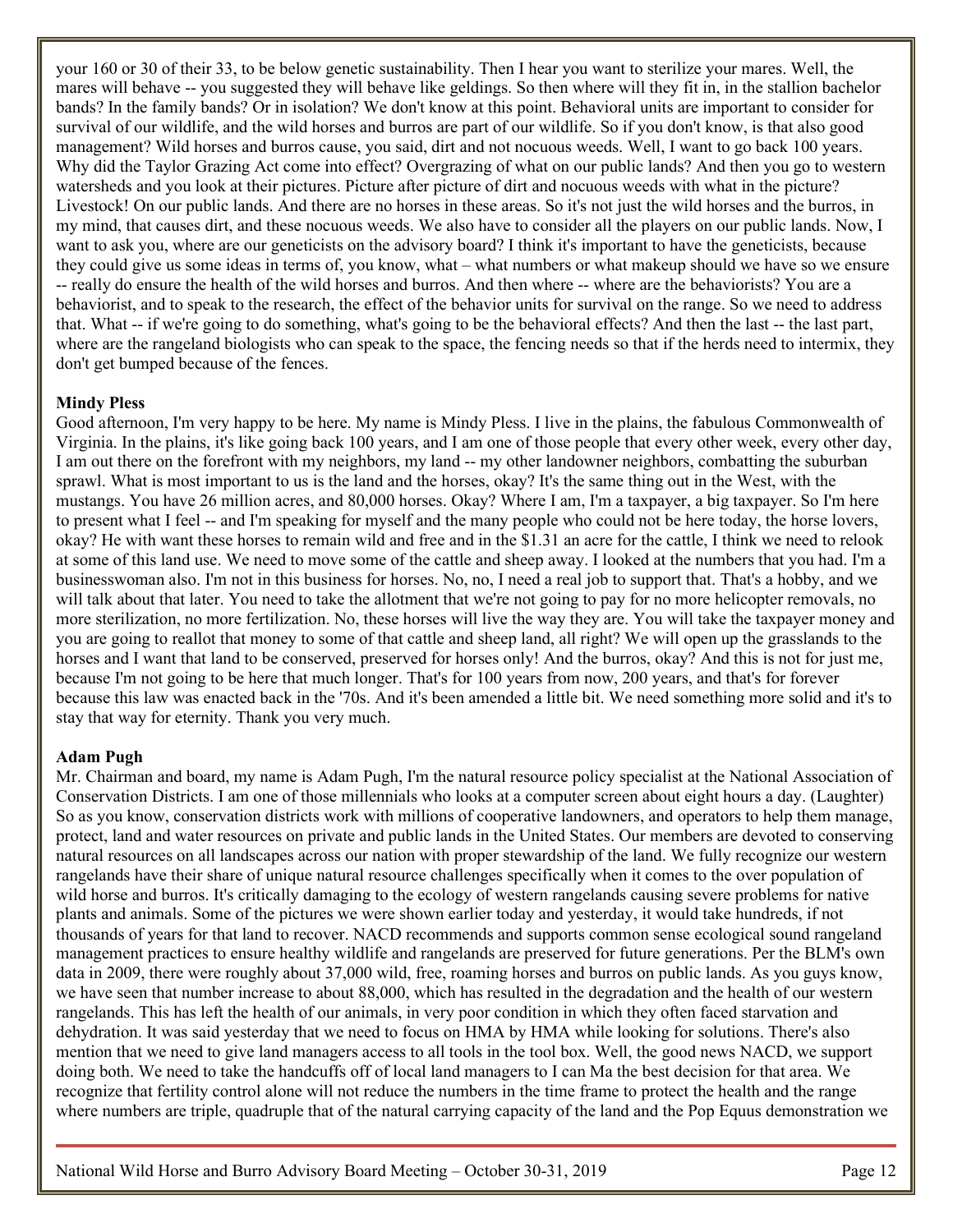saw that kind of come into fruition on that. A full list of our recommendations were included in our written testimony. At the end of the day, we need to rely on peer-reviewed science for the best management of the land and the horses, and not necessarily rely on emotions and feelings to make these determinations. Mr. Chairman, thank you for the opportunity to address you and the rest of the board today. Thank you.

## **Linda Greeves**

I felt I could not sit back. This is first time I ever publicly spoke. So you have to bear with me a little bit. NEPA is a public right and the taxpayers are who fund all of this. We have the right to have input in it. And we do not want the special interests path forward. It is a path to extinction for our horses. We need to put our environment and our public before special interests. You talk about dealing with facts but then the academy of the science report has been ignored for the most part and other common sense solutions have been as well. And the decade -- in the past decade, we had several advances in science and they also have been for the most part ignores. Horses are Native American. We now have DNA proof of that. That needs to be looked at. We have several places all over the world that are bringing horses to regenerate the land that has been destroyed by livestock and other things. We need to look at that. Here we allow all types of domestic animals to spread invasive plants and illnesses. This is damaging the range. The BLM aids with water projects and allowing fencing which affects many species not just the horse. It costs us millions of dollars a year to have the cattle on range and most importantly we lose our wile and this must stop. The grazing fees are at an all-time low. I know my rent has not gone down in the last ten years. We have horses on less than 15% of BLM land, while livestock are on most of it and the damage is across the board. That's common sense, you know what's happening. So until livestock is removed, we should not be looking to place all the blame on the horse. AMLs are -- are under 30,000 for horses, but over 1 million for cattle. That's another math problem. The AMLs are arbitrary and unscientific. This numbers about the same as when they were protected because of the drastic drop of over 1 million horses due to humans. They needed to be saved but now we are pushing them back to the extinction levels. We have over 30 years of PZP documentation out of Assateague Island. The Assateague and Chincoteague Islands have the same birth rate. It's a viable option for smaller places where we can get to the horses. This needs to be started now. Every year that we don't dart, we have more foals on the ground. And experiments the sterilized mares is barbaric. They will be pregnancy next. It's not in a veterinary office with sedation with a dough mess tick horses. You are here to help the public lands and not of your own agendas and special interests. By allow wildlife, including wild native horses to recover is critic am. You are dealing with an educated and emotionally mature public. Please don't insult us. And I was insulted by some of the comments yesterday. Thank you.

#### **Kim Earhart**

Good afternoon, board. I first, before I speak on the topic that I'm going to speak on, I want to say that every wild horse advocate that has spoken to far, I agree. And I support everything that they have said. I'm going to talk about one aspect, which is predominantly fertility control. Okay. So I'm going to read so I don't go off the HMA and ramble. My name is Kimberly Earhart, this is my fifth year in attendance and to comment before this advisory board. I'm a wild horse and burro advocate, also advocating for wildlife and healthy rangelands. As all of these living plants and animals are indivisible, none can survive in the wild without the others in. My desire to help solve the humane management problems we are facing regarding the mustangs, and to be a part of the humane solutions we all seek, I attended the PZP training course, bought my darting rifle and looked forward to volunteering for the BLM as a fertility control field darter and documenter. It is a good -- it is so good to hear the wonderful work being done in the areas of adoptions, and BLM partnerships with incredible nonprofits such as Mustang Heritage Foundation and others. But we all know, or at least should, after 50 years, the BLM is not going to adopt or round up their way to AML. More currently -- more of currently available, humane and publicly acceptable tools need to be simultaneously combined and implemented. As the wild horse and burro specialist deems most practical for success in their HMA. One of the most important of these combo tools is fertility control and now is the time for the BLM to fully fund the most promising research Dr. Griffin educated us on, so that BLM will be ready and poised to act with these studied and perfected vaccines. The BLM cannot afford to delay this research or the data applications and results it will supply. After a roundup that reduces the herd to low or high AML, that's the essential time to implement fertility control. I hope that there's not a repeat of when the BLM asked Dr. Jay Kirkpatrick to develop something that would limit or stop reproduction in wild horses. He did it. And the BLM never really fully implemented or used it as it was intended to be used. That has been successful in the primary pool, to control on HMAs, zoos and sanctuaries.

#### **Stephanie Schnider**

First of all, I would like to thank you all for your expertise and your input. I realize this is a very complex situation and I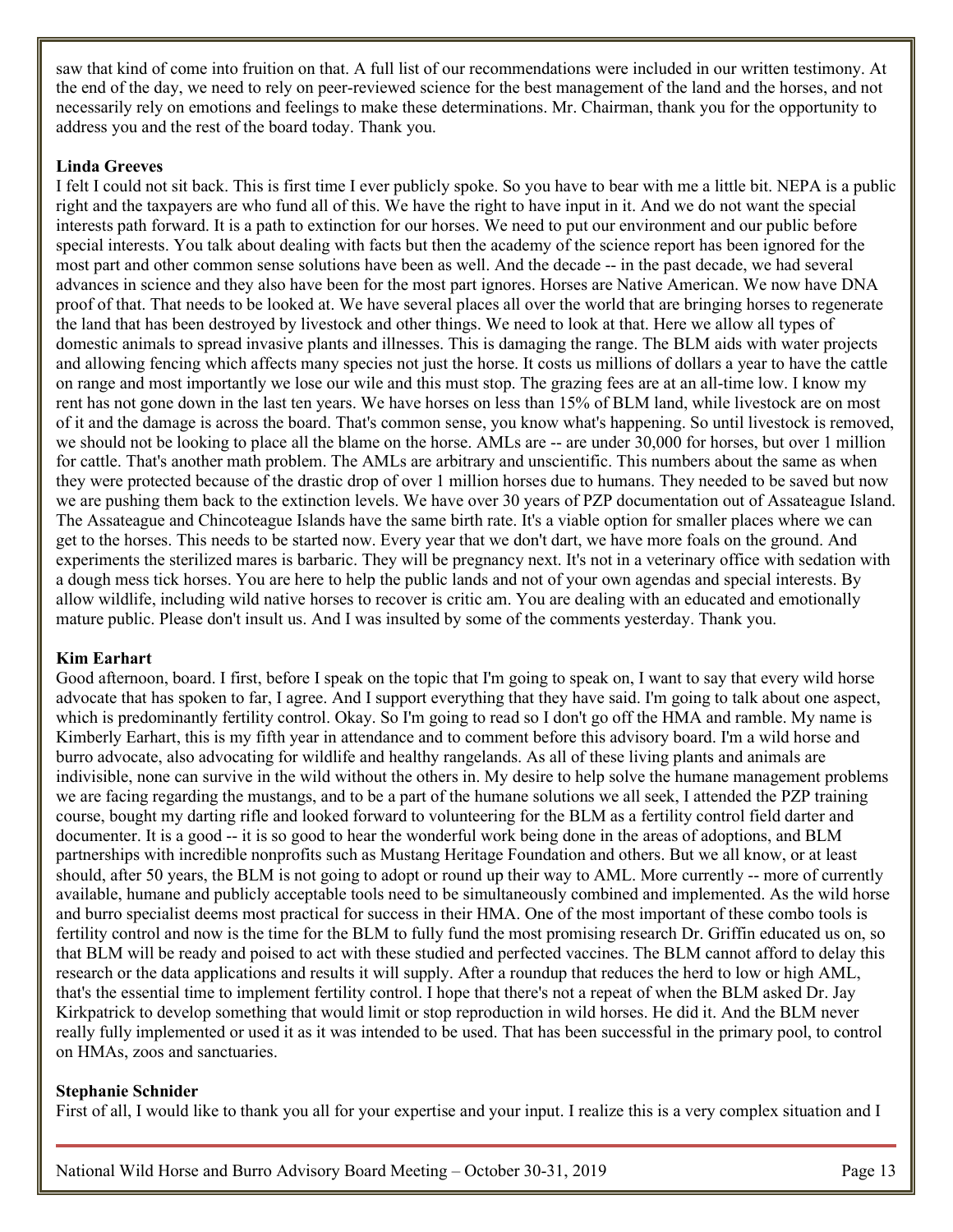highly respect both sides. Seeing that there's a lot of intelligence and information coming from both the advocacy, as well as the BLM and political -- so-called political side. Setting aside the obvious reasons, and important role of the mustangs and of the development of our country, there are a myriad other reasons why we must do better in their protection and care. With our political climate as it is today, unfortunately, we are dealing with other circumstances that affect public perception of government agencies and offices. And that is something that we can't be terribly surprised by, that there is a general distrust of government agencies and special interest groups, such as fracking. We hear this in the news all the time. Fracking and oil and this and that and all of these special interest groups and the immense power that they have. And that's often unfortunately something that the public fears is behind some of the motivations when it comes to government agencies. That being said, we all have to pull together and come up with solutions that work for our wild horses and set aside our agendas and special interests and things that we may feel may not be the right course of action. We have to work together to find the best solutions for them. A few suggestions after hearing and doing some of my own research and just come up in my own mind as a citizen of this country, that is very concerned about this issue, I -- I see the fires happening in California, and it was mentioned yesterday by Mr. Pendley and I just felt that fire prevention is a place where we could use wild horses and we haven't tapped that potential. The second arena is ecotourism. I called a ranger yesterday at Assateague Island and I asked them how much is their ecotourism doing and what is their -- how many people are they seeing? They see 2.2 million people a year on Assateague Island. Not all of them may go to see the horses, but a large percentage thereof. And I think that is something that is a completely untapped resource for our western states. California is still being my favorite state, as that's where I'm originally from. I'm currently in New York and I'm an adopter of five horses, that I adore more than anything else in the world. And I want to see what is the best thing for them out there and not just my questions that I had. Quickly I can get there. There was a mention of euthanasia in old, sick and aged horses. I would like to know what the age limit is on that. We haven't mentioned climate change very much in our discussions on how that affects the land and as an herbalist and botanist, I understand that that has a dramatic impact on our lands and that should be accounted for, rather than scapegoating everything on to our horses. I'm all done. Thank you very much.

#### **Ginger Fedak**

We appreciate the efforts to publicize and increase adoptions and certainly are impressed by the online adoptions program. So kudos to that. Thank you for acknowledging in a couple of your begrudging comments that wild horse and burros are not the only impact on our public lands and there are other possible uses which may contribute to range degradation. Yet, you say you are the advisory board for the Wild Horse and Burro Program and that's what your job is to address. We understand the mandate for multiple uses on our public lands, and that is usually the go-to explanation as to why the HMAs have been reduced by over half their acreage since the 1971 act endeavored to guarantee these lands for wild horse and burro use, and that is also the explanation as to why the horses and burros must be brought down to low AML, to allow more resources for the other uses. However, when livestock outnumber wild horses in inappropriate numbers, on the small percentage of public land afforded to the horses, that they must then share with livestock and other uses, it would seem to us that your real job as the wild horse and burro advisory board should be to champion for the cause of wild horse and burros and defend the rights to their fair share of their guaranteed habitat. We submit that you cannot have it both ways. Claiming that the mandate is for multiple use, where the other uses get the majority of the resources and then scapegoat and blame the horses and burros for all of the range degradation that occurs. Most of us here are not of the ilk that scream at you, leave them alone and do nothing. We understand that it's not realistic and there must be workable processes to manage the numbers to self-sustaining levels for the good of both the horses and the range. But along with managing the other multiple uses. We simply disagree upon the methods. Ms. McAlpine, these horses are not dying of starvation, and thirst. If you think that advocates are okay with wild horses and burros dying of starvation, rather than being rounded up, you have either misunderstood something or have been given the wrong information. Yes, there are some areas where these animals have been fenced off of their prior legal lands, where their water sources have been and they must go searching for water where it once was, and is now fenced off. We will suggest instead of looking at the same old photos of sick or aged horses that are thin, we invite you out West to see for yourself, the health of these resilient and resourceful lands, yes, even in Nevada. BLM data itself shows that the horses brought in during roundups are an optimal body score condition. We understand and wholeheartedly agree on the concern which Mr. Yardley termed an ecological disaster, however, we seem to disagree on the cause. Of course, climate change enters into the equation. Mr. Yardley is a cattle rancher. You do not like to hear this but the science has shown over and over and over again that cattle and other livestock do far more damage to our ecosystem than any other factor. Please read up on the research from western watersheds project. Thank you.

#### **Tammy Pearson**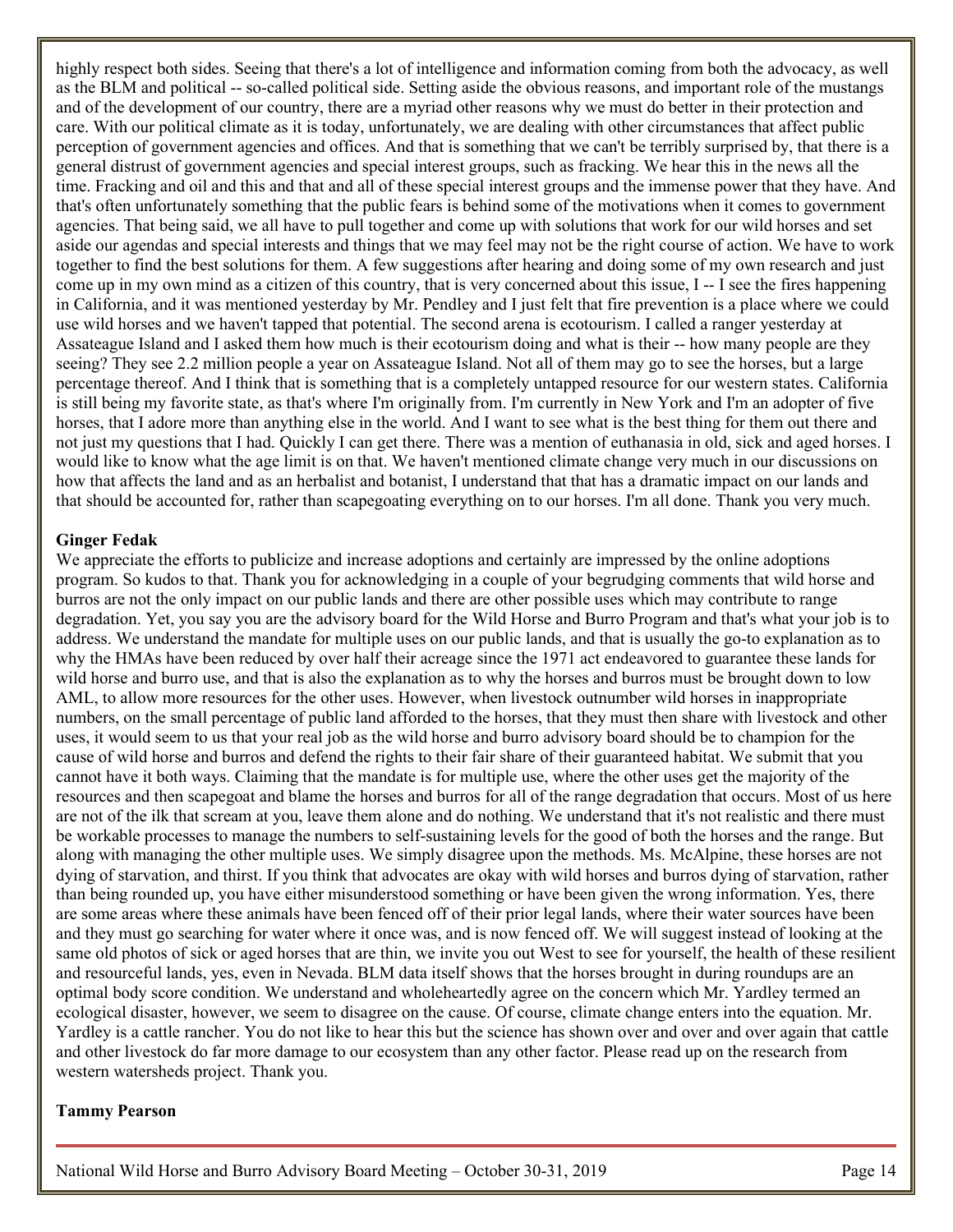Good afternoon. I'm Tammy Pearson. I'm a county commissioner from Beaver County, Utah. I'm also a cattle rancher and farmer, grew up in agriculture. I grew up raising animals, I'm very familiar with range conservation, range habitat, and the life and the health of livestock and animals in general. We have our share of horses that we raise, and enjoy. We own a ranch on private property with also BLM and state land. We are -- we are tasked with the management of that, and we feel like that is our responsibility to protect and conserve that. As a cattle rancher, we spend probably two months at a time on a particular pasture. We rotate. We move to the next pasture. That original pasture is rested for the next ten months. And probably more during the next year on our rotation. So those lands are allowed to heal. The difference between livestock grazing and the horses, horses are there 24/7, 365, and the only management part of them is wherever the feed and water, is they can travel. So in my mind, and as a county commissioner, our rural counties, we have -- our county has 7500 people. We have miles and miles and hundreds of thousands of acres in our county, and it's -- it's what keeps rural people in rural America, is the public land. So public lands in our county is 77% of our county. That's what BLM manages, 10% is forest. We have no horses on Forest Service. Everything is on BLM. We have about five or six HMAs, the majority of those HMAs are almost 400% of AML. The horses are traveling outside of their HMA, they are doing heavy impact on other – on other parcels including private property. We have been at about a seven-year drought. We have huge impacts on our water and riparian area. The advantage between livestock and wildlife are with the increase in hunting or whatever on wildlife, the wildlife groups and the ranchers and the state have put a lot of money into water -- water resources and developing that. I personally spend all winter out there cutting ice for cows and horses and I don't see anybody else out this cutting ice, but me. We haul protein tubs and mineral, trying to supplement. We had some really, really hard winters and with this drought, there's no vegetation there either. All we're asking. We love the horses. I probably have more pictures of horse than anything else. We just need them down to appropriate management levels. We appreciate your help and your service here on this board. Thank you.

#### **Janet Lynch**

My name is Janet Lynch and I'm here in my private capacity as a citizen who is concerned enough to come down here at Maine at private expense to speak about these issues. I wrote to this board last week about my specific concerns and opposition to surgical sterilization using the -- especially the ovariectomy via colpotomy so I won't repeat that here and I refer the board to my comments which I will sent in. And I hope that you read them. I'm particularly concerned that under the recently appointed Acting Director Pendley, the BLM is planning to remove equine on an unprecedented scale in a doomed effort to improve rangeland quality to achieve a thriving natural ecological balance, the bureau must reign in livestock grazing to environmentally sustainable levels. Without doing so, they have no hope of reaching thriving natural ecological balance, because livestock vastly out number horses on these lands. Mr. Pendley opened yesterday's meeting saying that he's very troubled by the wild equine issue, and he went on to cite improbable rates of growth in the population. He then admitted that he has no expertise in the field, as an attorney. I do agree with Actor Director Pendley when he said we have a statutory obligation to take care of the land, unfortunately accelerating removals of wild horse and burros from our public lands without addressing livestock grazing is doomed to failure. If the goal is indeed to take care of the public lands. Mr. Pendley has a demonstrated contempt for the public lands and as recently as 2016 said that the founders intended so sell off those lands and as an attorney he has numerous conflicts of interest which should disqualify him from his current position. He -- he also relevant here has said also as recently as 2016 that the multiple use mandate indicates that it is -- he said it's supposed to be for ranching and other extractive industries. From fact, the multiple use doctrine is clearly defined in the 1976 federal lands policy and manage act, enumerates a road range of uses including recreation and wild horse and burro habitat. I refer you all to my written comments about use of PZP and my concerns about arbitrarily low AMLs, but I would like to finish by saying that the BLM's reckless plan to move forward with an unprecedentedly vast roundup and removal operation of wild equines at public expense will do much harm to these animals and cost taxpayers millions and will do nothing to over grazing, and nor will it help BLM to comply with the multiple use, which contract to Acting Director Pendley, industry for private property, and profits but is rather exactly what it says, a multiuse mandate for the benefit of all Americans whose legally protected interests in our public lands go far beyond the ranching and extractive industries and include protection of wild equines. Thank you very much.

#### **Debbie Gonzales**

My name is Debbie. And I was raised in a small town in the southeastern corner of Colorado. Engrained in any ethos is support for our next generation of agriculture leaders. My family buys land at our county junior livestock sale and we are part of the state fair and generalized stock sale buying group. This year, I was struck again by the size of the market steers at the sale. The largest weighed in at 1,519 pounds, and the reserve grand champion weighed in at just over 13 pounds. And the tiniest steer weighed in at a mere 1,050 pounds. Now, I could tell you in Colorado, we raise 'em bigger and better.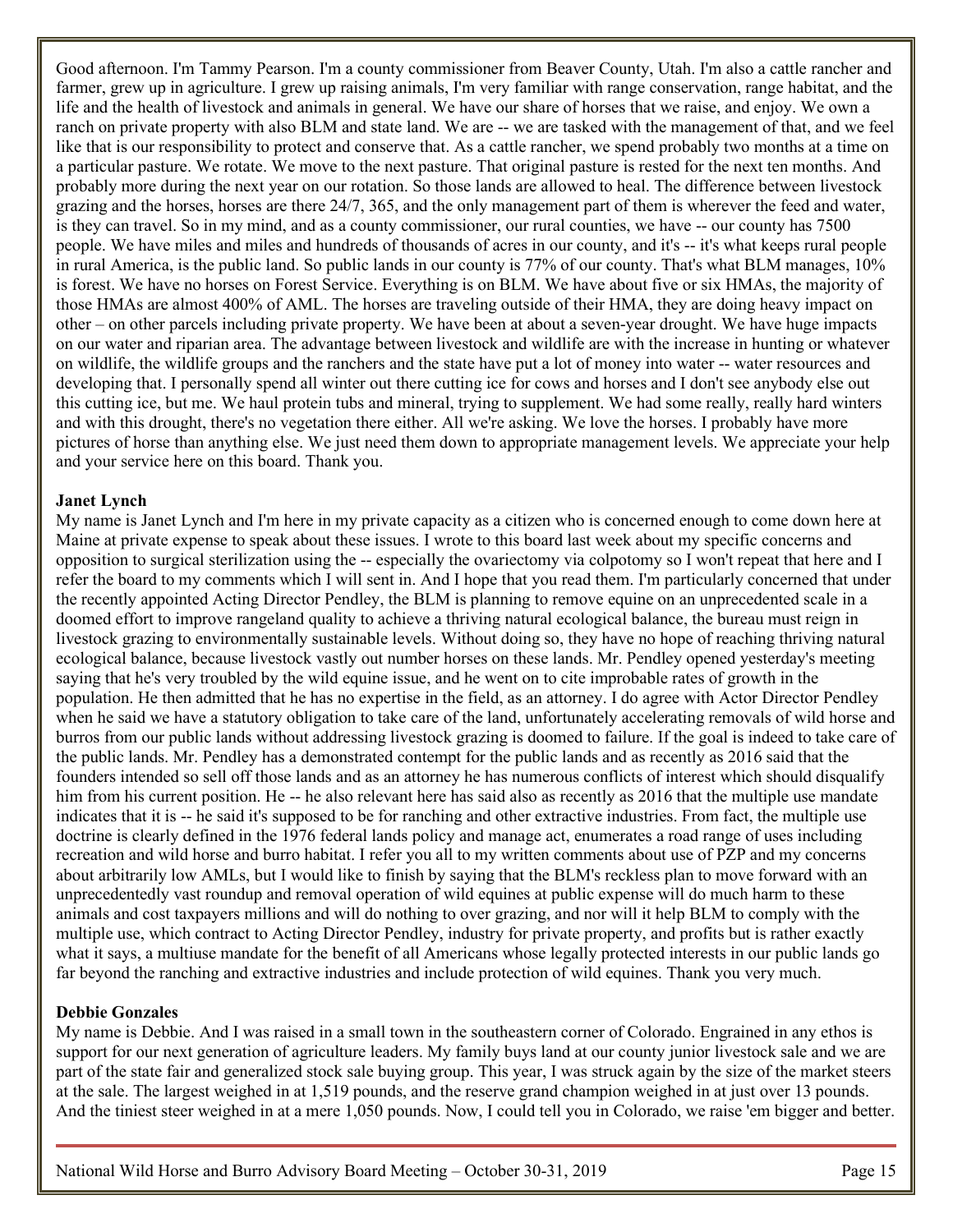But that would only be partially true. We raise ember. Now for the bigger part. The predicate for mustang removals should be revisited. Over the last 40 years, there's been a 30% increase in cattle rates. Daily forage requirements for a cow average about 2.2 of body weight. Current forage use on public lands has not been analyzed in light of larger animals and climate considerations. Therefore, when you see five head on the range, they are eating for almost eight. Throw in the fact that ranchers often self-report the number of head they graze and five head are eating for nine, and nine are eating for 15, on drought-stressed grasslands. Mustangs have always been blamed for everything that goes wrong on grasslands since White man came west. In the mid1800s, stockmen released up to 40 million cattle on grass islands. The plains were an estimated 2 million mustangs had lived for century without destroying the grazing. And, of course, the mustangs are held responsible for the sudden depletion of the grasslands. I think it was Toinby who said those who don't know history are doomed to repeat it. So here we are. Again, people who don't know our history, and are repeating the same mistakes over and over. Accurate head counts for our animals are possible. Our satellite images have an imaging revolution -- resolution of 5 to 6 inches. And they are perfectly capable of photographing the larger animals on our western grasslands. We need the mustangs in our future to help replant the grasslands and the startling and significant collapse of domestic horses. And a quick question, last fall's meeting, at the last fall meeting, in Salt Lake, this was a recommendation to work with our veterans on darting mares. What happened to that recommendation? Thank you.

## **Callie Hendrickson**

Good afternoon, chairman and board members. I'm here today from Rio Blanco County, Colorado which is the northwest corner. We are home to the Piceance-East Douglas, where there should be approximately 235 horses. Today our county has 1150 horses. We are over four times the number of horses that there should be within the county. So sorry, Nevada, we're moving in your direction. If we fin down this direction, we will have 2 you no horses by 2023 and yet our county, truly depends on those public lands and the rangeland health and the watershed in which the livestock, the horses and the recreational depend upon. My first year serving on the board in 2012, there were only 37,000 horses on the range. So we all -- many of us at that time were very concerned we were headed down the path we are at today and we are here at 88,000 plus this year's foals. We heard Director Pendley that, the horses are big the threat to the rangelands in the west and I don't disagree. He talks about there will be 15 years and \$5 billion to get us back to where it's a sustainable program. I'm pretty confident that those figures and that time frame is based on nonlethal management. We too would absolutely like to see the overpopulation crisis solved without horses being euthanized or sold without limitations. However, we are realistic, and recognize it's going to be nearly impossible given the current overpopulations and the exponential growth that is occurring. There's only one way that this will be possible, and that's if Congress truly provides 130 million a year for the next number of years. 20,000 horses a year are removed. All fertility control is used, including permanent, and the NGOs step up and help pay for holding all of those excess horses that come off the range, perhaps could you get private companies to provide contributions with tax incentives, but I will tell you without the feel good solution, is not implemented within the next year, you will find there's no solution big enough or enough money that can be thrown at it to solve it without lethal options. I strongly encourage everyone to get on board to take this opportunity and get it taken care of before we do have to implement the lethal options and it's coming quickly. So thank you.

## **Gary McEwen**

Good afternoon chairman, my name is Gary McEwen. I'm first vice president of Nevada association of conservation districts, representing Nevada's association of conservation districts. Conservation districts in Nevada and throughout the nation are local governmental entities with statutory recognized authority and responsibility for locally led conservation across ownership boundaries and diverse partnerships. Yesterday Mr. Rittenhouse stated that looking ahead, BLM needs innovative ways to place more animals into private care and maximize use ever lower cost holding options, IE off-range pastures. Given the current congressional offerings of off-range holding costs consume approximately \$52 million or 60% of roughly \$80 million given to the Wild Horse and Burro Program fund. We believe that public/private partnership are an innovative way to place more animals into private care and maximize use of lower cost holding options. We assert that novel, public/private partnerships based on incentives could address much of the long-term care of excess horses removed from the range. We propose the advisory board take the public/private partnership concept highlighted below and pursue it. Excuse me. The basic premise of this public/private partnership is for Congress to create a green tax credits and charitable contributions that provide a funding mechanism to incentive … other nongovernmental groups that already expressed an interest to BLM to assume the care of excess wild horse and burros. As has been stated at this meeting, caring for wild horse and burros is expensive and without governmental funding some of type, is a barrier to participation by these entities. A tax credit-type incentive could provide beneficial to all parties involved, while benefiting the natural resources we all cherish. The cost per animal and contractual basis for long-term care are already known and in place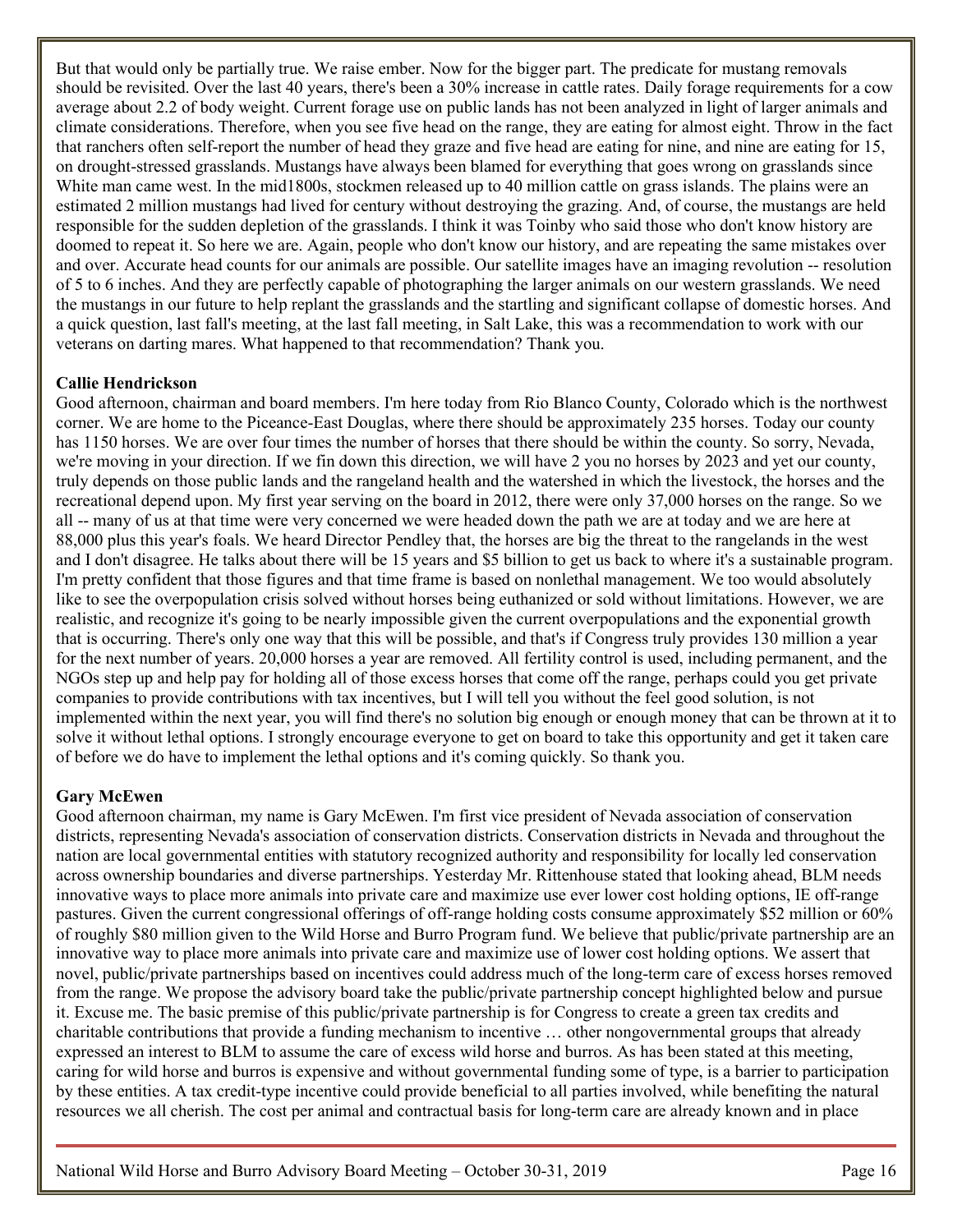throughout existing BLM agreements with private sector. Contractual conditions could guarantee proper care, additionally conditions for receipt of tax credit funding based upon live animal inventories would ensure maintenance of animals in inventory and eventually upon natural attrition and the need for subsidies. We believe a public/private partnership funded through a mechanism such as this is one of the innovative ways that Mr. Rittenhouse is looking for. We also recognize that neither the board nor the BLM can petition Congress for tax credits. However, the public and Congress can be urged to consider this idea, the board and BLM can be supportive of the concept and provide crucial components for development and implementation. Thank you.

## **Mary Counsel**

Hi, everyone. My name is Mary Counsell and I'm with the American wild horse campaign. I'm here to speak out against the path forward. Although many trumpets support of the plan by HSUS and ASPCA it was developed without input from any groups actively engaged in managing wild horse and burros on the range. The majority of them oppose it. The roundups and removals of 130,000 wild horse and burros over ten years will reduce wild horse and burro herds to just 27,000 animals. That's the number that existed when Congress passed the Wild Horse and Burro Act to protect wild herds because they were fast disappearing from the American scene. The result of these massive removals were nearly triple the number of animals in holding with only I one-year ban on slaughter and no guarantee of lifetime care. Blatantly absent from the path forward, this advisory board's discussion is consideration of these facts. Assertions of over population are based entirely on AMLs that the NES called not transparent, unsupported by science and not amendable to change. Wild horses are dwarfed in number and habitat by private livestock who have a much greater negative impact on grazing land. Forage allocations for commercial livestock versus protected wild herds are grossly inequitable. According to the NES, roundups and removals fuel higher population growths are expensive and unproductive. According to the BLM's own gather reports, horses coming off the range have body condition scores of 3 to 4, which translates into good shape. Instead of this plan for extinction, the BLM should implement the following humane and sustainable solutions supporting by most Americans. Adjust the current AMLs to allow more viable horse herds and provide a fairer allocation on designated lands. Prioritize PZP over roundup and not wait until AML is reached because that's nothing to happen. When necessary, conduct incremental removals so as not to overwhelm adoption demand. Fund projects such as water restoration to improve range management and allow wild herds to better habitat and protect mountain lions that can control the wild horse populations. Thank you for your time.

#### **Barbara Sunblade**

The Bureau of Land Management's director said that wild horse was were the biggest problems facing the public lands in the west. How is remotely possible when they are not present on 88% of BLM-managed lands? The BLM director's wild horse fixation, species extinction, near constant wildfire and wide spread doubt are a few dangerous and William Perry Pendley might consider instead. Oh, and cattle. Recently, a back door plan or should I say deal was created primarily by lobbying agribusiness, cat and dog organizations and a sanctuary, what could possibly go wrong. The path forward claims it protects wild horses. It does not. No funding is specifically designated for fertility control oversight, and nothing that prevents spaying, et cetera. There are no restrictions on how the BLM can spend the money and so the agency is free to spend all of it in pursuit of its long standing goal to reduce wild horses to extinction levels. Radical population suppression plan, the outdated surgical colpotomy spay is rarely performed on domestic horses. The National Academy of Sciences explicitly advised the BLM not to use this surgical procedure on wild horses due to the risks involved. Performed on wild horses in a field setting, what could possibly go wrong? This agenda will run the program and our wild herds to collapse. This plan is entirely put in place to benefit the cattle industry. In addition to bragging rights, no-doubt the so-called advocating organizations are benefiting as well. In the dog and cat organizations think they can find enough homes in rescues for the horses and burros, they are sadly delusional. It's not viable on a large scale or appropriate. The so-called nonlethal bill language prohibits slaughter for a year, but the plans makes the horrific outcome, with tens of thousands more healthy horses. The unprecedented mass roundup and removal of healthy horses with helicopters, ripping them from their families and homes on our public lands incarcerated at taxpayer expense and no guarantee of funding for their safety or long-term care. With this plan all of our wild horses will end up on dinner plates. What could possibly go wrong? Pretty much everything. Thank you

#### **Katie Kreska**

Thank you. Members of the board thank you for this opportunity to speak before you today about what we see as the most critical components to any Wild Horse and Burro Program. My name is Katie Kraksa. The BLM's job as Bruce wisely noted yesterday is to protect and manage our nation's wild horse and burros. We want to help with that mandate which is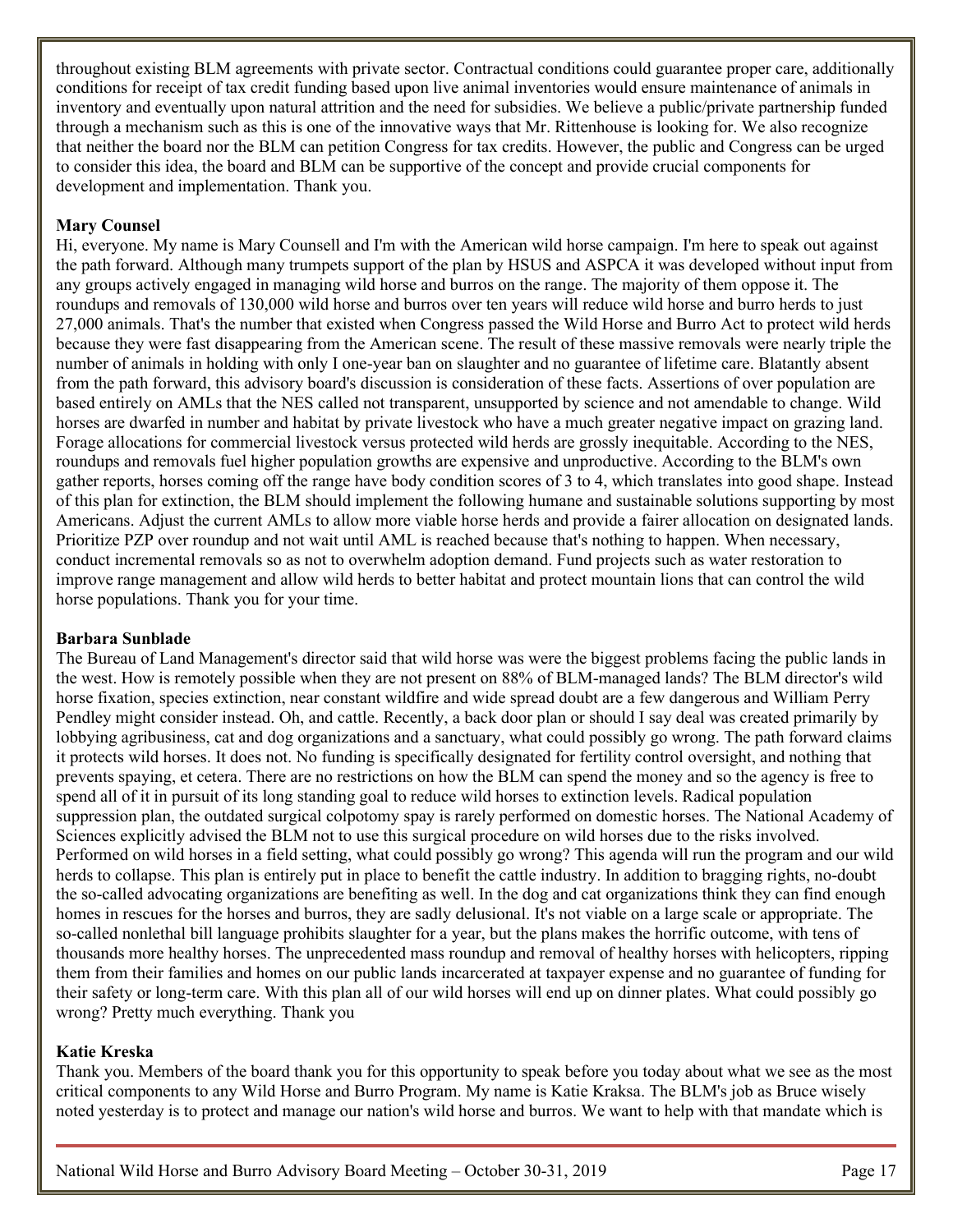why as many of you know, my organization has been involved in efforts to find humane, sustainable, nonlethal solutions to wild horse and burro management. But to make these solutions possible, to continue to work across the aisle and find common ground, and most importantly to instill a sense of trust in the agency, we urge you to consider the following. The BLM must commit to a nonlethal approach, continuing to push for the tools to kill horses is deeply devices, creates distrust and erodes public support for this program. This snot and will never be part of a productive solution to this issue. The BLM must implement an effective fertility control program nationwide. We understand that this is not going to be easy, nor is it going to happen, overnight but the scientific community, and the public and Congress have been urging these readily available and highly effective methods with be implemented in a meaningful way. Removing animals from the range without simultaneously treating those out there is like bailing water from a leaking boat, rather than plugging the hole and the BLM must strictly adhere to their comprehensive animal welfare program which handling animals on and off the range. And I want to commend you for increasing equine adoptions. We look forward to continuing this pattern in the future. We are in a rare and fleeting moment. True bipartisan initiatives such as on polarizing issues are not often reached on Capitol Hill. One thing that everyone in this room can agree on is that this program is in dire need of a change. More of the same is not the answer, which is exactly what we will get if the divisiveness and the gridlock continues. This amounts to doing nothing. And doing nothing is a choice. For the sake of these iconic animals, we must use this opportunity to shift the management paradigm away from removals and warehouses to humane, anxiety management with fertility control. The tipping point we are at has spurred up likely stakeholders and interest groups to for once push in the same direction for a humane path forward. I encourage all of you and the agency to do the same. Thank you.

## **Joanna Grossman**

Thank you for the opportunity to provide comments. My name is Dr. Joanna Grossman and I'm with the animal welfare institute, a national nonprofit founded in 1951. Given the limited time, I wanted to focus on the BLM's proposed ovariectomy via colpotomy experiments. The proposal released in May marks the BLM's fourth attempt to proceed with controversial mass surgical sterilization experiments and coupled with the welfare risks are enough to give even a casual observer of the situation and the project's troubling history serious because. Numerous lawmakers have expressly criticized the push to move forward, despite significant opposition and the national academy science and the fact that two major academic institutions terminated partnerships with BLM to oversee the experiments. I appreciate the chair's recognition during yesterday's discussions that Congress does not support, and the scaling up such a strategy. Indeed federal lawmakers have been clear in their desire to see the BLM pursue proven, humane and scientific supported fertility control projects with respect to the colpotomy experiments as recently as May, two weeks before the new EA was issued it would have an immunosuppression. The decision to backtrack on this strategy, in view of the scientific consensus is that they offer an appropriate management tool and one that's available now is disconcerting. Earlier this no, AWI commissioned a national survey through the Harris poll and found that 77% of Americans oppose the BLM conducting surgical sterilizations. Similarly, a letter to Secretary Bernhardt signed by dozens of veterinarians across the country outline evisceration and hemorrhage problems, and holding corrals and what are essentially non-sterile conditions with minimal post-operative care. As the veterans not only notes, not only is ovariectomy via colpotomy more risky it's more risky than the techniques in rare circumstances where a ovariectomy is clinical necessary. The board is aware of NES's recommendations and due to a number of concerns including lack of independent observation, as a methods to curb growth on the range. While we are understand that BLM's desired employ methods beyond vaccine we hope they look at intrauterine devices, and other options. For FY '20 the House and the Senate and interior appropriations committees have included direction. Such explicit direction from Congress should not be necessary, but it represents persistent problems. AWI notified the BLM of the practices during the Warm Springs roundup that appeared to violate the policy and during this roundup, 32 horses including one foal that died from capture shock. Numerous horses were euthanized for suspect rationales such as angular limb deformities, including club feet. Unfortunately the unique stretches caused by helicopter roundups can contribute to these unnecessary deaths and injuries. We urge the agency to rely on watt and bait trap gathers, when the decisions are made to remove wild horses from an HMA.

## **Linda Kemp**

Hello, my name is Linda Camp and I'm a master watershed steward and I have a position that is a volunteer position with preserving American wildlife. Wild horses have economic value, as a fire preventative tool that has proven to be effective with science-supported evidence. Wild mustangs are ecological mowing machines, fast, moving native grazer, eating dry grass and bushes that start and spread wildfires. Captain Simpson, the wild force horse brigade expert has documented that even the – they even clear dead branches off the bottom of trees, helping to stop wildfire. He recommends using the horses BLM have in holding pens and you are gathered through roundups and releasing them into remote areas as herds.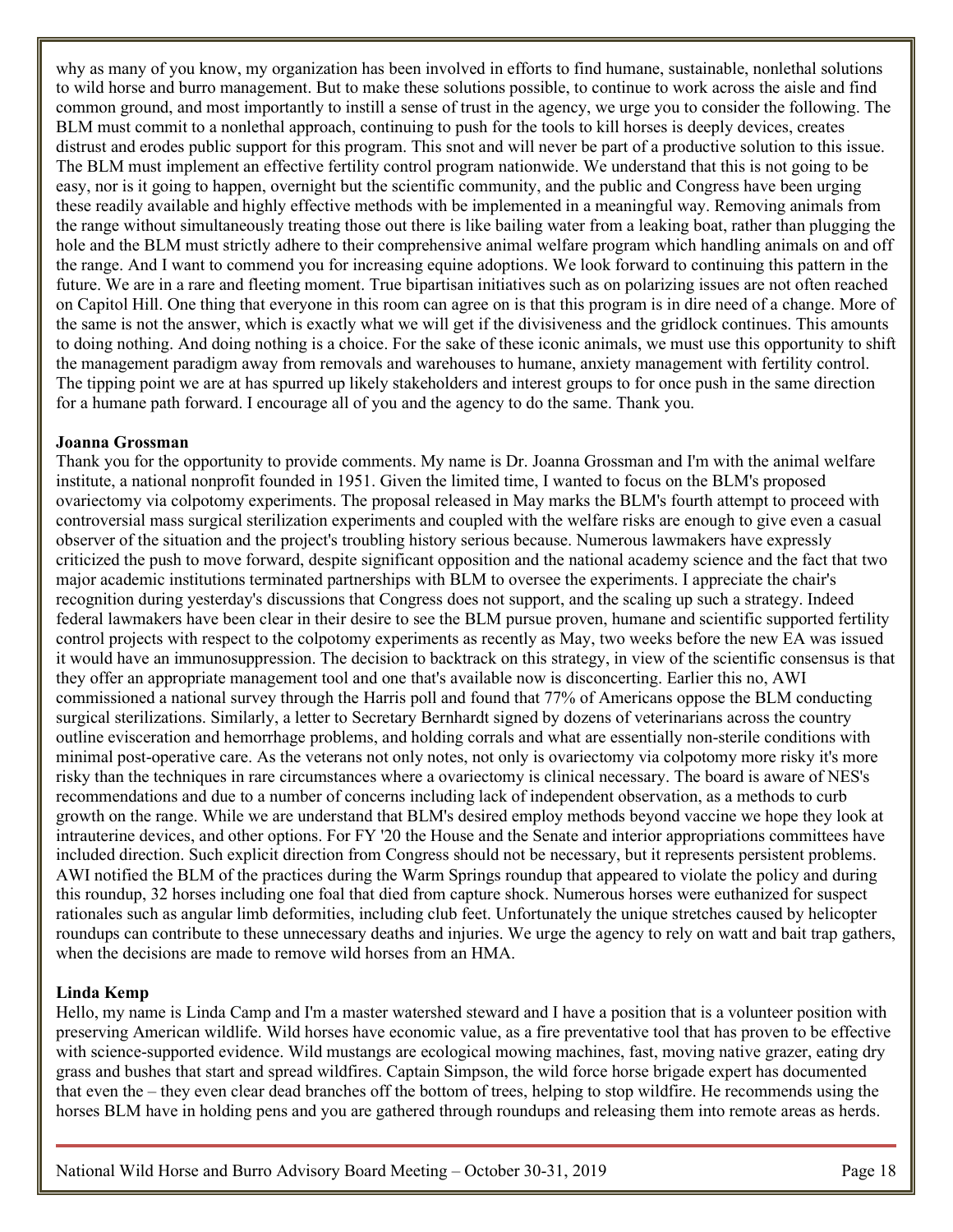Scientific evidence agrees with this. Restoring wild horse and burros' habitat that was taken from them will advance this use. Wildfires are very damaging to the watershed, which is quite obvious, causing destruction. Past the fire with mud slides, floods, scarce plant life, causing soil loss. Wild horses have shaped the west prior to the arrival of invasive livestock that have damaged the land and the environment. Losses in human life are unforgivable. So why are our wild horses not being used to help prevent these wildfires. Modern science establishes that horses regenerate the land contrary to what special interest groups and profit-seeking individuals are presenting or perhaps believe. Science has classified equine a keystone species, partly due to the free-roaming instincts, fast-moving digestive system that spreads seeds and fertilizes the land. The horses have upper and lower teeth that enables them to be the ideal native grazers for the environment. When horses are restricted by humans or held in two of a small of a habitat, they can do damage. The world has recognized the science but part of the United States have ignored the science-based facts. I urge you to ask BLM to use the science-based facts to improve our water sheds, our environment. Help with the tools for preventative wildfires and manage our wild horses. Thank you so much.

## **Dale McClound**

Good afternoon. I want to thank the advisory board to having this meeting. I though it's not an easy task to work on. I want to point out some things to you. Mr. Perryman, yesterday you said the phrase "do something different." Remember that? Do something different. I think you were talking to Mr. Rittenhouse at the time. So I'm going to suggest some different things for maybe we can all do. Number one, don't refer to the killing of healthy horses as euthanasia, because it's not. Euthanasia is putting a suffering animal down. Killing a horse or burro that is healthy and wants to live is slaughter or killing or maybe murder, but not it's not euthanasia. They do care how long they live because they wouldn't run from a wildfire or a helicopter or a wolf. All animals want to live. Do something different. So we're going to talk about gathers or roundups. Foal deaths because of a roundup or acute deaths because of a roundup are not acceptable. There's no reason for that. So foals and mares with foals or any horse, actually, maybe an older horse exhibiting difficulty keeping up with the herd should be allowed to fall behind. And if that means that horse goes back to freedom, so be it! If he can't be gathered at a little later date or maybe the next day. Acute deaths of horses during roundups are not acceptable. Broken necks, legs caught in the bars of a panel. And determination as far as what caused that and further preventative methods should be employed to stop that from happening again. I suggest we form a subcommittee of only wild horse and burro advocates to use the main committee as an educational tool for us. Educate us. Teach us the problems. But let's just the advocates of the horses and burros learn about it. Maybe we can make suggestions to you. Mr. Rittenhouse, you put on the board yesterday, looking ahead. You had number one, removals need to continue and likely increase. And since you also presented that 31 HMAs are at AML, we certainly don't have to gather them any longer from this date forward. We should be able to keep them and manage them correctly. I look forward to making sure that that happens. Two, you also put on the board, increase population birth suppression tools, I hope you designate one or two people to look into the latest and greatest suppression tools. You said look for ways to place more animals into private care. Our media girls talked yesterday, that's great, but how about newspaper ads. How about US today? How about television ads? Maximize the use you said of lowest cost holding options off range -- of off range pastures. Let's open up the solicitation period. Why can't it be six months or eight or all year long? Okay. Allow some states that maybe aren't in the west -- maybe they have 1,000 acres in Pennsylvania. And get this book! Everybody. "Our Lands" by Christopher Ketchum.

#### **Leah Biondo**

Mr. Chairman, please excuse my laptop here. I haven't gotten my eight hours in today. Good afternoon, my name is Leah Biando providing testimony on behalf of the society for range management. Of the only 26 policy positions that we have founded since its founding in 1948, two of those deal with the management of wild horse and burros. The society believes in the practice of multiple use values on rangelands while maintaining basic soil, water and vegetation resources. The society supports use of wild horse and burros in accordance with the wild horse and burro of 1971 and in the numbers that they existed in when the law was passed. It specifies management to provide a thriving ecological balance and we interpret that to mean that long-term sustainability and productivity must be the primary consideration in devising policy for management purposes on rangelands, including the establishment of proper numbers and management levels for wild horse and burros. Rangeland health standards and guidelines are equally appropriate for all herbivores. Wild horse and burro populations increase rapidly and their numbers expand beyond herd management areas and exceed ecological carrying capacity, unless the excess animals are regularly removed. Overstocking of horses results in deterioration of vegetation, soils and water sheds and leaves the potential for invasive species. Serious conflict with wildlife and other domestic uses have resulted. We support changes in laws, policies and administration to effectively and economically manage wild horse and burros and reduce conflicts with other uses and maintain long-term sustainability of rangeland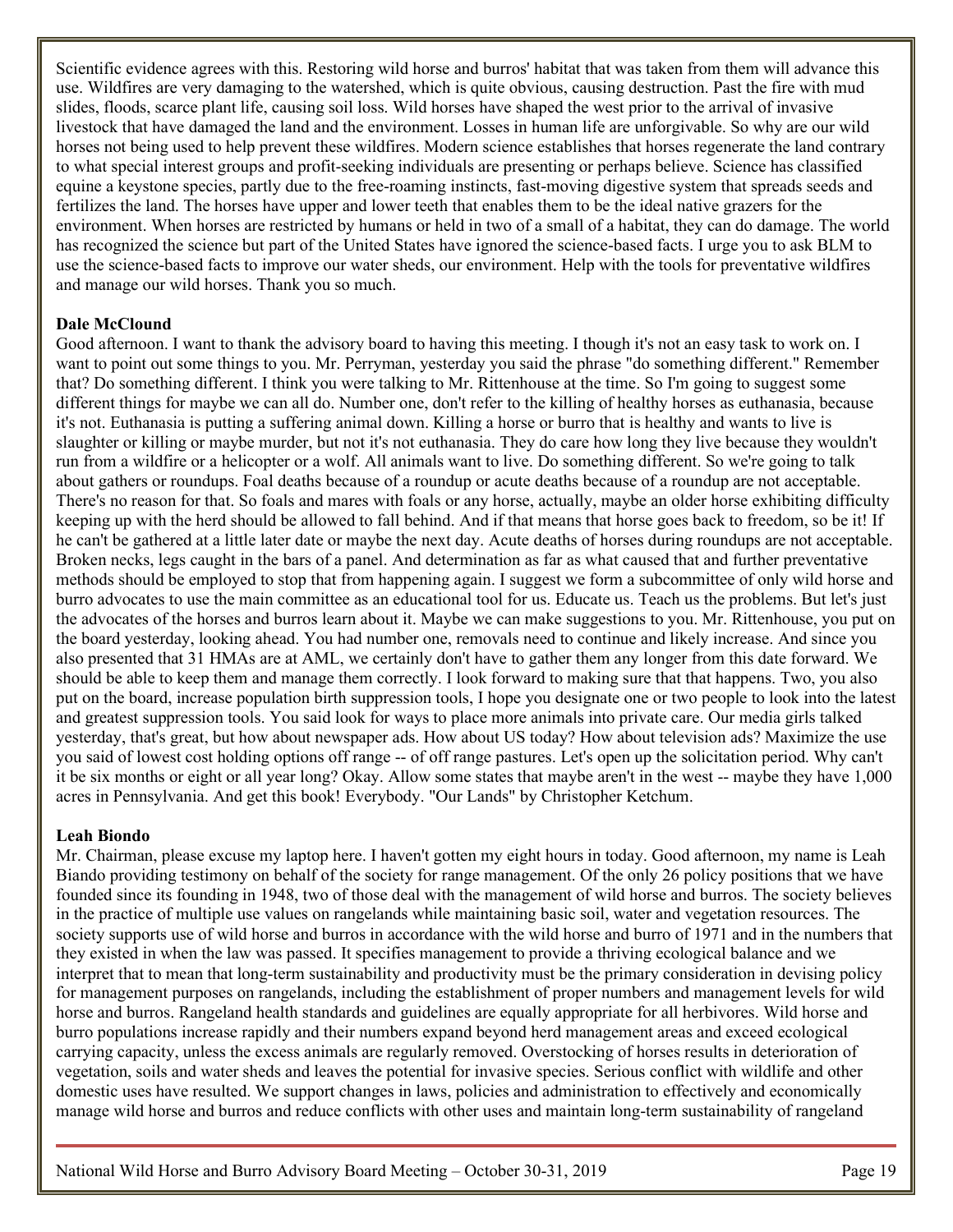resources. To that end, we recently signed on in support of a collaborative four-pronged approach to wild horse and burro management which I'm sure we will hear more about later. It will combine increased gathers and increased contraceptives and adoptions and private land donors to coordinate care. However, we are concerned with the last portion and also concerned with the lack of accountability. According to the BLM's 2018 report to Congress, the agency contracts with 30 private landowners, located primarily Iowa, Kansas, Nebraska, and Oklahoma to handle the long-term care and maintenance of over 35,000 horses, unfortunately the tax taxpayer has no assurance that the private land supporting these 35,000 horses under sound ecological status. We believe that the above section of the act should be amended to include the sentiment that excess animals should be contributed to a private landowner in an owe could logical region with stocking rates and rangeland health conditions accredited by a certified range management. This third-pert approval by a CPRM would mean there are sound management practices and are not degrading the productive status of wild horse and burros. Your role as advisory board members ensures our range LAN resources. Thank you for your time today.

#### **Keisha Sublecheck**

Good afternoon, my name is Keisha Sublecheck an on behalf of the Humane Society of the United States, we appreciate the opportunity to address the advisory board. First, and foremost, we applaud the BLM for achieving record numbers of adoption this past year. While adoptions are vital piece of the puzzles as others have pointed out, we are not going to adopt our way out of the problem. Heil the HSUS and the HLSA, determine different on range solutions for the management of wild horse and burro what urge the BLM to use the fertility till control tools it currently has available like PZP, PZP-22 and GonaCon, and slaughter and lethal methods will not be allowed by the American public, nor will the use of surgical sterilization techniques that have not been proven to be safe, humane, logistically feasible or economically viable as a management option for wild horse and burros. As BLM reported, in FY '19, BLM only treated 800 mares on 16HMAs. There's no way that 80 to 90% of the mares were treated on any of those HMAs would be necessary to curb population growth. The BLM needs to start implementing those tools in a more holistic and effective way on range while researching additional humane fertility control methods. The HSUS is partnering with Purdue University to develop a longer lasting easier to administer fertility control vaccine that's safe and humane. We look forward to sharing that research with the agency and this board. The HSUS and HSLF are committed to protecting wild horse and burros. We will continue to work with the members in both chambers of Congress and with the Bureau of Land Management that the BLM engages all interested stakeholders in the process of implementing the strategy and that additional strategies are pursued to allow for a path forward. Thank you.

#### **Penny Jackson**

I'm Penny Jackson. I'm here from the beautiful state of Florida, where as you may know, we have many formerly wild BLM horses. And some of the best trainers and rescuers. We must preserve the last of our wild lands and wild creatures so they are not lost forever. We need to uphold the wild horse protection act. This must be the priority of the board, the BLM and other agencies involved. Wild horses are not a threat to public lands. This board should be advising the BLM on how to best protect and manage, including stop the aggressive increased roundups. Stop using overpopulation as rationalization for the roundups. Wild mare sterilization is not a viable or credible option. The public will not accept it. Scientific assessment and the genetics of remaining wild horses and on carrying capacity of the HMAs, also should be enacted and a moratorium on roundups until that is complete. Such AMLs on science not arbitrary figures below genetic viability. Realistically review the adoption process and we need alternatives for the holding pens. Look to those with successful models and practices. Some of them have been here today and yesterday. As I government brat, raised here in Washington, D.C., I was taught to respect our public servants and the role of our government and protecting our public interests. This board has the role of advising an important government agency on programs, charged with the protection of public lands and wild horse and burros. You have the ear of the public officials. I will was startled yesterday to hear the characterizations of our public, some of the terms that were used. It was noticeably clear in this meeting that most of the board members here feel wild horses in the form of livestock management problem. Wild horses and burros are not livestock. They are wildlife. Please consider a paradigm shift. Our public lands belong to the people, not to the cattle industry, mining interests, developers, more citizens like me are becoming aware. I think you are going to see more of our voices. We love sound science and data. We can find a better way. Thank you for hearing us. And thank you for this child from a long-time public service for all of your service, your tireless work and I wish to acknowledge and honor the wild horse and public lands advocates here for their longstanding commitment to preserve our wild horse and burros: And for efforts to educate the public.

#### **Ethan Lane**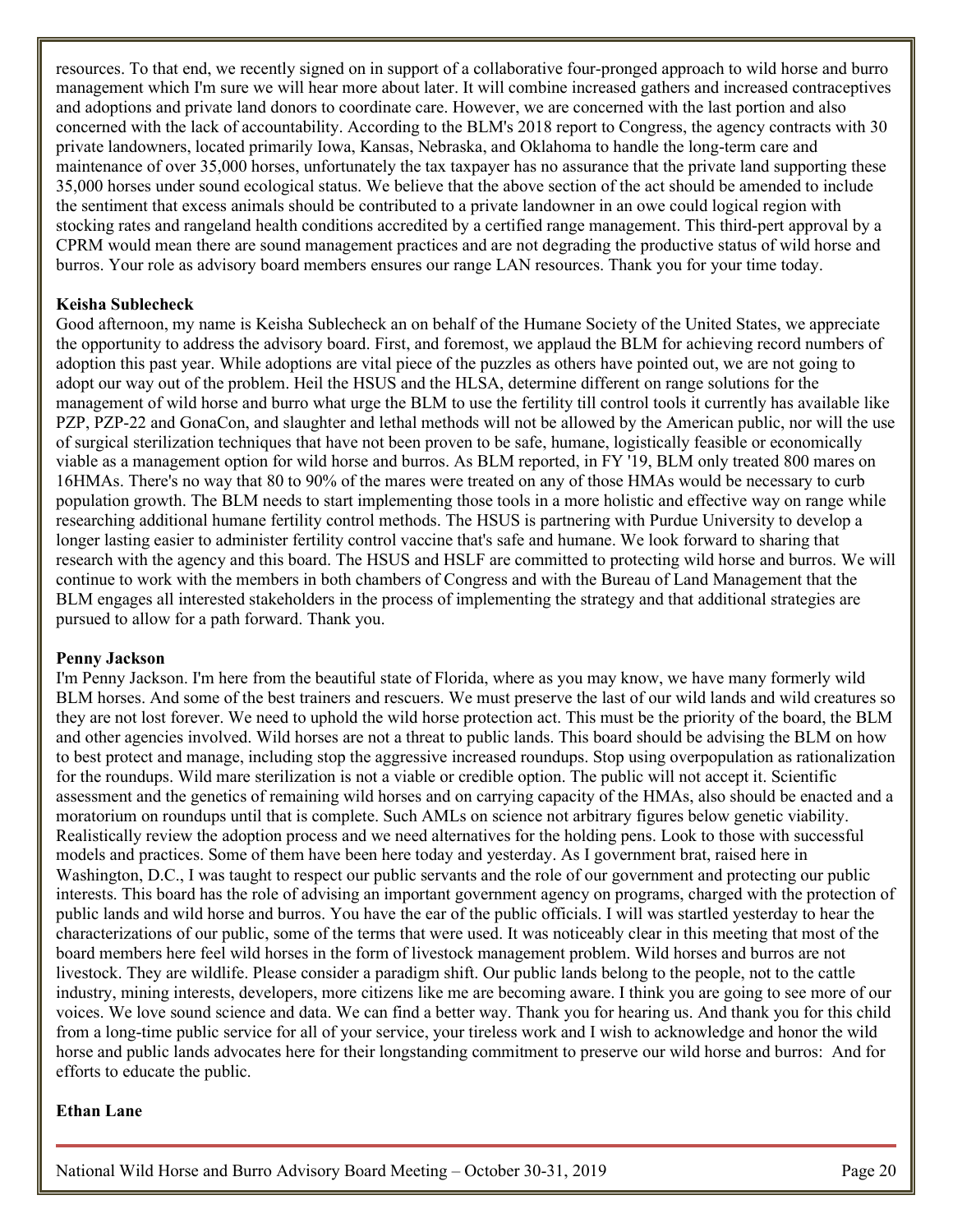My name is Ethan Lane. I'm the vice president of government affairs to the national cattleman beef association. Currently a serve as chairman of the national horse and burro rangeland management coalition. Our coalition is comprised of 18 national organizations representing over 10 million Americans, including sportsmen, livestock producers, state and local governments, resource management specialists, professional and managers and others concerned with the management of the horses in a common sense and ecological sound way. Our members of the individuals most closely tied to the land. They live in these communicates. Their livelihoods depend on them. Butting on my hat for a minute as the chief lobbyist for the cattle industry, I would be remiss if we didn't address of the recitations here today of the comparison between horse grazing and livestock grazing. The sim account fact is. Livestock grazing is managed and it's dealt with on a yearly basis hand in hand with BLM and US forest service. None of those things are true in the horse debate. It's because of that misinformation and the unhelpful political debate that my group, as well as the national horse and burro rangeland management chose to engage in a broad conversation with advocate groups that otherwise we may not see eye to eye with. Over the course of the past few years that group has produced a document that you have heard much about today, and will continue to, the path forward for the management of wild horse and burros. This is a really critical moment to seize on an opportunity to take action on this issue that is supported by reasonable stakeholders, across the spectrum. There are always going to be those on both sides of this debate, that do not like the idea of compromise. But we simply cannot continue to pursue a course that avoids the obvious conclusions that we have to find common ground on this issue. Our proposal to repeat does include large gathers, targeted at densely populated HMAs, treatment of those gathered horses and burros with population growth suppressant tools and relocation of horses and burros in holding facilities and those taken off the range to large cost effective facilities funded through public/private partnerships and promotion of adoption in order to bring down those holding costs for those -- for those horses. None of the proposals actions that we're advocating are new authorities for the BLM. We're simply presenting a path forward that provides some support from a broad range of responsible stakeholders to manage these horses properly, because as I have said to this advisory board before, we are at an event horizon. These horses are at a point where the best available science tells us we will not have the tools bond the next year or two to get control of this problem. So I appreciate your time and look forward to hearing the rest of this comment. Thank you.

#### **Alex Kappert**

Good afternoon again. Again, my name is Al Kappert, the new executive director of the Mustang Heritage Foundation. Id to reiterate what our mission is and share that with you guys. For those of you who don't know, the primary mission of our foundation is to create and promote programs and activities that provide information, and education about wild horse and burros, elevate their image and desirability and provide opportunities to become involved in the wild horse and burro experience. In addition to that, we worked to secure adequate numbers of caring homes for excess horses and burros. Working in partnership with the BLM, which we greatly appreciate. We had some great, great results, very pleased to report that in fiscal year 2019, that just closed out, we were able to place over 2,600 animals in long-term private care. Saving the taxpayers over \$131 million. So very, very, very happy with that. Having personally adopted a couple of horses and a burro, I know that these programs are great. It's been great for myself and my wife. And I really look forward to our aggressive goals for 2020. We have got about -- or our target, excuse me, is 3,150 placements. We have got a great demand, great avenues for getting horses adopted and burros. As long as we can continue getting the funding, we will continue to get them new homes. Thank you for your time and dedication.

#### **Ann Souders**

Hi, may name is Ann Suaders and I'm from Paradise, Texas, first I want to address you as just plain old Ann from Paradise, Texas, who is a great adopter and muss thank enthusiast. And someone said do something different. That's what I want to do right now. I want to thank each and every one of you for what you do, and how you help change lives, probably more than you even know. And as Ann with America's mustang and the Mustang Heritage Foundation, I have the blessing of seeing many people's lives changed through a wild horse. And it just doesn't get better than that. So I want to thank all of you. I want to thank Holle' for helping us get the trailer here. I want to tell you all how much I appreciate you coming through the trailer and seeing what we have done, and what you have done with all of your hard work and efforts, and making this available to people to be educated and to know, and I want to tell everybody thank you from the bottom of my heart, for all of you coming and being there and listening. It takes all of us agreeing to disagree over the love of the wild mustang to help them and so I'm speaking for Shikoba from Divide Basin and Hawk from salt wells and my great curly Comanche, because of you, they are finally free in Paradise, Texas, and I can turn them loose out there right now and they would run and buck and probably fart and toot and run around and play, but I guarantee you at 6:00, they're looking for momma! They are ready to go to Paradise. So as a girl who grew up watching my friend Flicka, I have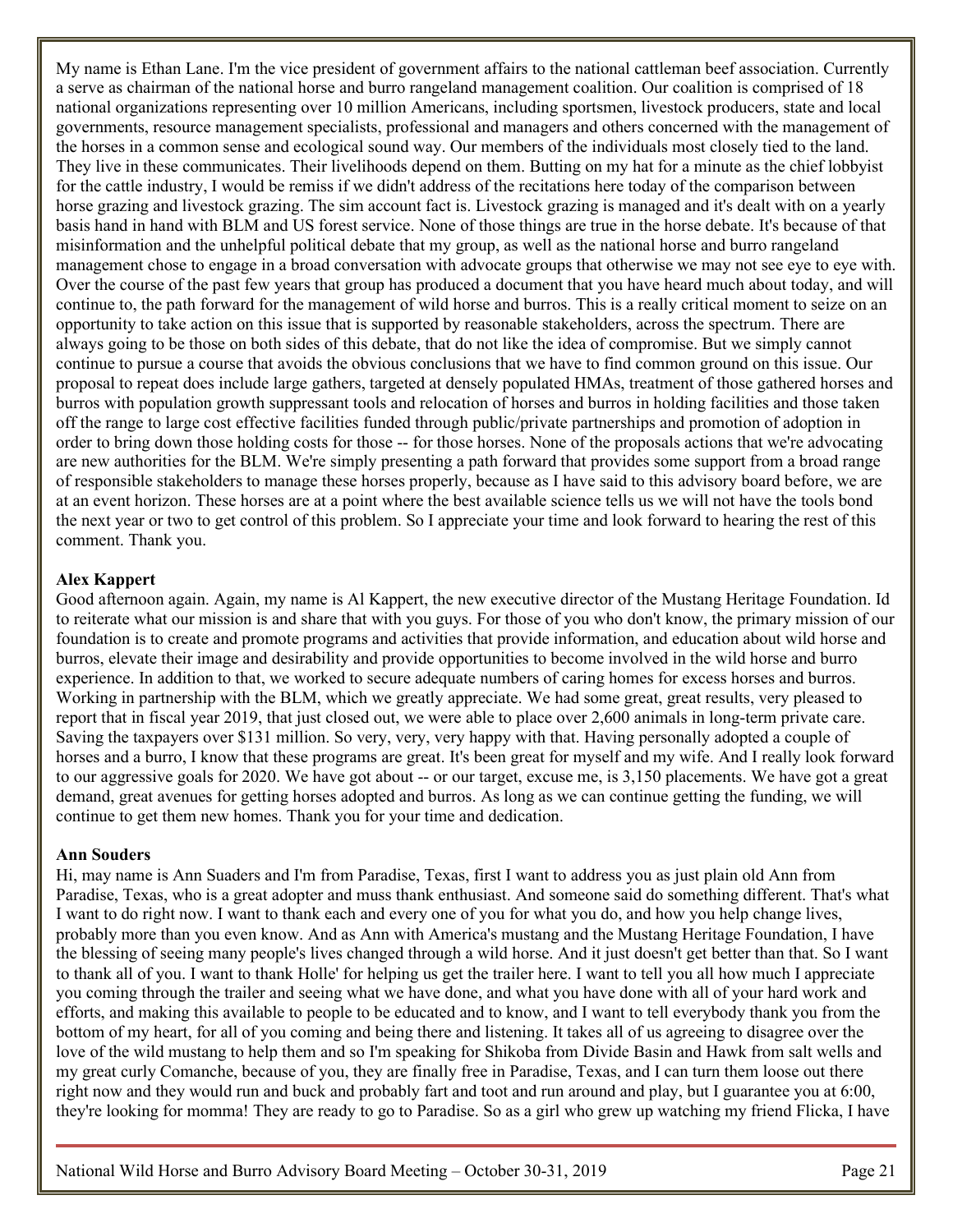come full circle here today. Fighting you before as gathers, now I'm blessed by gathers, to have my mustangs free, and to have them at my house, being able to explain to people what we do, and why. Do I agree with everything? No. Am I here to help make it better? Absolutely! That's our goal. That's what we have to do. And to get to see people's lives changed every day, because of a wild horse, to see veterans come full circle, to see our youth in the makeovers grow up and graduate from college and be veterinarians, because of the hard work and effort they put through doing a makeover, and if have you not been to a makeover, shame on every one of you! And I will tell you there's an adoption Friday and Saturday in Lorton, Virginia, and I would highly recommend you be there because in the tool adopting horses and you should be too. So thank each and every one of you for coming and being there. You are always welcome in Paradise, Texas, to come and see my mustangs. I can talk mustang all day long.

#### **Jackie Peterson**

Good afternoon. My name is Jackie Peterson from Massachusetts. I'm a citizen of the United States and a fairly new wild horse advocates. I have become aware of the issues the wild horses are facing. I believe the issues are exaggerated by certain groups of people to meet personal agenda. This has created a perception that the wild horses are a problem. The solutions presented today are extreme and dire for all of our current wild horses. They are threatening the species longevity. Adoption programs may appease certain people but it does not appease me. I'm sorry for the person who spoke before me. They should be left alone and remain wild. What I keep asking myself is where is all the compassion in all of this? Where is the compassion to the wild horses. As their choice, I oppose solutions that involve any type of removal from the wild lands. I would prefer to see solutions that address the horse's need while preserving the species, the let's get rid of them or they are in the pay mentality has got to stop. Let me introduce you to cougher. She lives in the Reno, Nevada, and she's part of rocky's band. Jimmy is her grandson. Yes, copper is a grandmother. She has lived in our public lands all of her life. She has raised a family and is with them every day. It is all she knows. The land and their family. Today she's free. I'm here to be her voice and the voice of all wild horses who reside on our public lands who have come under threat, by certain administrations. I seek a compassionate approach which would steer towards alternate discussions and solutions of perceived issues and in and effort to connect with copper, from this room, I will ask all of you in this room to look at copper and look into her eyes. And for a moment, just please close your eyes and visualize, standing next to here, out in the range with her family, and you see the wild, the wind blowing through her hair. And the beautiful mane. Now look next to her and see her daughter and her grandson. And take a few deep breaths and keep breathing. May your breath become one, as you feel the warmth of her body, and let the rhythm of her breath and your breath become one and keep breathing. Be one with her. I ask again, where is the compassion? I ask that compassion be added to back to the wild horse management programs to ensure that the perpetuation of the species in the natural, wild, natural environment. Thank you.

#### **Miriam Sullivan**

Hello, everybody, my name is Marian Sullivan and I'm here representing myself and our wild, free, roaming horses and burros. I'm retired after working many years with private concerns and department of Army. I'm animal friendly, and I'm a horse owner myself. I'm very concerned about BLM's comments made on 10 July 2019 at the Boise, Idaho, meeting, BLM meeting. The discussion of international sales and adoptions made abroad to wit, a German private buyer would bought several of our wild horses and shipped them to Europe in crates. They stated that such sales adoptions are made without monitoring and/or oversight of any kind. Of our wild horses and burros. As many people may know, horses -horse meat is very popular in Belgium, Italy, France, Germany, Japan, et cetera. And I'm sure that BLM is quite well aware of this fact also. Our wild horses sold adopted to European countries will most probably end up at slaughter houses. Such sales adoptions are sickening, horrific, stressful and cruel to these innocent dear souls at best. If these adoption sales don't work out, the European buyer cannot return the horse to BLM. I further believe that crating up and shipping any wild horse is uniquely cruel and animal abuse and seems like malfeasance to me on the part of BLM. And worse, there is no protection and/or oversight. All sales adoptions of our wild horse and burros including shipping abroad and/or outside of the USA should cease and desist and be investigated now. This activity is extremely troubling and shameful at best in my opinion, and as an American citizen and taxpayers, wild horse and burros should be left alone to live in peace on our US public parklands. It should be done now, and that cattle and sheep for-profit industry should never be a ratio of 100 cattle to sheep to one horse.

#### **Bob Bolton**

Thank you for the opportunity to provide a statement. My name is Bob Bolton a member of the Public Lands Foundation. I'm here representing our members who collectively have thousands of years of experience managing natural resources on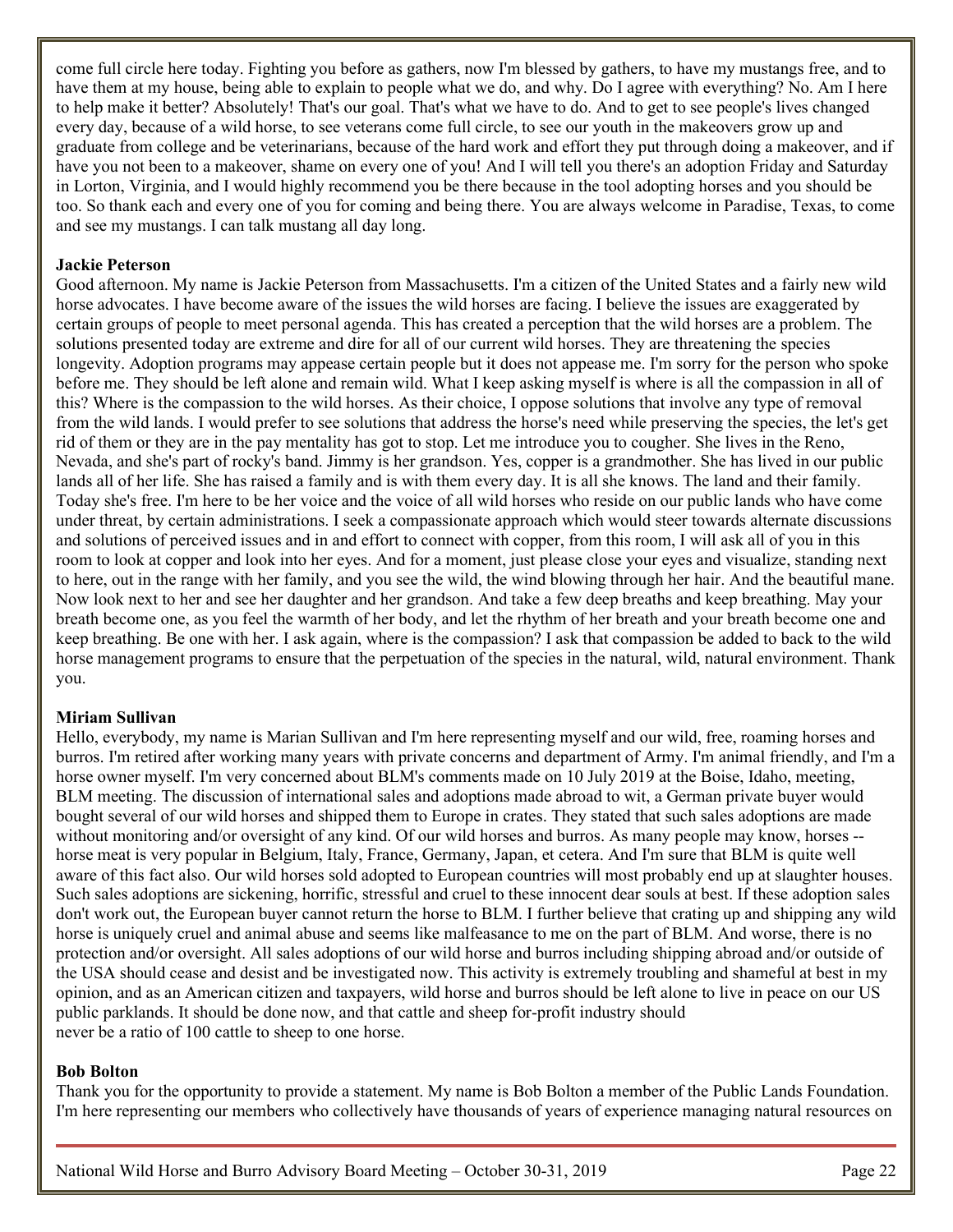public lands. No one in the foundation receives pay for foundation work. It has taken many years to get to where we are today. Years of suffering on the part of wild horse and burros, years of seeing increases in the permanent loss of productivity many of our public land acres, years of negative impacts on small businesses, years of negative impacts on native wildlife and seemingly years in the future of having spent billions of dollars to warehouse horses and burros coming from herds that keep reproducing at rates that double their numbers every four to five years. It has taken years of work to come together to develop a proposal that if properly supported by the Congress, can bring an end to the disparate interests. Return to freedom, and the national horse and burro rangeland management coalition. The latter has within in a wide variety of interests such as the wildlife society the national cattleman beef's association and the national association of counties among others. The House and the Senate are understanding of the critical nature of the wild horse and burros numbers and are particularly understanding of the every and the wide-based support that went into the proposal to solve the problem without using lethal methods and instead using a broad-based program of gathers and fertility control, to achieve appropriate population levels. The House proposes an increase of \$6 million for what might be a pilot effort and the Senate proposes \$35 million. The public lands is a member of the afore mentioned coalition and worked to solve the wild horse and burro problem. That will not succeed with pilot levels of funding. \$6 million is inadequate to are gathering enough animals treating them for fertility control and housing excess numbers off range and for reapplication of fertility control where needed. Funding must be more like the \$35 million the Senate has proposed if there is to be sufficient progress. A significant investment at this time will avoid what is now an existing billion dollars commitment to warehouse horses from becoming a multibillion dollars commitment. We are asking this board to use its influence to urge the BLM and the Congress to the significant dollar investment in wild horse and burro management to correct the problems that define the BLM's horse and burro program. Thank you.

#### **Ryan Yates**

Again thank you all for what you do and I again appreciate all of your patience, and listening to the comments here today. American farm burough federation appreciates being able to provide comments to the wild horse and burro board. Thank you for your time and dedication to finding relate solutions to the Wild Horse and Burro Program's challenges. Farm bureau is the largest farm organization, representing producers of virtually every commodity in every state of the nation, as well as Puerto Rico. We represent nearly 6 million families. It specifies wild horse and burros can occupy public lands and that they shall be in a thriving, natural ecological balance, in addition the BLM and the forest service are required by law to manage and balance multiple uses of public lands including wildlife needs timber production, energy development, recreation, et cetera. Horses and burro currently roaming the western landscape are not native to North America. These animals are descended from domesticated breeds brought to North America from Europe. They have a demonstrated ability to grow at 18 to 20% per year, wide spread and overabundant feral horses and burros wreak havoc on the rangeland by overgrazing native plants exacerbating the invasive species and outcompeting with ungulates. There's a large cost for the American public. Currently federal horse and burro populations are three times the appropriate management level as determined by the Bureau of Land Management. Without effective management actions, horse and burro populationswill double within the next four to five years causing the rangeland ecosystem to further degrade. Horse and burro over population will continue to cause a disruption of fragile lands including elk, mule deer, big horn sheep, sage-grouse and others. Several stakeholder groups including animal rights groups, farm and large stock organizations including the farm bureau and local government entities have come together in a collaborative manner to recommend a bath forward proposal which includes a suite of recommended solutions to this crisis. This effort culminated for increased funding for the horse and burro program and is currently be considered. We would like to reduce federal horse and burro populations to AML and increase the fertility control managers to manage the on range population and eliminate off range populations currently held in costly holding facilities and thank you for your time.

#### BREAK